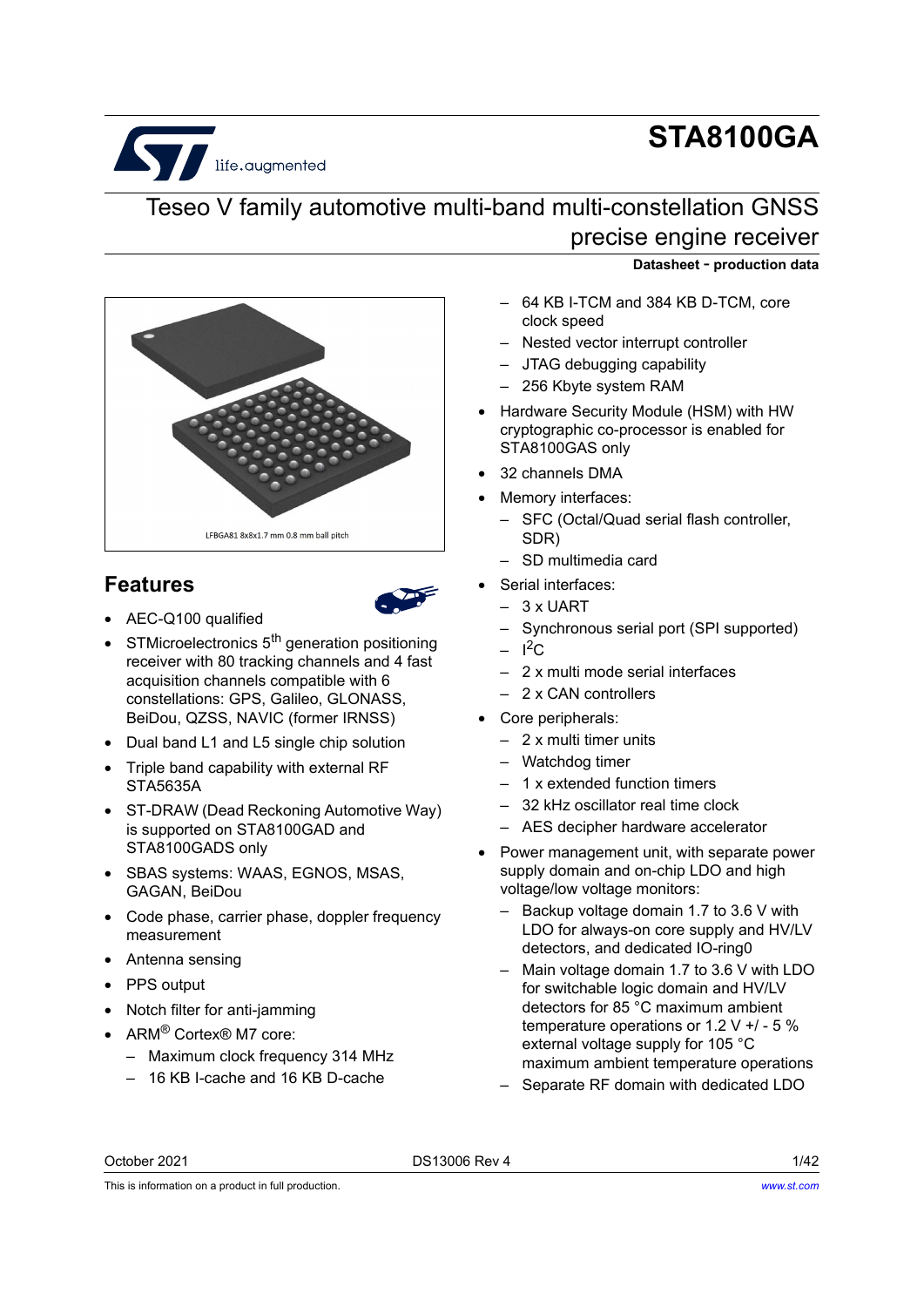- IO-ring1 1.8 or 3.3 V capable, and dedicated 1.8 V LDO
- IO-ring2 3.3 V +/ -10 % capable
- Fail safe GPIOs available
- USB2.0 full speed (12 Mb/s) with integrated physical layer transceiver
- ESD: 2 kV (HBM) and 500 V (CDM)
- Automotive grade 105 °C option

## <span id="page-1-0"></span>**Description**

STA8100GA is part of the Teseo V family.

STA8100GA is a multi-band multi-constellation positioning receiver IC able to manage all the GNSS constellations such as GPS, Galileo, Glonass, BeiDou, NAVIC (former IRNSS) and QZSS, in L1, L2, L5 and E6 frequency bands. Security feature (enabled only for STA8100GAS) is implemented in a dedicated sub-system, embedding cryptographic HW accelerator with protected access.

STA8100GAD and STA8100GADS are offered with STMicroelectronics dead reckoning firmware called TESEO-DRAW.



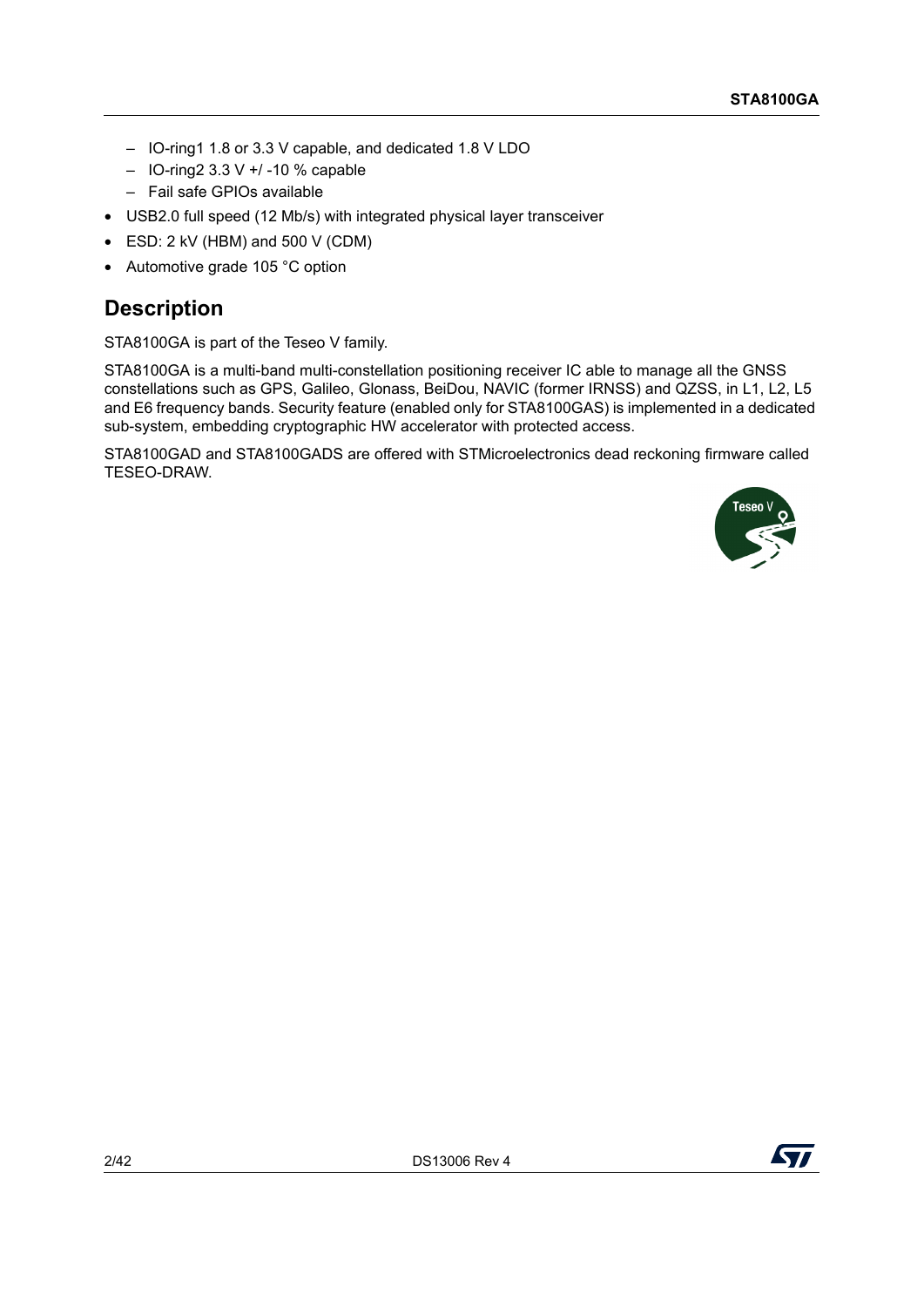## **Contents**

| 1              |      |        |                                                               |
|----------------|------|--------|---------------------------------------------------------------|
| $\overline{2}$ |      |        |                                                               |
|                | 2.1  |        |                                                               |
|                | 2.2  |        |                                                               |
|                | 2.3  |        |                                                               |
| 3              |      |        |                                                               |
|                | 3.1  |        |                                                               |
|                | 3.2  |        |                                                               |
|                | 3.3  |        | Multi-band multi-constellation base band (G5BB) processor  13 |
|                | 3.4  |        |                                                               |
|                |      | 3.4.1  |                                                               |
|                |      | 3.4.2  |                                                               |
|                |      | 3.4.3  |                                                               |
|                |      | 3.4.4  |                                                               |
|                | 3.5  |        |                                                               |
|                |      | 3.5.1  |                                                               |
|                |      | 3.5.2  |                                                               |
|                |      | 3.5.3  |                                                               |
|                |      | 3.5.4  |                                                               |
|                | 3.6  |        |                                                               |
|                | 3.7  |        |                                                               |
|                | 3.8  |        |                                                               |
|                | 3.9  |        |                                                               |
|                | 3.10 |        |                                                               |
|                | 3.11 |        |                                                               |
|                | 3.12 |        |                                                               |
|                |      | 3.12.1 |                                                               |
|                | 3.13 | RTC.   |                                                               |
|                | 3.14 |        |                                                               |
|                | 3.15 |        |                                                               |

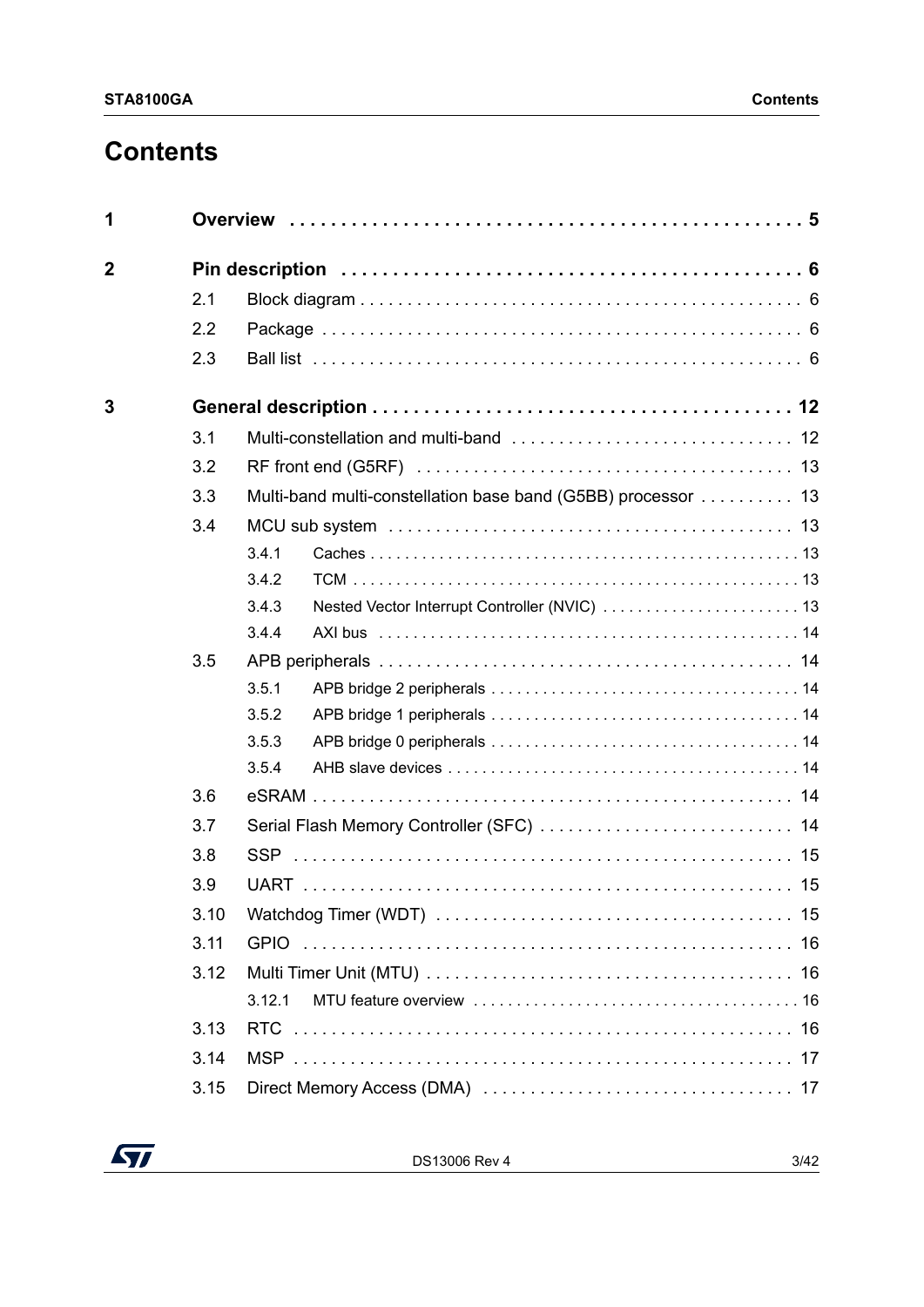|   | 3.16 |                                                                       |
|---|------|-----------------------------------------------------------------------|
|   | 3.17 |                                                                       |
|   | 3.18 |                                                                       |
|   | 3.19 |                                                                       |
|   | 3.20 |                                                                       |
|   |      | 3.20.1                                                                |
|   | 3.21 |                                                                       |
|   | 3.22 |                                                                       |
|   | 3.23 |                                                                       |
| 4 |      |                                                                       |
|   | 4.1  |                                                                       |
|   | 4.2  |                                                                       |
|   | 4.3  |                                                                       |
|   | 4.4  |                                                                       |
|   | 4.5  |                                                                       |
|   | 4.6  | Digital interface AC timing characteristics (specified by design)  30 |
|   |      | 4.6.1                                                                 |
|   |      | 4.6.2                                                                 |
|   |      | 4.6.3                                                                 |
|   |      | 4.6.4                                                                 |
|   |      | 4.6.5                                                                 |
| 5 |      |                                                                       |
|   | 5.1  |                                                                       |
| 6 |      |                                                                       |
| 7 |      |                                                                       |

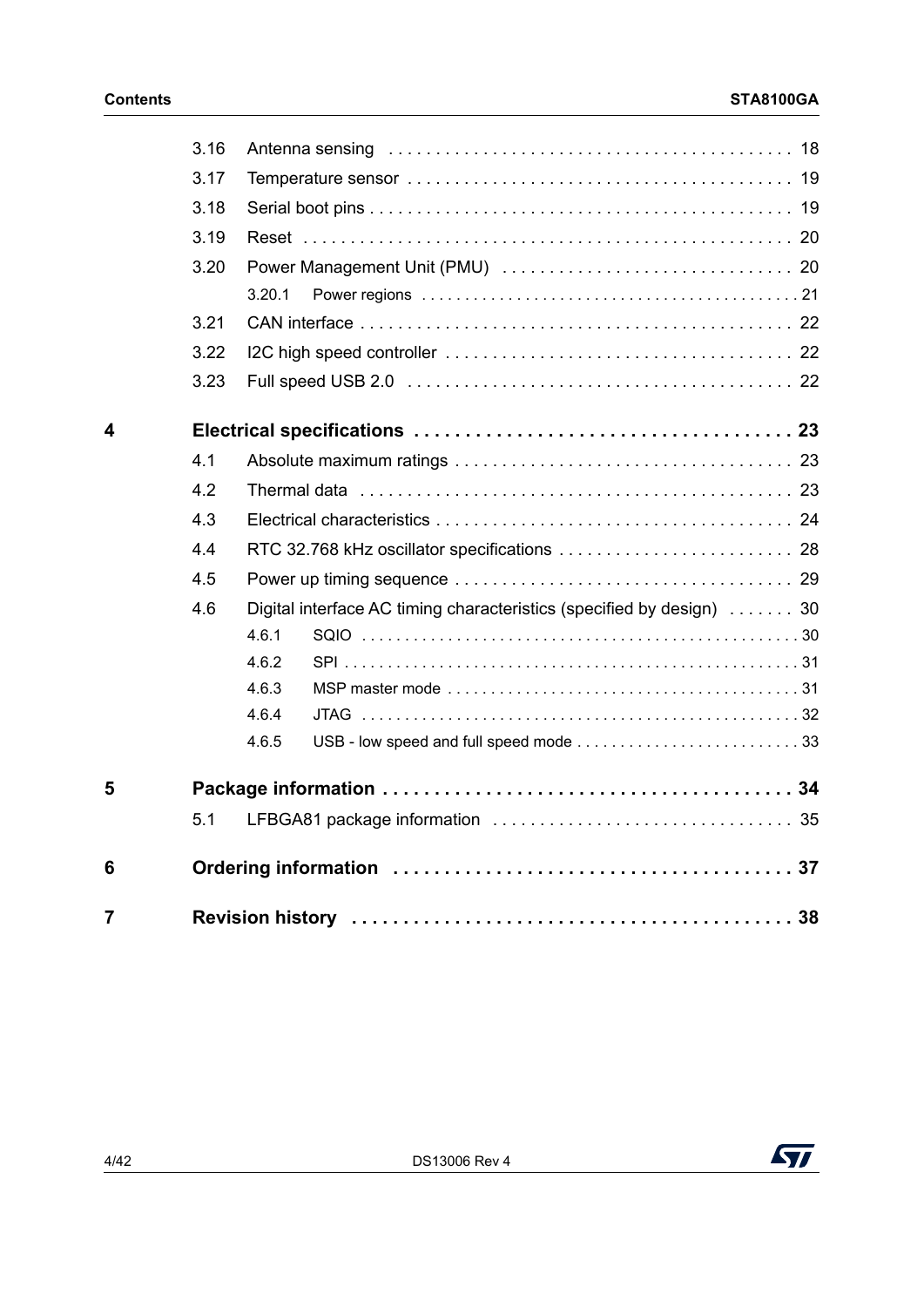## <span id="page-4-0"></span>**1 Overview**

<span id="page-4-1"></span>STA8100GA is part of the Teseo V family.

STA8100GA is a multi-band multi-constellation positioning receiver IC able to manage all the GNSS constellations such as GPS, Galileo, Glonass, BeiDou, NAVIC (former IRNSS) and QZSS, in L1, L2, L5 and E6 frequency bands.

STA8100GA is able to receive GPS, Galileo plus Beidou on L1 and L5 bands simultaneously without the need of an external RF front-end.

A dedicated interface allows receiving GNSS data from the external RF front-end STA5635A in order to manage the other GNSS bands (L2, L5, E6 bands) simultaneously with the L1 band signals, allowing also a triple frequency mode L1/L2/L5 or L1/L5/E6.

STA8100GA provides to the main host via serial interface the precise raw measurements of all the visible GNSS satellites to let run any possible precise position algorithm. STA8100GA provides also an autonomous precision positioning calculation to main host using all the satellites constellations.

STA8100GA is compliant with ST Automotive Grade qualification which includes in addition to AEC-Q100 requirements a set of production flow methodologies targeting zero defect per million. STA8100GAD and STA8100GADS are offered with STMicroelectronics dead reckoning firmware called TESEO-DRAW.

With the help of HSM, STA8100GAS supports a secure boot and secure firmware upgrade procedures which allow only properly signed binaries to run on STA8100GAS. STA8100GA is fulfilling high quality and service level requirements of the Automotive market, is the ideal solution for in-dash navigation, smart antenna, car to car, V2X, OEM telematics, marine, drone, lawnmower and many other applications requiring a precise position.

STA8100GA embeds separated LDOs to supply, the analog parts, the digital core and the IO ring of the device facilitating requirements to external power supply.

The chip is manufactured in CMOS technology and housed in a LFBGA package 81 balls 8x8 mm body size 0.8 mm pitch.

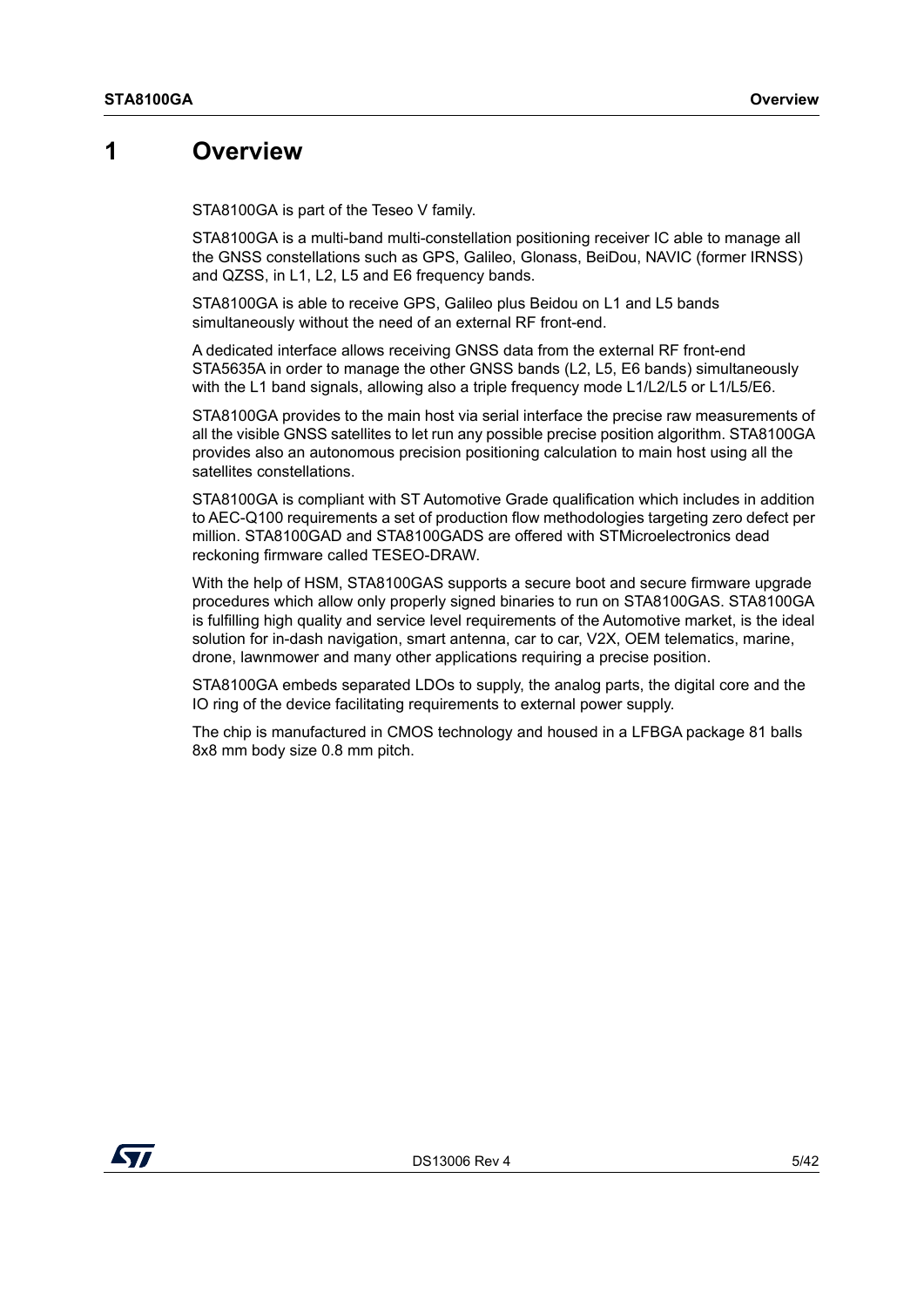## <span id="page-5-0"></span>**2 Pin description**

## <span id="page-5-1"></span>**2.1 Block diagram**

| <b>GNSS</b><br>G5 RFIP<br>G5 Base Band         | <b>CPU</b><br><b>ARM Cortex M7</b>              | <b>Connectivity</b><br>UART x 3<br>GPIO | <b>System</b><br><b>DMA</b><br>Interrupt Control |
|------------------------------------------------|-------------------------------------------------|-----------------------------------------|--------------------------------------------------|
| Antenna Sensing                                | <b>TCM RAM</b><br>eRAM                          | Multi Mode SPI<br>Synch Serial Port     | Watchdog<br><b>Timers</b>                        |
| <b>Dual Band</b><br><b>External RF Port</b>    | 256kByte<br><b>PMU</b>                          | <b>USB</b>                              | <b>Boot</b>                                      |
| <b>Always on Domain</b><br>256 byte Backup RAM | LDO Core<br>LDO 3.3V to 1.8V                    | ${}^{12}$ C<br><b>SDMMC</b><br>CAN x 2  | 2x 10bit ADC<br><b>Temp Sense</b>                |
| Real Time Clock<br>32kHz Oscillator            | LDO RF<br>LDO Backup                            | <b>EMI</b>                              | Security (*)<br>Secure Core                      |
| Power, Reset, Clock<br>Controller              | Bandgap, Bias,<br>High-Low Voltage<br>Detectors | Serial Flash SFC<br>Hyperbus            | <b>OTFDEC</b><br><b>OTP SAFMEM</b>               |

#### <span id="page-5-4"></span>**Figure 1. STA8100GAS block diagram**

*Note: (\*) Security modules are only available for STA8100GAS version.*

## <span id="page-5-2"></span>**2.2 Package**

LFBGA 81 balls with 8 x 8 x 1.7 mm body size and 0.8 mm ball pitch.

## <span id="page-5-3"></span>**2.3 Ball list**

#### <span id="page-5-5"></span>**Figure 2. Device ballout**

|   |          | $\overline{2}$ | 3        | 4                         | 5                         | 6           |                    | 8            | 9                 |
|---|----------|----------------|----------|---------------------------|---------------------------|-------------|--------------------|--------------|-------------------|
| A | GND      | SFC_CSN        | VIO1_EXT | Q-mag1                    | Q-sign2                   | GPIO6       | GPIO5              | EXT REG SEL  | GND               |
| B | SFC_CLK  | SFC_SIO5       | SFC_SIO2 | I-mag1                    | I-mag2                    | VDD EXT REG | <b>VDD EXT REG</b> | VDD EXT REG  | UART2 RX          |
| С | VIO1_EXT | SFC_SIO6       | SFC_SIO3 | SFC_SIO1                  | Q-mag2                    | I-sign1     | <b>TEST</b>        | UART2 TX     | MAIN PMU AGND     |
| D | RTC_XTI  | SFC_SIO7       | SFC_SIO4 | SFC_SIO0                  | I-sign2                   | Q-sign1     | VCORE IN           | VIO2_IN      | STAND BY OUT      |
| Ε | RTC_XTO  | RESETn         | WAKEUP   | BKP PMU AGND              | GND                       | GND         | JTAG-TMS           | JTAG-TDI     | JTAG-TDO          |
| F | TCXO_IN  | VBK_OUT        | VBK_IN   | STANDBY IN                | GND                       | GND         | V2V5_OUT           | JTAG-TRSTn   | JTAG-TCK          |
| G | VCC PLL  | <b>GND RF</b>  | GND RF   | <b>GND RF</b>             | GND RF                    | VDD EXT REG | MSP1 Dout          | GPIO67       | <b>TSENS AGND</b> |
| H | LNA_IN   | GND_RF         | GND_RF   | TP_IF_N/<br>ANTSens1/AIN0 | TP IF P/<br>ANTSens2/AIN1 | VIO2_IN     | VIO2_IN            | PPS_OUT      | MSP1_CS           |
| J | VCC_LNA  | LNA_OUT        | RFA_IN   | VRF_OUT                   | VRF_IN                    | UART1_TX    | UART1_RX           | MSP1_clk_out | MSP1_Din          |

*Note: Balls all have alternate functionalities, which can be selected by relevant registers.*

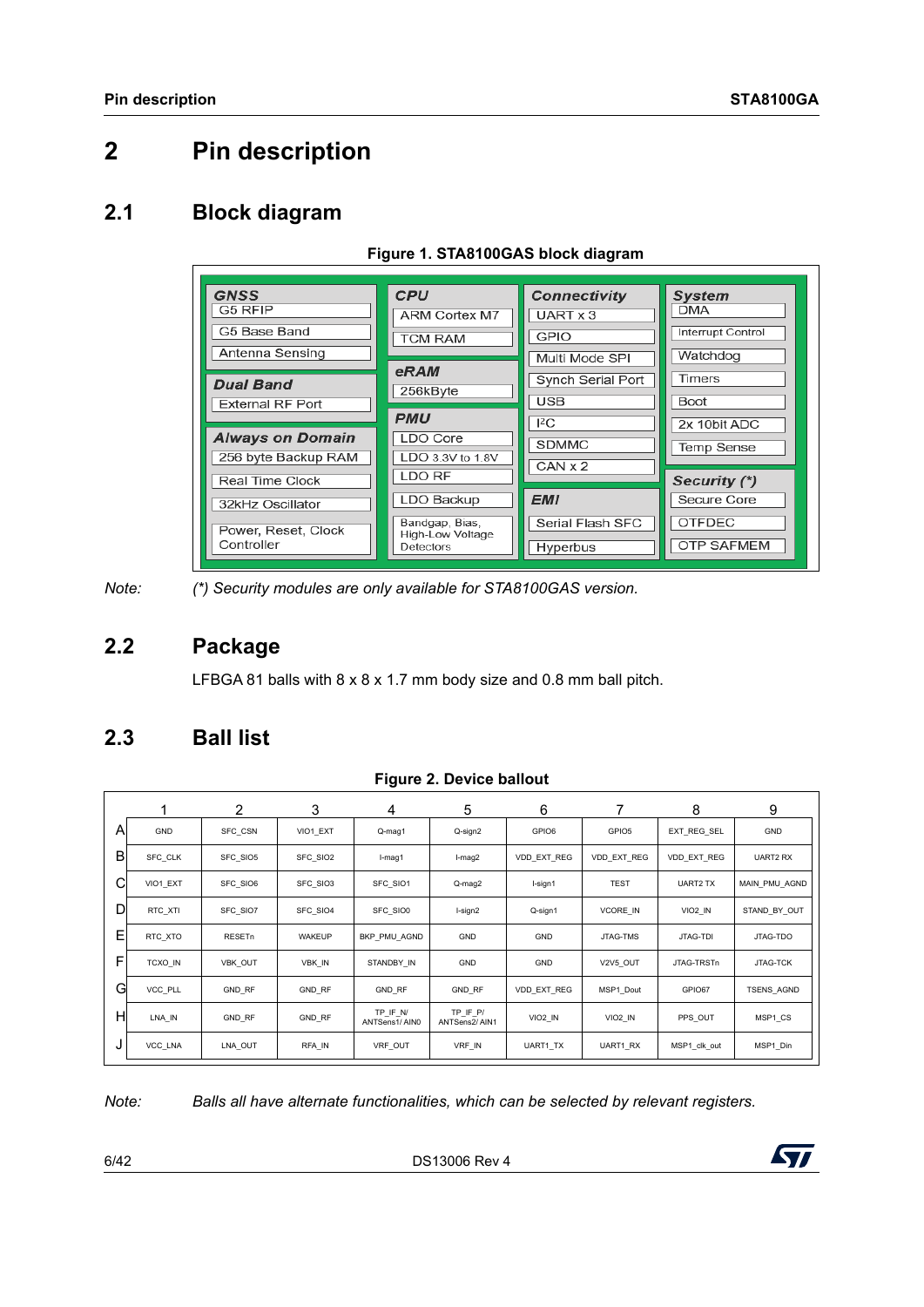| Symbol              | $I/O$ voltage $(1)$ | <b>I/O</b> | <b>Description</b>                         | <b>Ball</b>            |
|---------------------|---------------------|------------|--------------------------------------------|------------------------|
| VRF IN              | 1.70 to 3.6 V       | <b>PWR</b> | LDO RF power input - IO ring RF            | J5                     |
| VRF_OUT             | 1.2V                | <b>PWR</b> | LDO RF power output                        | J <sub>4</sub>         |
| VCC_LNA             | 1.2V                | <b>PWR</b> | LNA power input                            | J <sub>1</sub>         |
| VCC_PLL             | 1.2V                | <b>PWR</b> | RF VCC power input                         | G <sub>1</sub>         |
| $VBK_lN^{(2)}$      | 1.62 to 3.6 V       | <b>PWR</b> | LDO Backup power input - IO ring0          | F <sub>3</sub>         |
| VBK OUT             | 1.2V                | <b>PWR</b> | LDO Backup power output                    | F <sub>2</sub>         |
| <b>VCORE IN</b>     | 1.70 to 3.6 V       | <b>PWR</b> | LDO Core power input                       | D7                     |
| VDD_EXT_REG         | 1.2V                | <b>PWR</b> | LDO Core power output                      | B6, B7, B8, G6         |
| VIO <sub>2</sub> IN | 3 to 3.6 V          | <b>PWR</b> | LDO IO ring2 power input - IO ring2        | D8, H6, H7             |
| VIO1_EXT            | 1.70 or 3.6 V       | <b>PWR</b> | LDO IO ring1 power output - IO ring1 input | A3, C1                 |
| V2V5 OUT            | 2.5V                | <b>PWR</b> | LDO Core 2.5 V output                      | F7                     |
| <b>GND PMU</b>      | <b>GND</b>          | <b>GND</b> | Main voltage regulator ground              | C <sub>9</sub>         |
| GND_BKP_PMU         | <b>GND</b>          | <b>GND</b> | Backup voltage regulator ground            | E4                     |
| <b>GND TSENS</b>    | <b>GND</b>          | <b>GND</b> | Temperature sense block ground             | G9                     |
| GND_RF              | <b>GND</b>          | <b>GND</b> | RF ground                                  | G2, G3, G4, G5, H2, H3 |
| <b>GND</b>          | <b>GND</b>          | <b>GND</b> | Ground                                     | A1, A9, E5, E6, F5, F6 |

<span id="page-6-0"></span>**Table 1. Power supply pins**

1. Refer to *[Section 4: Electrical specifications](#page-22-0)*.

2. Backup power shall be applied at the same time or before VCORE\_IN, not after.

| Symbol                   | I/O voltage $(1)$   | <b>I/O</b> | <b>Description</b>                                                                                                                                                                                                      | <b>Ball</b>    | <b>Reset state</b> |
|--------------------------|---------------------|------------|-------------------------------------------------------------------------------------------------------------------------------------------------------------------------------------------------------------------------|----------------|--------------------|
| EXT REG SEL              | <b>VCORE IN</b>     |            | LDO Core Disable.<br>When High the LDO CORE is off. Core is supplied<br>by an external power source.                                                                                                                    | A8             | <b>NA</b>          |
| TEST                     | IO ring2            |            | TEST - JTAG enable. In mission/application mode<br>this pin must be connected to GND.                                                                                                                                   | C <sub>7</sub> | Hi-Z/PD            |
| RTC XTI                  | VBK IN/<br>IO ring0 |            | If 32 kHz oscillator enabled then input of the 32<br>kHz oscillator amplifier circuit. Else CMOS input<br>as electrical characteristic table. Both cases, it is<br>the reference for real time clock counter circuitry. | D <sub>1</sub> | <b>NA</b>          |
| RTC XTO                  | VBK IN/<br>IO ring0 | $\Omega$   | Output of the oscillator amplifier circuit.                                                                                                                                                                             | E1             | <b>NA</b>          |
| <b>RESET<sub>n</sub></b> | VBK IN/<br>IO ring0 |            | Reset input with Schmitt-Trigger characteristics<br>and noise.                                                                                                                                                          | F <sub>2</sub> | $Hi-Z/PD$          |
| <b>WAKEUP</b>            | VBK IN/<br>IO ring0 |            | When high, the device will wakeup and exit from<br>Standby mode. It has higher priority compared to<br>Standby in pin. Wakeup from Standby mode.                                                                        | E <sub>3</sub> | Hi-Z               |

#### <span id="page-6-1"></span>**Table 2. Main function pins**

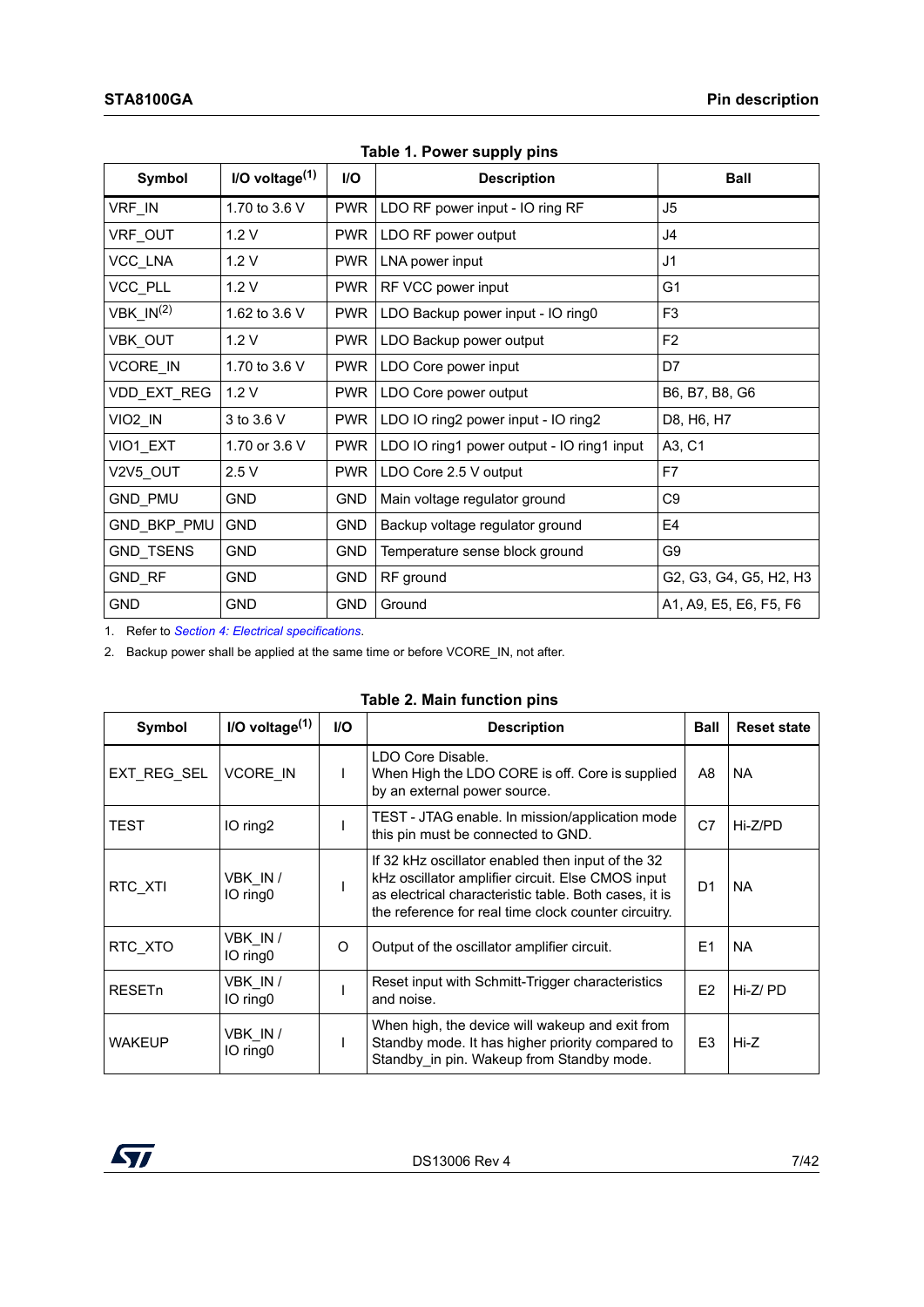| Symbol                    | I/O voltage $(1)$   | <b>I/O</b> | <b>Description</b>                                | Ball | <b>Reset state</b> |
|---------------------------|---------------------|------------|---------------------------------------------------|------|--------------------|
| STANDBY_IN <sup>(2)</sup> | VBK IN/<br>IO ring0 |            | When low, the chip is forced in Standby mode.     | F4   | Hi-Z               |
| STANDBY OUT               | <b>VBK IN</b>       |            | When low, it indicates device is in Standby mode. | D9   | Hi-Z               |

**Table 2. Main function pins (continued)**

1. In Standby mode, if VIO1 and VIO2 are powered, GPIOs have no driving capabilities and no PD/PU is active.

2. If VCORE\_IN is removed before STANDBY\_IN has switched from high to low, STANDBY\_OUT remains high level, even if device enters in Standby mode.

| Symbol         | I/O voltage   | <b>I/O</b> | <b>Description</b>       | <b>Ball</b>    |
|----------------|---------------|------------|--------------------------|----------------|
| ANTSens2/AIN1  | IO ring RF    |            | Antenna sensing - TPIF P | H <sub>5</sub> |
| ANTSens1/AIN0  | IO ring RF    |            | Antenna sensing - TPIF N | H4             |
| LNA IN         | LNA VCC       |            | LNA input                | H1             |
| LNA OUT        | LNA VCC       | O          | LNA output               | J2             |
| RFA IN         | <b>VRFOUT</b> |            | <b>RFA</b> input         | J3             |
| <b>TCXO IN</b> | PLL VCC       |            | <b>TCXO</b> input        | F <sub>1</sub> |

#### <span id="page-7-0"></span>**Table 3. RF front-end pins**

#### **Table 4. Memory interface (power fail safe IOs)**

| Symbol          | I/O voltage | <b>I/O</b> | <b>Description</b>                  | <b>Ball</b>    | <b>Reset state</b> |
|-----------------|-------------|------------|-------------------------------------|----------------|--------------------|
| <b>SFC CLK</b>  | IO ring1    | O          | Serial flash controller clock       | Β1             | $Hi-Z/PD$          |
| <b>SFC CSN</b>  | IO ring1    | O          | Serial flash controller chip select | A2             | $Hi-Z/PD$          |
| <b>SFC SIO0</b> | IO ring1    | I/O        | Serial flash controller data IO 0   | D4             | $Hi-Z/PD$          |
| <b>SFC SIO1</b> | IO ring1    | I/O        | Serial flash controller data IO 1   | C4             | $Hi-Z/PD$          |
| SFC SIO2        | IO ring1    | I/O        | Serial flash controller data IO 2   | B3             | $Hi-Z/PD$          |
| SFC SIO3        | IO ring1    | 1/O        | Serial flash controller data IO 3   | C <sub>3</sub> | Hi-Z/PD            |
| SFC SIO4        | IO ring1    | I/O        | Serial flash controller data IO 4   | D3             | $Hi-Z/PD$          |
| SFC SIO5        | IO ring1    | I/O        | Serial flash controller data IO 5   | <b>B2</b>      | $Hi-Z/PD$          |
| SFC SIO6        | IO ring1    | I/O        | Serial flash controller data IO 6   | C <sub>2</sub> | Hi-Z/PD            |
| <b>SFC SIO7</b> | IO ring1    | I/O        | Serial flash controller data IO 7   | D <sub>2</sub> | $Hi-Z/PD$          |

#### **Table 5. External RF interface (power fail safe IOs)**

| Symbol            | I/O voltage $(1)$ | <b>I/O</b> | <b>Description</b>      | <b>Ball</b>    |
|-------------------|-------------------|------------|-------------------------|----------------|
| ISIG1             | IO ring1 (FS)     |            | Ex RF interface I-Sign1 | C <sub>6</sub> |
| IMAG1             | IO ring1 (FS)     |            | Ex RF interface I-Mag1  | B4             |
| QSIG1             | IO ring1 (FS)     |            | Ex RF interface Q-Sign1 | D6             |
| QMAG1             | IO ring1 (FS)     |            | Ex RF interface Q-Mag1  | A4             |
| ISIG <sub>2</sub> | IO ring1 (FS)     |            | Ex RF interface I-Sign2 | D5             |

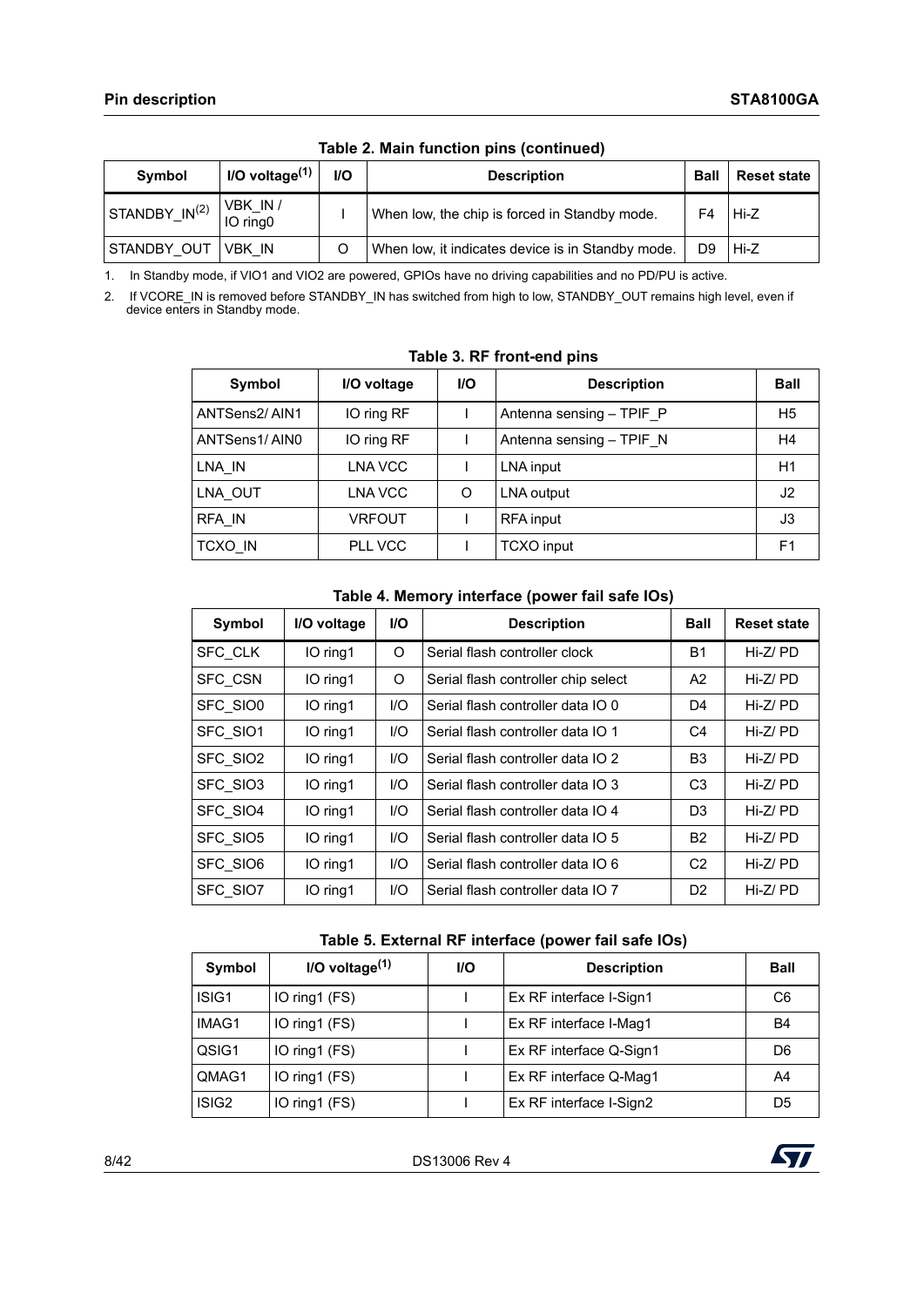| Symbol | I/O voltage $(1)$ | <b>I/O</b> | <b>Description</b>      | <b>Ball</b> |
|--------|-------------------|------------|-------------------------|-------------|
| IMAG2  | IO ring $(FS)$    |            | Ex RF interface I-Mag2  | B5          |
| QSIG2  | IO ring1 (FS)     |            | Ex RF interface Q-Sign2 | A5          |
| QMAG2  | IO ring $(FS)$    |            | Ex RF interface Q-Maq2  | C5          |

**Table 5. External RF interface (power fail safe IOs) (continued)**

1. (FS) Fail Safe IO

#### <span id="page-8-0"></span>**Table 6. Communication interface pins**

| Symbol after<br>bootstrap    | I/O voltage $(1)$ | $II$         | AF               | <b>Function</b>   | <b>Description</b>                    | Ball           | <b>Reset</b> |
|------------------------------|-------------------|--------------|------------------|-------------------|---------------------------------------|----------------|--------------|
|                              |                   | I/O          | Default          | GPIO6             |                                       |                | <b>PD</b>    |
| GPIO <sub>6</sub>            |                   | $\mathsf{I}$ | <b>ALTA</b>      | CANO_RX           | <b>CAN Receiver</b>                   | A <sub>6</sub> |              |
|                              | IO ring2 (FS)     | L            | ALT <sub>B</sub> |                   |                                       |                |              |
|                              |                   | I/O          | ALT C            | I2C_SDA           | I2C Data                              |                |              |
|                              |                   | I/O          | Default          | GPIO <sub>5</sub> |                                       |                | <b>PD</b>    |
| GPIO <sub>5</sub><br>PPS_OUT |                   | $\Omega$     | <b>ALTA</b>      | CANO_TX           | <b>CAN Transmitter</b>                |                |              |
|                              | IO ring2 (FS)     | L            | ALT B            | SFC DQS           | Serial Flash Controller<br><b>DQS</b> | A7             |              |
|                              |                   | I/O          | ALT C            | I2C_CLK           | <b>I2C Cock</b>                       |                |              |
|                              | IO ring2 (FS)     | I/O          | Default          | GPIO32            |                                       |                | <b>PD</b>    |
|                              |                   | $\mathbf{I}$ | <b>ALTA</b>      |                   |                                       | H <sub>8</sub> |              |
|                              |                   | O            | ALT B            | <b>UARTO TX</b>   | <b>UART0 Transmitter</b>              |                |              |
|                              |                   | $\circ$      | ALT C            | PPS OUT           |                                       |                |              |
|                              |                   | I/O          | Default          | GPIO91            |                                       |                | <b>PD</b>    |
|                              | IO ring1 (FS)     | I/O          | <b>ALTA</b>      | MSP1 clk          | MSP1 Clock                            |                |              |
|                              |                   | I/O          | ALT B            | <b>SSPCLK</b>     | <b>SSP Clock</b>                      | J8             |              |
| MSP1_clk_out<br>MSP1 CS      |                   | $\circ$      | ALT C            | <b>CLKOUT</b>     | <b>Clock Output</b>                   |                |              |
|                              |                   | I/O          | Default          | GPIO90            |                                       |                | <b>PD</b>    |
|                              | IO ring1 (FS)     | I/O          | <b>ALT A</b>     | MSP1_CS           | MSP1 Chip Select                      | H9             |              |
|                              |                   | I/O          | ALT B            | <b>SSPFRM</b>     | <b>SSP Chip Select</b>                |                |              |
|                              |                   | T            | ALT C            | UART2 RX          | <b>UART2 Receiver</b>                 |                |              |
|                              |                   | I/O          | Default          | GPIO94            |                                       |                | PD           |
|                              |                   | L            | <b>ALTA</b>      | MSP1 Din          | MSP1 Data Input                       |                |              |
| MSP1 Din                     | IO ring1 (FS)     | $\mathbf{I}$ | ALT B            | <b>SSPRXD</b>     | <b>SSP Data Receive</b>               | J9             |              |
|                              |                   | O            | ALT C            | OCTOSPI_CLKn      | OctoSPI Clock<br>Inverted             |                |              |

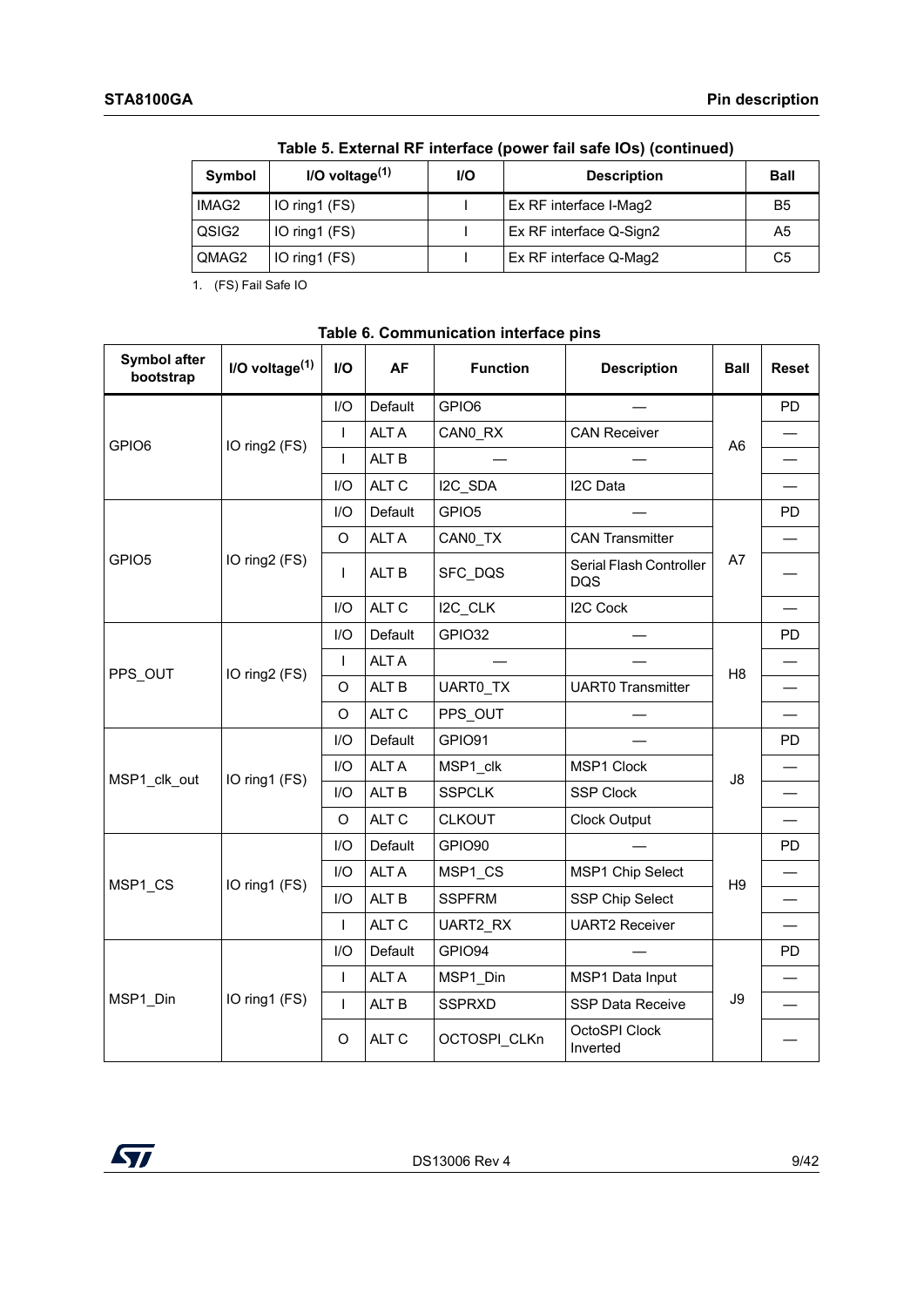| Symbol after<br>bootstrap | I/O voltage $(1)$ | I/O            | <b>AF</b>        | <b>Function</b>  | <b>Description</b>       | <b>Ball</b>    | <b>Reset</b>             |
|---------------------------|-------------------|----------------|------------------|------------------|--------------------------|----------------|--------------------------|
|                           |                   | I/O            | Default          | GPIO95           |                          |                | <b>PD</b>                |
| MSP1_Dout                 | IO ring1 (FS)     | O              | <b>ALTA</b>      | MSP1_Dout        | MSP1 Data Output         | G7             |                          |
|                           |                   | O              | ALT <sub>B</sub> | <b>SSPTXD</b>    | <b>SSP Data Transmit</b> |                |                          |
|                           |                   | O              | ALT <sub>C</sub> | <b>UART2 TX</b>  | <b>UART2 Transmitter</b> |                | $\overline{\phantom{0}}$ |
|                           |                   | I/O            | Default          | JTAG-TRSTn       | <b>JTAG Reset</b>        |                | <b>PD</b>                |
| JTAG-TRSTn <sup>(2)</sup> | IO ring2 (FS)     | O              | <b>ALTA</b>      | PPS OUT          |                          | F <sub>8</sub> |                          |
|                           |                   | $\overline{1}$ | ALT <sub>B</sub> |                  |                          |                |                          |
|                           |                   | T              | ALT <sub>C</sub> | Timer_OCMPA      | Timer A Input            |                | $\overline{\phantom{0}}$ |
|                           |                   | I/O            | Default          | JTAG-TCK         | <b>JTAG Clock</b>        |                | <b>PD</b>                |
| $JTAG-TCK(2)$             | IO ring2 (FS)     | I/O            | <b>ALTA</b>      | <b>SSPCLK</b>    | <b>SSP Clock</b>         | F <sub>9</sub> |                          |
|                           |                   | I/O            | ALT <sub>B</sub> | MSP0 clk         | <b>MSP0 Clock</b>        |                |                          |
|                           |                   | $\overline{1}$ | ALT <sub>C</sub> | Timer_ICAPA1     | Timer A Input            |                | $\overline{\phantom{0}}$ |
|                           | IO ring2 (FS)     | I/O            | Default          | <b>JTAG-TMS</b>  | <b>JTAG TMS</b>          |                | PU                       |
| JTAG-TMS <sup>(2)</sup>   |                   | I/O            | <b>ALTA</b>      | <b>SSPFRM</b>    | SSP Chip Select          |                |                          |
|                           |                   | T              | ALT <sub>B</sub> | MSP0_Din         | MSP0 Data Input          | E7             |                          |
|                           |                   | O              | ALT <sub>C</sub> | <b>UARTO RTS</b> | <b>UARTO RTS</b>         |                | $\overline{\phantom{0}}$ |
|                           |                   | I/O            | Default          | <b>JTAG-TDI</b>  | JTAG Data Input          |                | PU                       |
| JTAG-TDI <sup>(2)</sup>   | IO ring2 (FS)     | T              | <b>ALTA</b>      | <b>SSPRXD</b>    | SSP Data Receive         | E <sub>8</sub> |                          |
|                           |                   | O              | ALT B            | MSP0 Dout        | <b>MSP0 Data Output</b>  |                |                          |
|                           |                   | O              | ALT C            | UARTO_CTS        | <b>UARTO CLR</b>         |                | $\overline{\phantom{0}}$ |
|                           |                   | I/O            | Default          | JTAG-TDO         | JTAG Data Output         |                | <b>PD</b>                |
| JTAG-TDO <sup>(2)</sup>   |                   | O              | <b>ALTA</b>      | <b>SSPTXD</b>    | <b>SSP Data Transmit</b> | E <sub>9</sub> |                          |
|                           | IO ring2 (FS)     | I/O            | ALT <sub>B</sub> | MSP0_CS          | MSP0 Chip Select         |                |                          |
|                           |                   | $\overline{1}$ | ALT <sub>C</sub> | PPS_IN           | PPS Input                |                |                          |
|                           |                   | I/O            | Default          | USB_DM           | <b>USB Minus</b>         |                | PD                       |
|                           |                   | L              | <b>ALTA</b>      | UART1_RX         | <b>UART1 Receiver</b>    |                |                          |
| UART1_RX                  | IO ring2          | I/O            | ALT B            | I2C_SDA          | I2C Data                 | J7             |                          |
|                           |                   | L              | ALT <sub>C</sub> | CAN1_RX          | CAN1 Receiver            |                |                          |
|                           |                   | I/O            | Default          | USB_DP           | <b>USB Positive</b>      |                | <b>PD</b>                |
|                           |                   | $\circ$        | ALT A            | UART1_TX         | <b>UART1 Transmitter</b> |                |                          |
| UART1 TX                  | IO ring2          | I/O            | ALT B            | I2C_CLK          | <b>I2C Clock</b>         | J6             |                          |
|                           |                   | $\circ$        | ALT C            | CAN1_TX          | <b>CAN1 Transmitter</b>  |                |                          |

**Table 6. Communication interface pins (continued)**

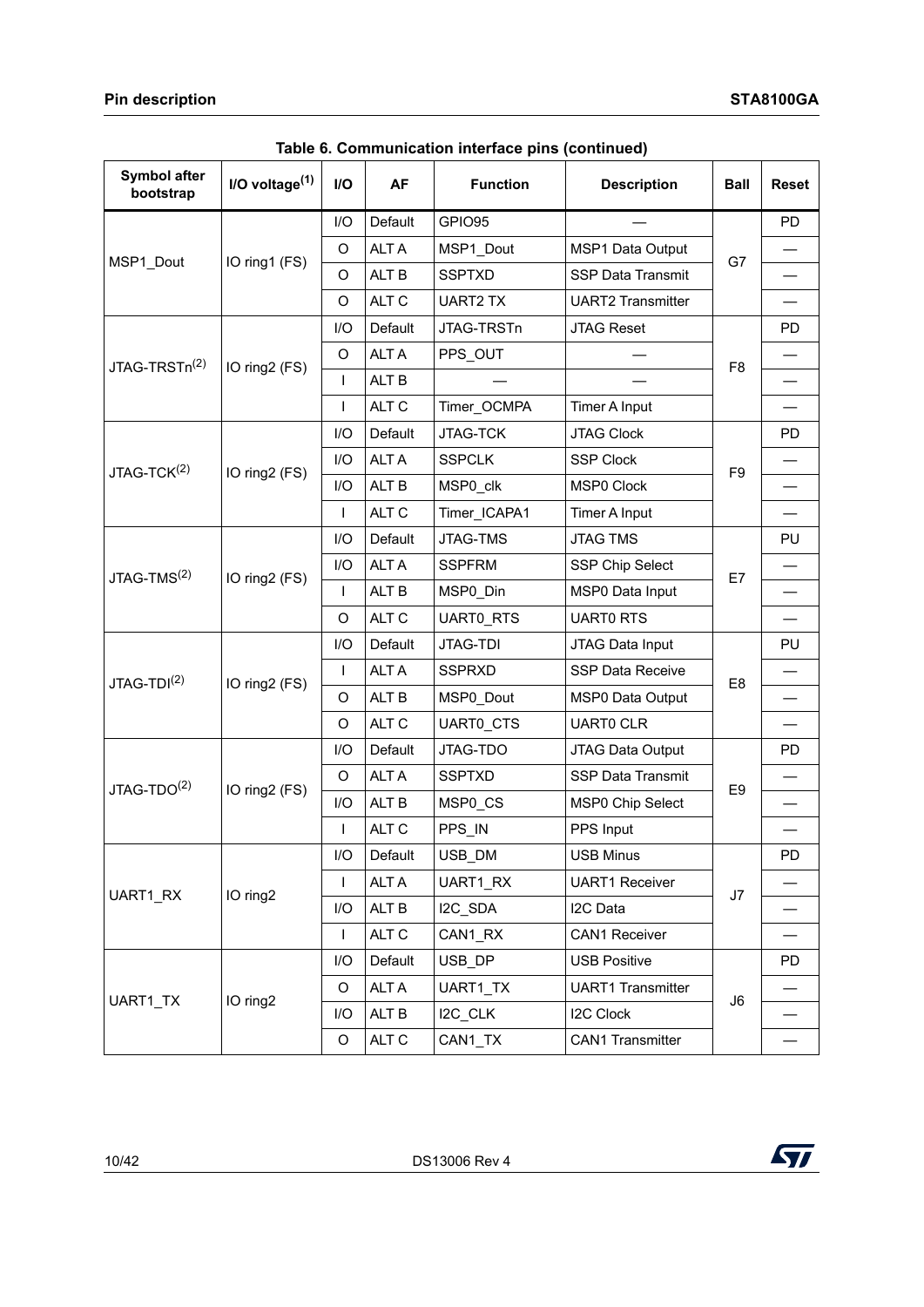| Symbol after<br>bootstrap | $I/O$ voltage $(1)$ | <b>I/O</b> | <b>AF</b>        | <b>Function</b> | <b>Description</b>       | <b>Ball</b>    | <b>Reset</b> |
|---------------------------|---------------------|------------|------------------|-----------------|--------------------------|----------------|--------------|
|                           |                     | I/O        | Default          | GPIO89          |                          |                | <b>PD</b>    |
| UART2_RX                  | IO ring2 (FS)       |            | <b>ALT A</b>     | UART2 RX        | <b>UART2 Receiver</b>    | B <sub>9</sub> |              |
|                           |                     | I/O        | ALT <sub>B</sub> |                 |                          |                |              |
|                           |                     | O          | ALT C            |                 |                          |                |              |
|                           | IO ring2 (FS)       | I/O        | Default          | GPIO88          |                          |                | <b>PD</b>    |
| UART2 TX                  |                     | O          | <b>ALT A</b>     | UART2 TX        | <b>UART2 Transmitter</b> | C8             |              |
|                           |                     | I/O        | ALT B            |                 |                          |                |              |
|                           |                     | O          | ALT C            |                 |                          |                |              |
|                           |                     | 1/O        | Default          | GPIO67          |                          |                | <b>PD</b>    |
| GPIO67                    | IO ring2            | O          | <b>ALT A</b>     |                 |                          | G <sub>8</sub> |              |
|                           |                     | I/O        | ALT B            | UART0 RX        |                          |                |              |
|                           |                     |            | ALT C            | PPS_IN          |                          |                |              |

**Table 6. Communication interface pins (continued)**

1. (FS) Fail Safe IO

<span id="page-10-0"></span>2. JTAG pins can be configured as GPIO in a dedicated alternate function mode as: TRSTn=GPIO0, TCK=GPIO1, TMS=GPIO2, TDI=GPIO3, TDO=GPIO4

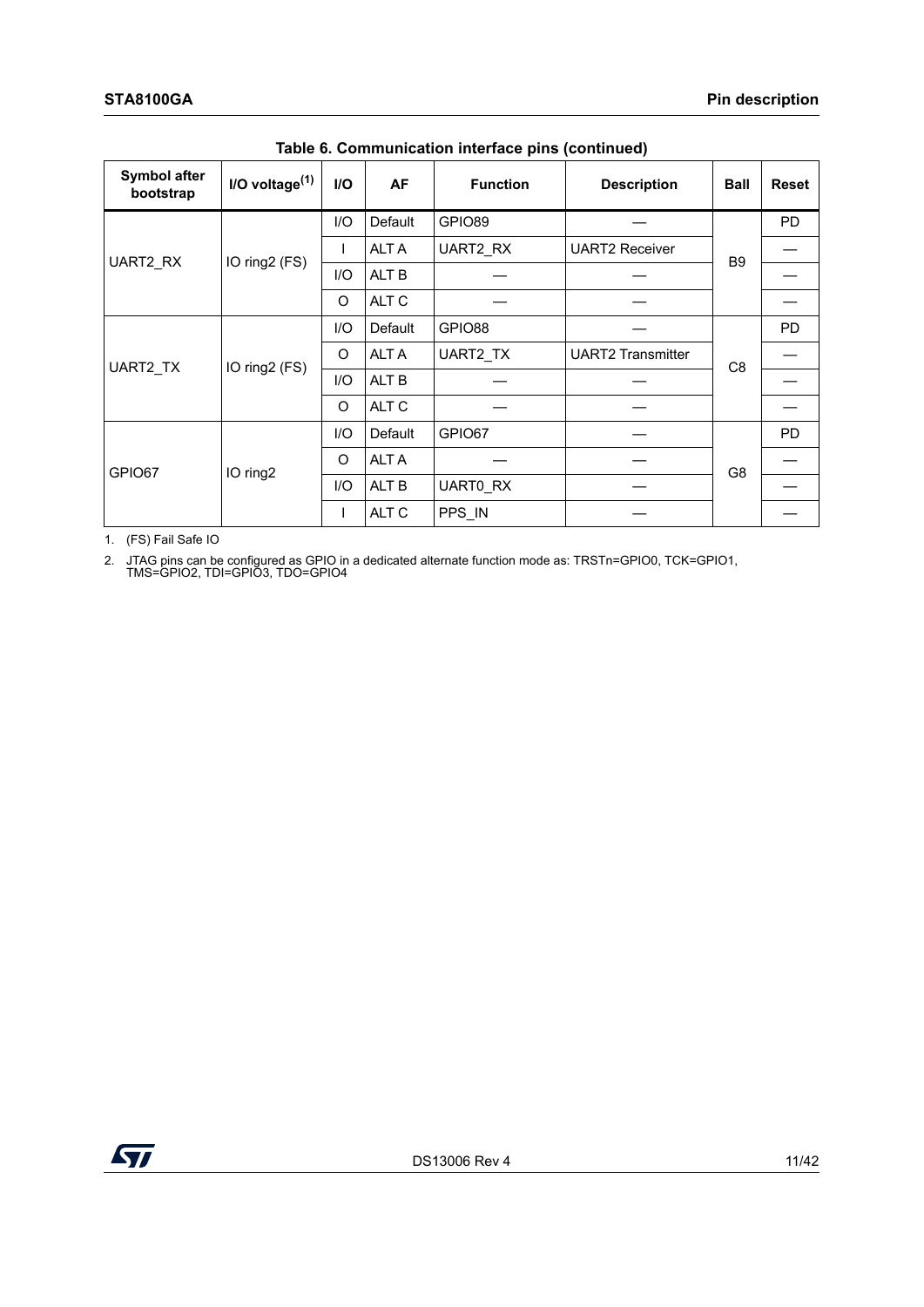## <span id="page-11-0"></span>**3 General description**

## <span id="page-11-1"></span>**3.1 Multi-constellation and multi-band**

The constellations that STA8100GA supports are the following ones:

- GPS (L1 C/A, L2C, and L5)
- GLONASS (L1OF, L2OF)
- BeiDou (B1C, B1I, B2a, B2I)
- GALILEO (E1, E5a, E5b, E6)
- QZSS (L1 C/A, L2C, L5)
- NAVIC former IRNSS (L5)

Carrier phase raw measurements are also provided.

STA8100GA supports the simultaneous usage of all constellations in parallel on L1 band: GPS, GLONASS, GALILEO, BeiDou, and QZSS in addition to SBAS. STA8100GA also supports all the other bands in combination with the external STA5635A radio frequency front end. The most important GNSS user cases that can be supported by STA8100GA and STA5635A are listed in the below table. Each of those cases would require a dedicated firmware:

| <b>Constella</b><br>tion |        | <b>GPS/ QZSS</b> |    |                   | <b>Glonass</b>    |            | <b>BeiDou</b> |                  |                |     | Galileo          |    | NAVIC          | <b>SBAS</b> |
|--------------------------|--------|------------------|----|-------------------|-------------------|------------|---------------|------------------|----------------|-----|------------------|----|----------------|-------------|
| <b>Frequency</b>         | L1 C/A | L2C              | L5 | L <sub>1</sub> OF | L <sub>2</sub> OF | <b>B1I</b> | <b>B2I</b>    | B <sub>2</sub> A | E <sub>1</sub> | E5b | E <sub>5</sub> A | E6 | L <sub>5</sub> | L1 C/A      |
| Case 0                   | L      | Е                |    | ı                 | E                 | I.         |               |                  |                |     |                  |    |                |             |
| Case 1                   |        | E                |    |                   |                   |            | E             |                  |                |     |                  |    |                |             |
| Case 2                   |        | E                |    |                   |                   |            |               |                  |                | Е   |                  |    |                |             |
| Case 3                   |        |                  | E  | ı                 |                   |            |               | E                |                |     |                  |    |                |             |
| Case 4                   |        |                  | E  |                   |                   |            |               |                  |                |     | E                |    |                |             |
| Case 5                   |        |                  | E  | ı                 |                   |            |               |                  |                |     |                  |    | E              |             |
| Case 6                   |        |                  |    |                   |                   |            |               |                  |                |     | ı                | E  |                |             |
| Case 7                   |        |                  |    |                   |                   |            |               |                  |                |     |                  |    |                |             |
| Case 8                   |        |                  |    |                   |                   |            |               |                  |                |     | ш                |    |                |             |
| Case 9                   | ш      | E                |    |                   |                   | I          | E             |                  |                |     |                  |    |                |             |
| Case 10                  |        | E                |    |                   |                   |            |               |                  |                | Е   |                  |    |                |             |

<span id="page-11-2"></span>

|  | Table 7. GNSS user cases |  |
|--|--------------------------|--|
|  |                          |  |

*Note: Maximum 64 satellites tracked simultaneously. I= Internal STA8100GA RF Section E= External STA5635A RF Receiver*

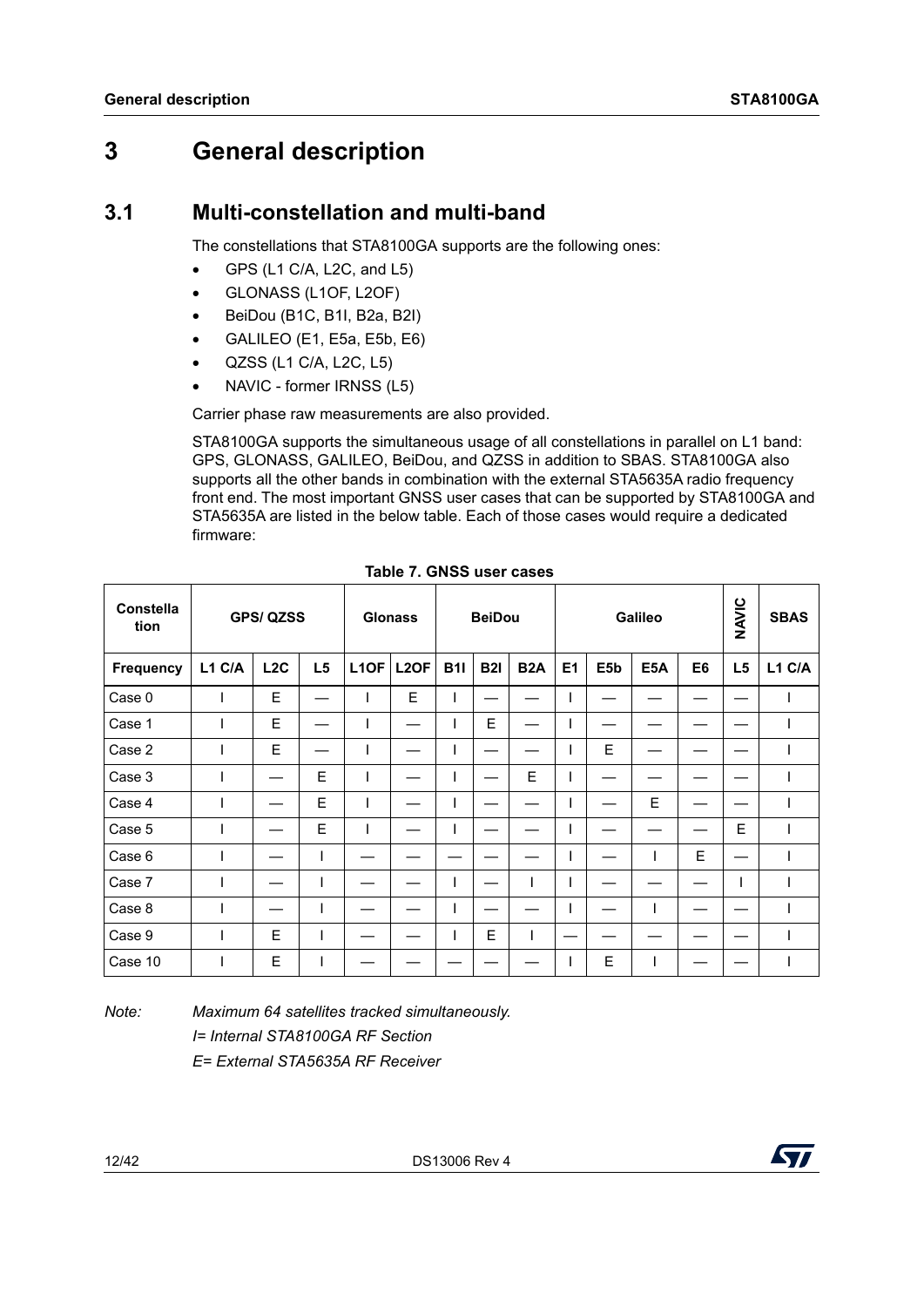## <span id="page-12-0"></span>**3.2 RF front end (G5RF)**

<span id="page-12-6"></span>The integrated RF front-end is able to support different bands (L1, L2, L5, and E6) thanks to a programmable and flexible RF-IF chain driven by a fractional PLL.

The RF IF chain is followed by a 3-bit ADC able to convert the IF signal to Sign (SIGN) and Magnitude (MAG1, MAG0) bit. The MAG bit is internally integrated in order to control the variable gain amplifiers.

The embedded fractional PLL allows supporting a wide range of reference clocks (10 to 55 MHz).

## <span id="page-12-1"></span>**3.3 Multi-band multi-constellation base band (G5BB) processor**

STA8100GA integrates G5BB proprietary IP, which is the STMicroelectronics latest generation high-sensitivity baseband processor fully compliant with all different constellations and bands: GPS, Galileo, Glonass, BeiDou, NAVIC (former IRNSS) and QZSS systems.

## <span id="page-12-2"></span>**3.4 MCU sub system**

The Cortex® M7 core masters the system resources (memories, registers, and external memory controllers) through the AXI, AHB and APB interconnections present in the SOC.

#### <span id="page-12-3"></span>**3.4.1 Caches**

The size of the instruction and data cache used for ARM® sub-system in STA8100GA is 16 KB each.

#### <span id="page-12-4"></span>**3.4.2 TCM**

ARM® Cortex® M7 has a TCM Control Unit (TCU) with TCM interfaces and an AHB slave (AHBS) interface for system access to TCMs. These TCM memories are integrated outside the ARM® sub-system. STA8100GA has a 64 KB ITCM memory and 384 KB of DTCM memory.

In the DTCM memory 160 KB is dedicated for ARM® usage and the remaining 224 KB DTCM is shared between the ARM® sub-system and the G5BB module.

ARM® provides access to the TCM memories through an AHB slave interface. This AHBS interface is connected to the AMBA infrastructure in STA8100GA so that DMA present on the bus can access the TCM memories MCU.

#### <span id="page-12-5"></span>**3.4.3 Nested Vector Interrupt Controller (NVIC)**

This Nested Vectored Interrupt Controller (NVIC) allows the operative system interrupt handler to quickly dispatch interrupt service routines in response to peripheral interrupts. It provides a software interface to the interrupt system. ARM® Cortex® M7 has an NVIC module for handling the interrupts. The NVIC supports 128 interrupts with 16 levels of priority, which can be changed dynamically. The software can control each request line to generate software interrupts.

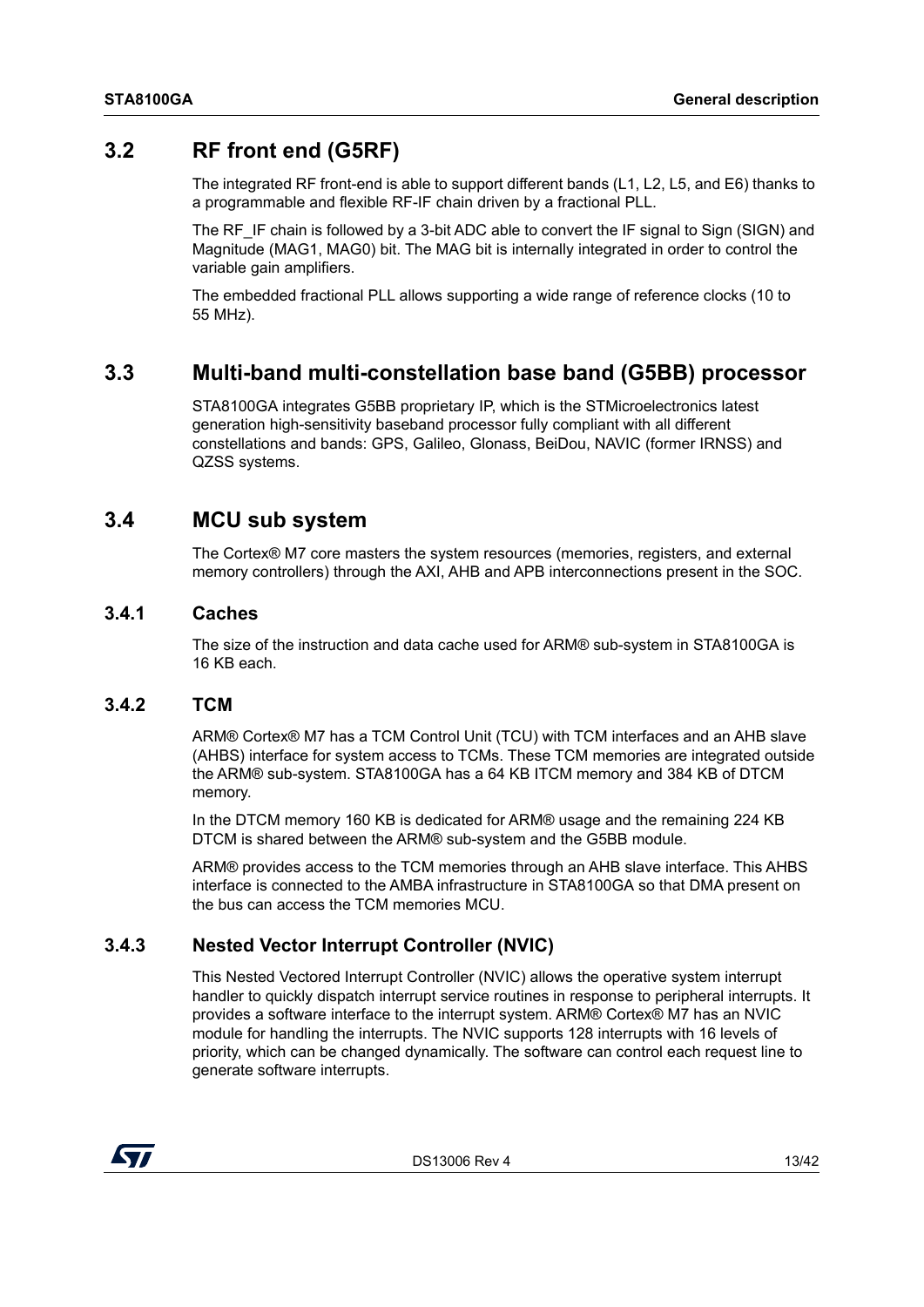#### <span id="page-13-0"></span>**3.4.4 AXI bus**

AXI Bus matrix handles major high bandwidth transactions for STA8100GA. It connects the SRAM, boot ROM and external memory controllers, which provide access to the external Flash. ARM® acts as a master on this bus with the highest priority.

## <span id="page-13-1"></span>**3.5 APB peripherals**

#### <span id="page-13-2"></span>**3.5.1 APB bridge 2 peripherals**

AHB to APB Bridge 2 sits on AHB bus matrix 0 as a slave and is used to connect peripherals. These slaves will be accessed by AHB masters connected to AHB bus matrix 0.

The peripherals connected to APB 2 are:

<span id="page-13-8"></span>UART2, MSP1, GPIO PORT 2, MTU1.

#### <span id="page-13-3"></span>**3.5.2 APB bridge 1 peripherals**

AHB to APB bridge 1 sits on AHB bus matrix 0 as a slave and is used to connect peripherals. These slaves will be accessed by AHB masters connected to AHB bus matrix0.

The peripherals connected to APB 1 are UART1, EFT0, EFT1, GPIO PORT 0 and 1, MTU0, OTP, SSP, Thermal sensor, Watchdog timer.

#### <span id="page-13-4"></span>**3.5.3 APB bridge 0 peripherals**

AHB to APB bridge 0 sits on AHB bus matrix 0 as a slave and is used to connect peripherals. These slaves will be accessed by AHB masters connected to AHB bus matrix0.

The peripherals connected to APB 0 are the ones on the always on domain:

PRCC always ON, RTC.

#### <span id="page-13-5"></span>**3.5.4 AHB slave devices**

There are some AHB slave devices which are connected to AHB bus matrix 0.

#### <span id="page-13-6"></span>**3.6 eSRAM**

256 KB of embedded RAM are available on top of the TCM RAM.

The eSRAM is directly connected to the MCU through the AXI bus. It can be used for data and instruction.

## <span id="page-13-7"></span>**3.7 Serial Flash Memory Controller (SFC)**

The Serial Flash Memory Controller supports single, quad and octal memories. It can be used for in place execution thanks to direct memory mapping.

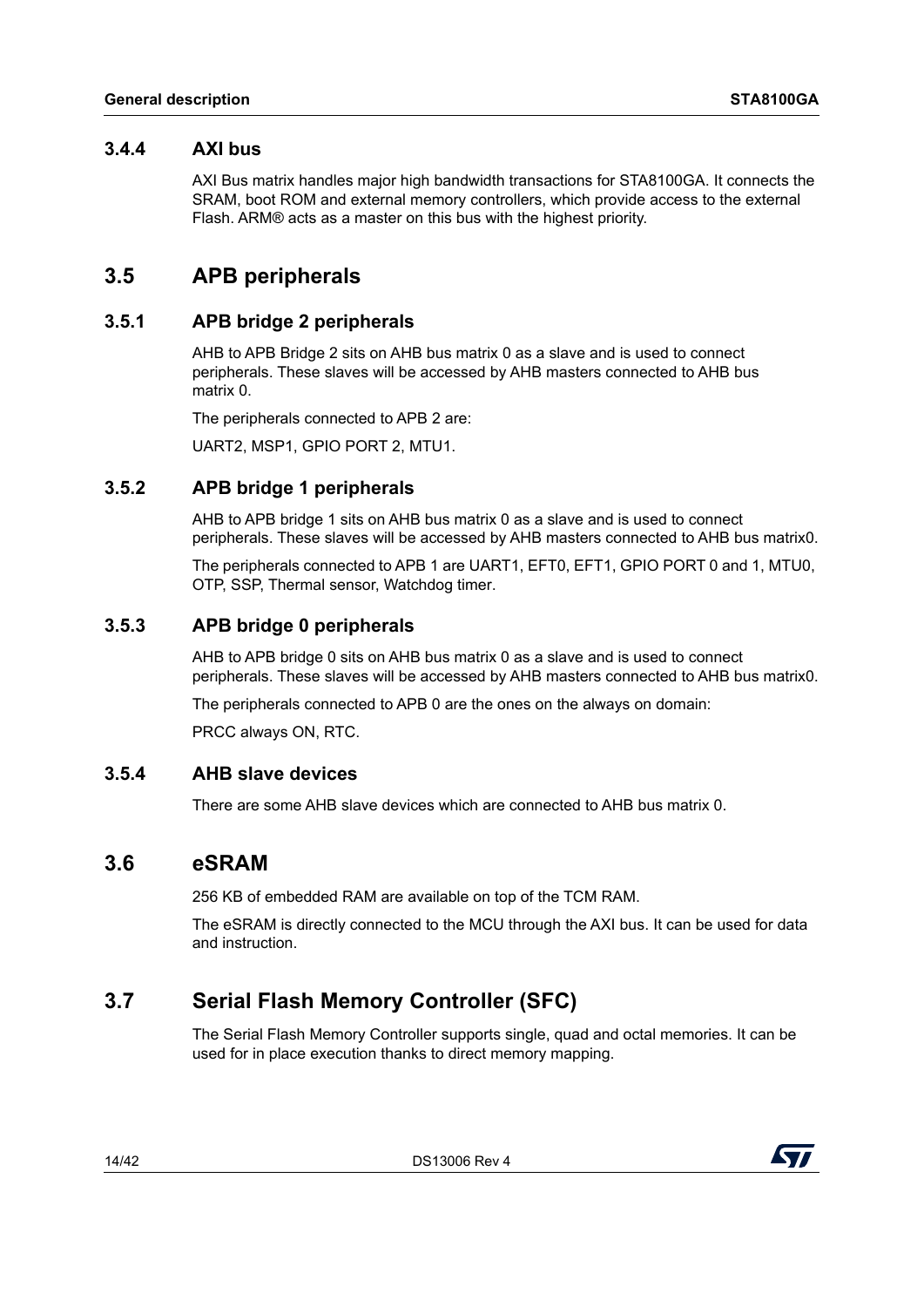## <span id="page-14-0"></span>**3.8 SSP**

STA8100GA has one Synchronous Serial Ports (SSPs). The SSP is a master or slave interface that enables synchronous serial communication with slave or master peripherals having one of the following:

- Serial peripheral interface bus standards
- Synchronous serial protocol bus standards
- Micro-wire interface bus standards
- Unidirectional interface

In both master and slave configurations, the SSP has the following features:

- Parallel-to-serial conversion on data written to an internal 32-bit wide, 32-location deep transmit FIFO
- Serial-to-parallel conversion on received data, buffering it in a 32-bit wide, 32-location deep receive FIFO
- Programmable data frame size from 4 to 32 bits
- Programmable clock bit rate and pre-scaler
- Programmable clock phase and polarity in SPI mode
- Support for direct memory access (DMA)

## <span id="page-14-1"></span>**3.9 UART**

The UARTx performs serial-to-parallel conversion on data asynchronously received from a peripheral device on UARTx\_RX pin, and parallel-to-serial conversion on data written by CPU for transmission on UARTx\_TX pin. The transmit and receive paths are buffered with internal FIFO memories allowing up to 64 data byte for transmission, and 64 data byte with 4-bit status (break, frame, parity, and overrun) for receive. FIFOs may be burst-loaded or emptied by the system processor or DMA, from one to sixteen words per transfer.

## <span id="page-14-2"></span>**3.10 Watchdog Timer (WDT)**

<span id="page-14-3"></span>Watchdog Timer (WDT) provides a way of recovering from software crashes. The watchdog clock is used to generate a regular interrupt (Irq\_wdt), depending on a programmed value.

The watchdog monitors the interrupt and asserts a HW reset signal (WDOGRES) if the interrupt remains unserviced for the entire programmed period. The WDT is counting down at a fixed frequency of 32.768 kHz.

The watchdog timer peripheral can be used as free-running timer or as watchdog to resolve processor malfunctions due to hardware or software failures.

Feature set overview:

- 16-bit down counter
- 8-bit clock pre-scaler
- Safe reload sequence
- Free-running timer mode
- End of counting interrupt generation

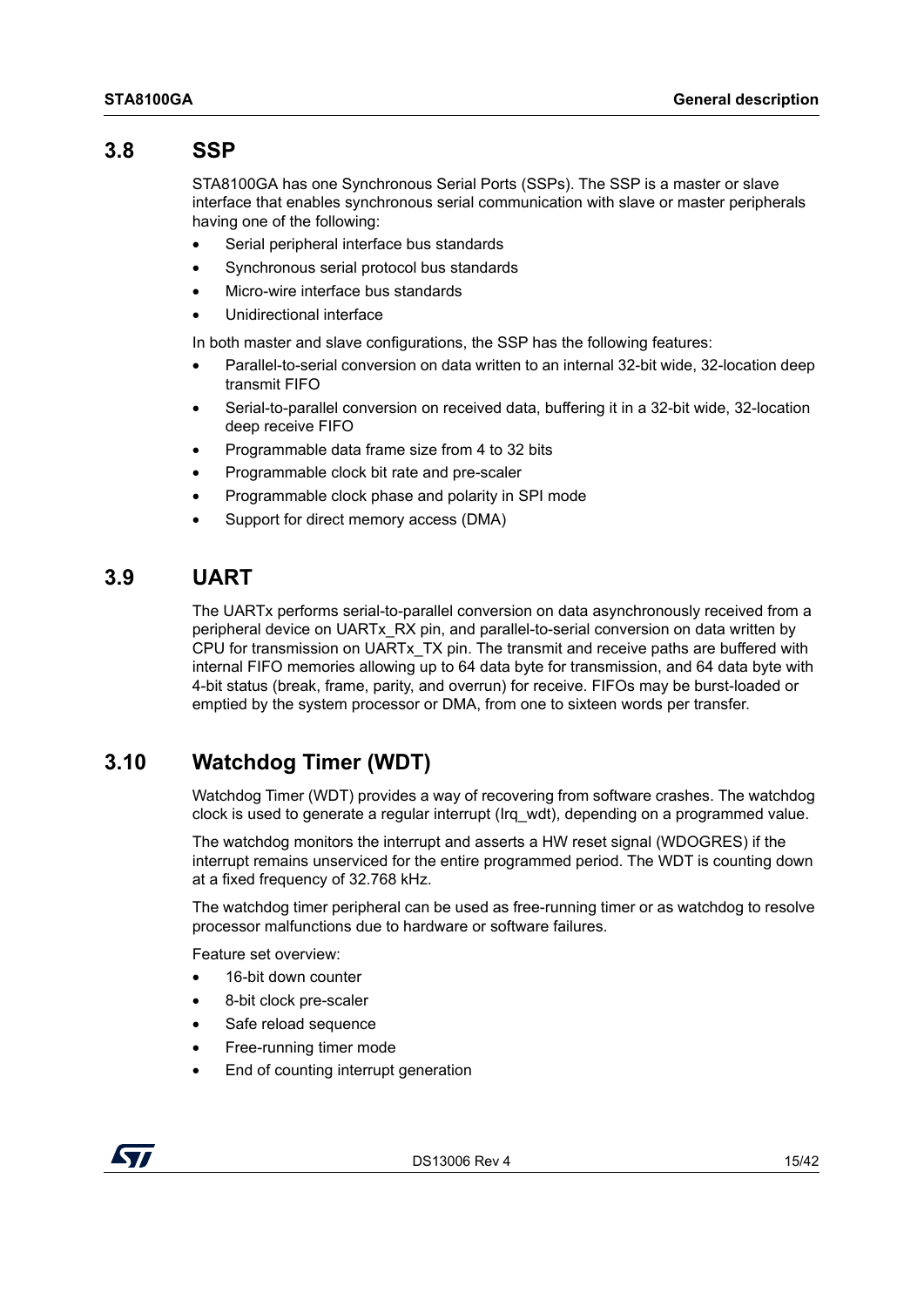## <span id="page-15-0"></span>**3.11 GPIO**

There are 34 GPIOs in this device.

The GPIO block provides programmable inputs or outputs. Each input or output can be controlled in two modes:

- Software mode through an APB bus interface
- Alternate function mode, where GPIO becomes a peripheral input or output line

Any GPIO input can be independently enabled or disabled (masked) for interrupt generation. User can select for each GPIO which edge (rising, falling, both) will trigger an interrupt.

A de-bouncing logic can be enabled for each GPIO to filter glitches on IOs before going to the Interrupt generation and CPU read value.

All GPIOs are fail safe to avoid leakage consumption in any condition even when the ring is off and the external line is logic level high.

## <span id="page-15-1"></span>**3.12 Multi Timer Unit (MTU)**

Multi Timer Unit consists of eight timers. Each timer is clocked by MXTAL frequency divided by 8 (which means 2.4 MHz with a 19.2 MHz crystal) or REFCLK (32.768 kHz) inputs.

#### <span id="page-15-2"></span>**3.12.1 MTU feature overview**

- The Multi Timer Unit provides access to four interrupt generating programmable 32-bit Free-Running decrementing Counters (FRCs) allowing up to four counts to be performed in parallel.
- The FRCs have their own clock input, allowing the counters to run from a much slower clock than the system clock.
- In each FRC the 32-bit counter is split up into two 16-bit counters.

## <span id="page-15-3"></span>**3.13 RTC**

This is an always-on power domain dedicated to RTC logic (backup system) with 256 bytes SRAM and supplied with a dedicated voltage regulator.

The RTC provides a high resolution clock which can be used for GPS. It keeps the time when the system is inactive and can be used to wake the system up when a programmed alarm time is reached. It has a clock trimming feature to compensate for the accuracy of the 32.768 kHz crystal and a secured time update.

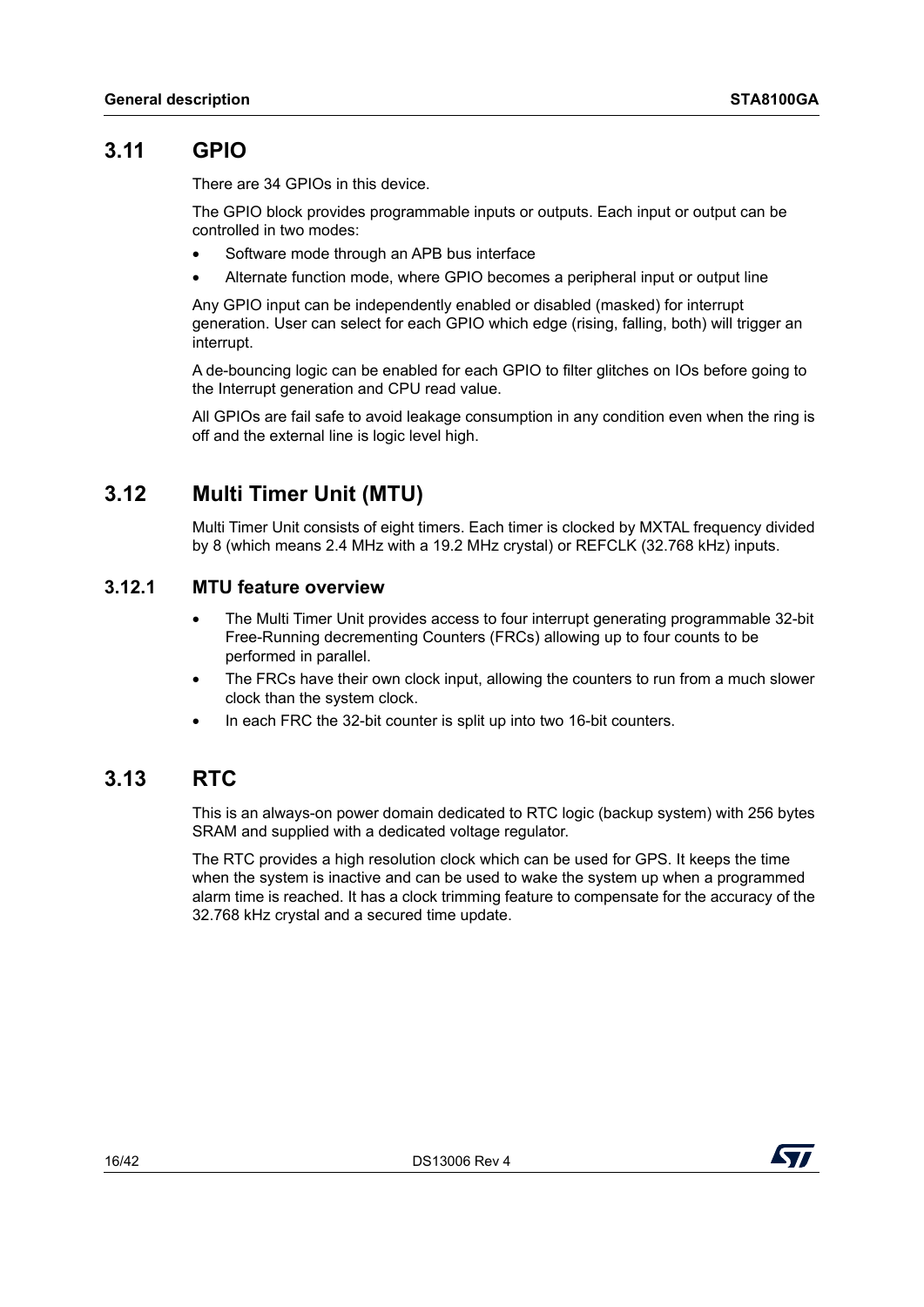RTC features:

- 47-bit counter clocked by 32.768 kHz clock
- 32-bit for the integer part (seconds) and 15-bit for the fractional part
- The integer part and the fractional part are readable independently
- The counter, once enabled, can be stopped
- Integer part load register (32-bit)
- Fractional part load register (15-bit)
- Load bit to transfer the content of the entire load register (integer + fractional part) to the 47-bit counter

Once set by the MCU, this bit is cleared by the hardware to signal to the MCU that the RTC has been updated.

#### <span id="page-16-0"></span>**3.14 MSP**

STA8100GA has one Multi mode Serial Port (MSP).

The following section describes the functionalities of the MSP unit.

The Multi mode Serial Port (MSP) is a synchronous transmitter serial interface.

The MSP provides:

- Element (data) sizes of 8, 10, 12, 14, 16, 20, 24, and 32 bits, LSB or MSB first
- Programmable frequency shift clock for data transfer
- Direct interface to SPI compliant devices
- Transmit first-in, first-out memory buffers (FIFOs), 32 bits wide, 8 locations deep

#### <span id="page-16-1"></span>**3.15 Direct Memory Access (DMA)**

The DMAC is an Advanced Microcontroller Bus Architecture (AMBA) compliant System-on-Chip (SoC) peripheral. The DMAC is an AMBA AHB module, and connects to the Advanced High-performance Bus (AHB).

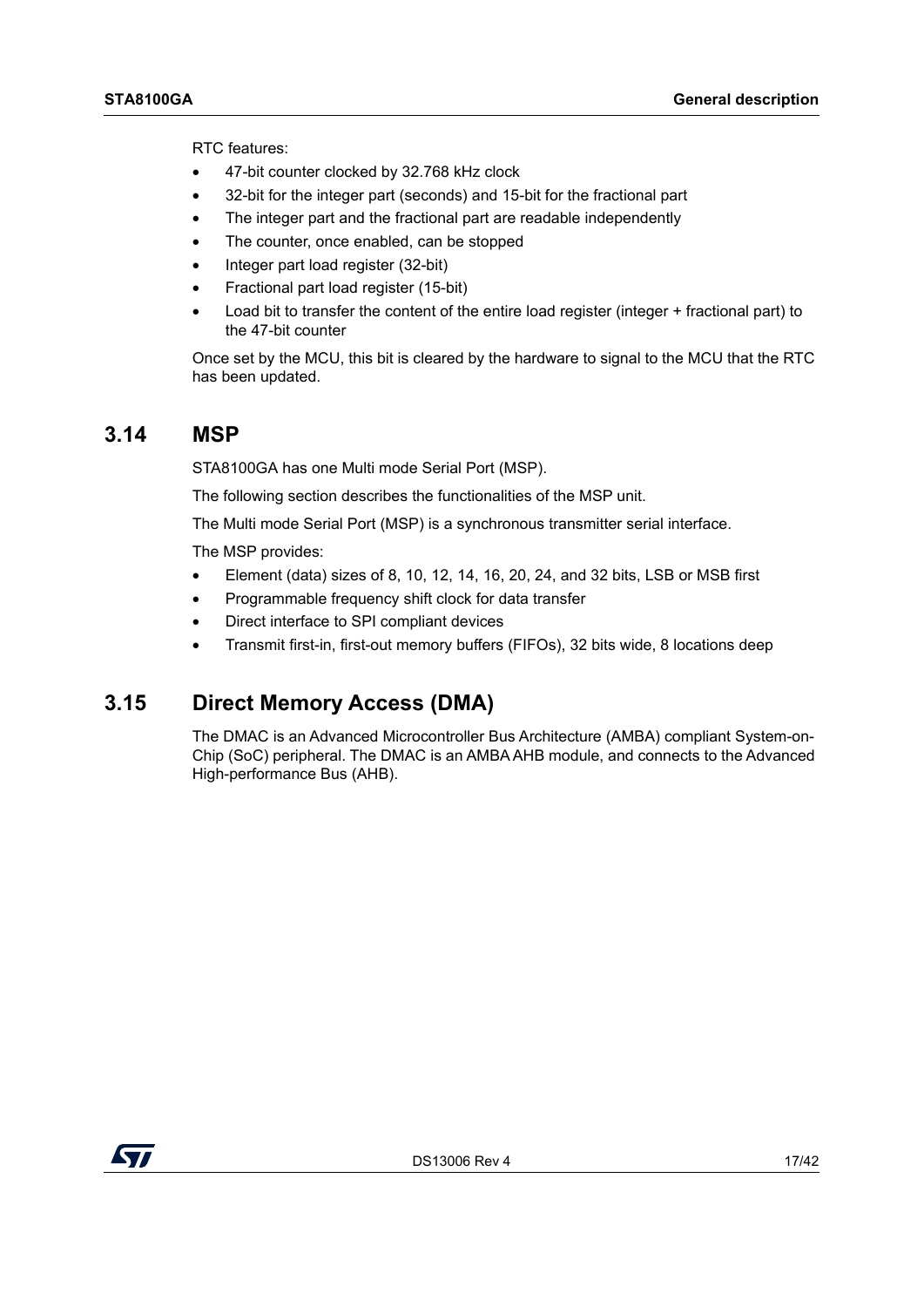Module key features:

- Eight DMA channels. Each channel can support a unidirectional transfer.
- The DMAC provides 32 peripheral DMA request lines.
- Single DMA and burst DMA request signals.
- Memory-to-memory, memory-to-peripheral, peripheral-to-memory, and peripheral-toperipheral transfers.
- Scatter or gather DMA support through the use of linked lists.
- Hardware DMA channel priority. DMA channel 0 has the highest priority and channel 31 has the lowest priority.
- If requests from two channels become active at the same time, the channel with the highest priority is serviced first.
- AHB slave DMA programming interface to the DMA control registers.
- Two AHB bus masters for transferring data.
- Programmable DMA burst size.
- <span id="page-17-1"></span>• Working on AHB clock.

## <span id="page-17-0"></span>**3.16 Antenna sensing**

The following figures show how the antenna sensing circuit works. SENSE1 and SENSE2 input voltage range must be between VRF\_IN and GND.



#### **Figure 3. Antenna sensing configuration when antenna is supplied with 3.3 V**

Antenna sensing detection in STA8100GA uses two comparators with hysteresis. If the antenna is supplied with a voltage of 3.3 V the antenna sensing can be connected as showed in the picture.

The following tables show thresholds when current is rising and when is falling with  $R =$ 1.4  $\Omega$  and V ant = 3.3 V.

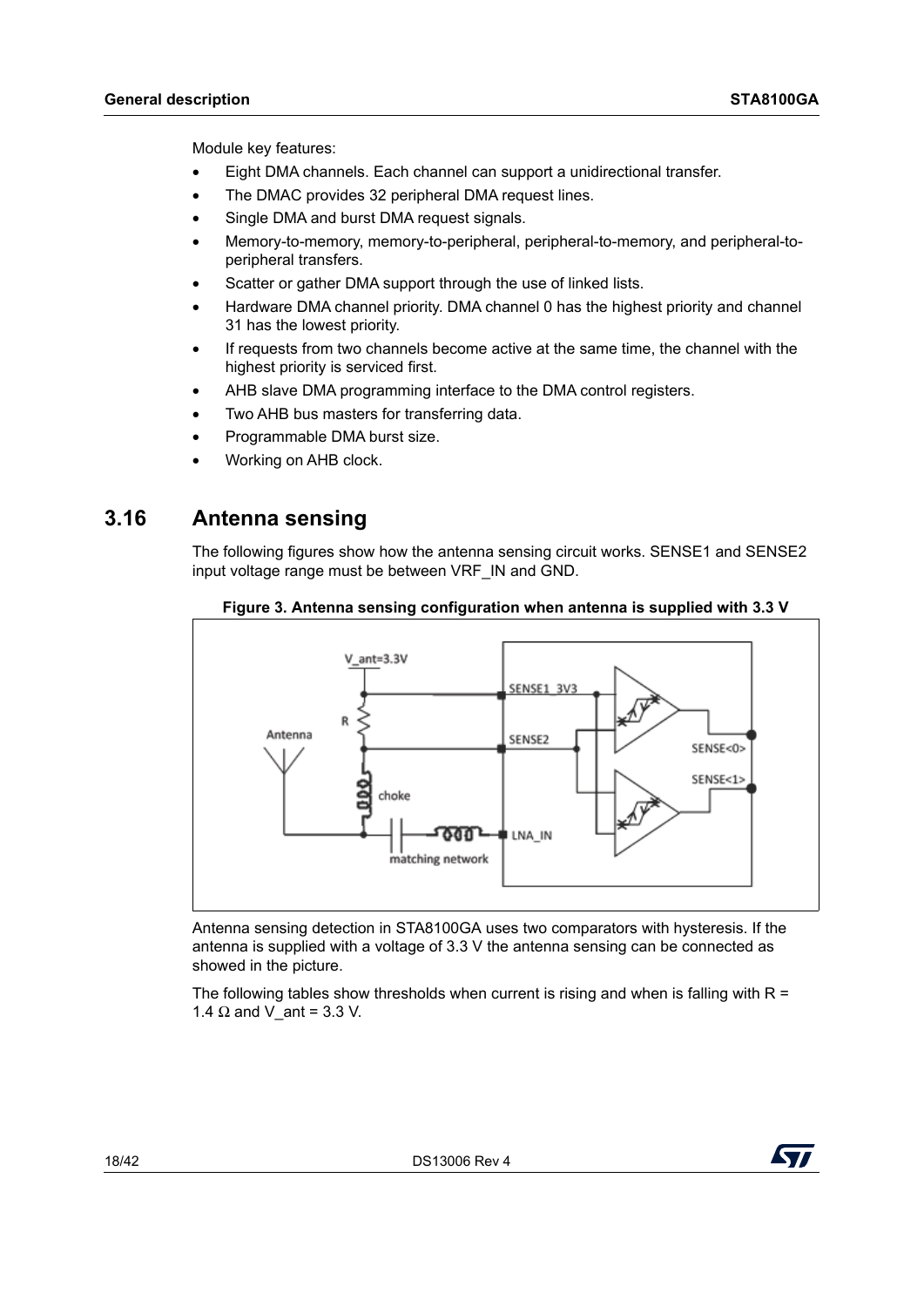| <b>Current from antenna</b><br>(when current is rising) | SENSE<1> | SENSE<0> |
|---------------------------------------------------------|----------|----------|
| $1 < 24$ mA                                             |          |          |
| $24 \leq i \leq 62$ mA                                  |          |          |
| $1 > 62$ mA                                             |          |          |

**Table 8. Antenna sensing current - power rising**

#### **Table 9. Antenna sensing current - power falling**

| <b>Current sunk from antenna</b><br>(when current is falling) | SENSE<1> | SENSE<0> |
|---------------------------------------------------------------|----------|----------|
| $1 > 53$ mA                                                   |          |          |
| 16 ≤ I ≤ 53 mA                                                | U        |          |
| $< 16 \text{ mA}$                                             | U        | U        |

## <span id="page-18-0"></span>**3.17 Temperature sensor**

Thermal sensor provides digital measurement of junction temperature. Temperature measurement range is -40 to 125 °C. It uses integrated bandgap reference and 8-bit ADC.

The temperature sensor provides two threshold registers. Writing in these registers and enabling the threshold mode compare the temperature recorded with the threshold value. If the temperature is higher than the upper threshold register or lower than the lower threshold register, it generates an interrupt if enabled.

<span id="page-18-2"></span>

| <b>Symbol</b>       | <b>Parameter</b> | <b>Test condition</b>          | Min.         | Typ. | Max.    | Unit   |
|---------------------|------------------|--------------------------------|--------------|------|---------|--------|
| Tsens               | Sensitivity      |                                |              |      |         | $\sim$ |
| Tacc <sup>(1)</sup> | Accuracy         | Calibration performed at 125°C | $+/-3^{(2)}$ |      | $+/-10$ | $\sim$ |

1. Best accuracy is at calibrated temperature.

2. Limited by manufacturing calibration environment.

## <span id="page-18-1"></span>**3.18 Serial boot pins**

UART2-TX (Boot0) pin is used to select the boot configuration of Cortex® M7. The ROM code starts the boot process which then reads the PRCC register (UART2-TX) which has already latched the UART2-TX pin (C8 ball) status after latch reset.

Based on this register value, the code is loaded from one of the two options as given in the table below:

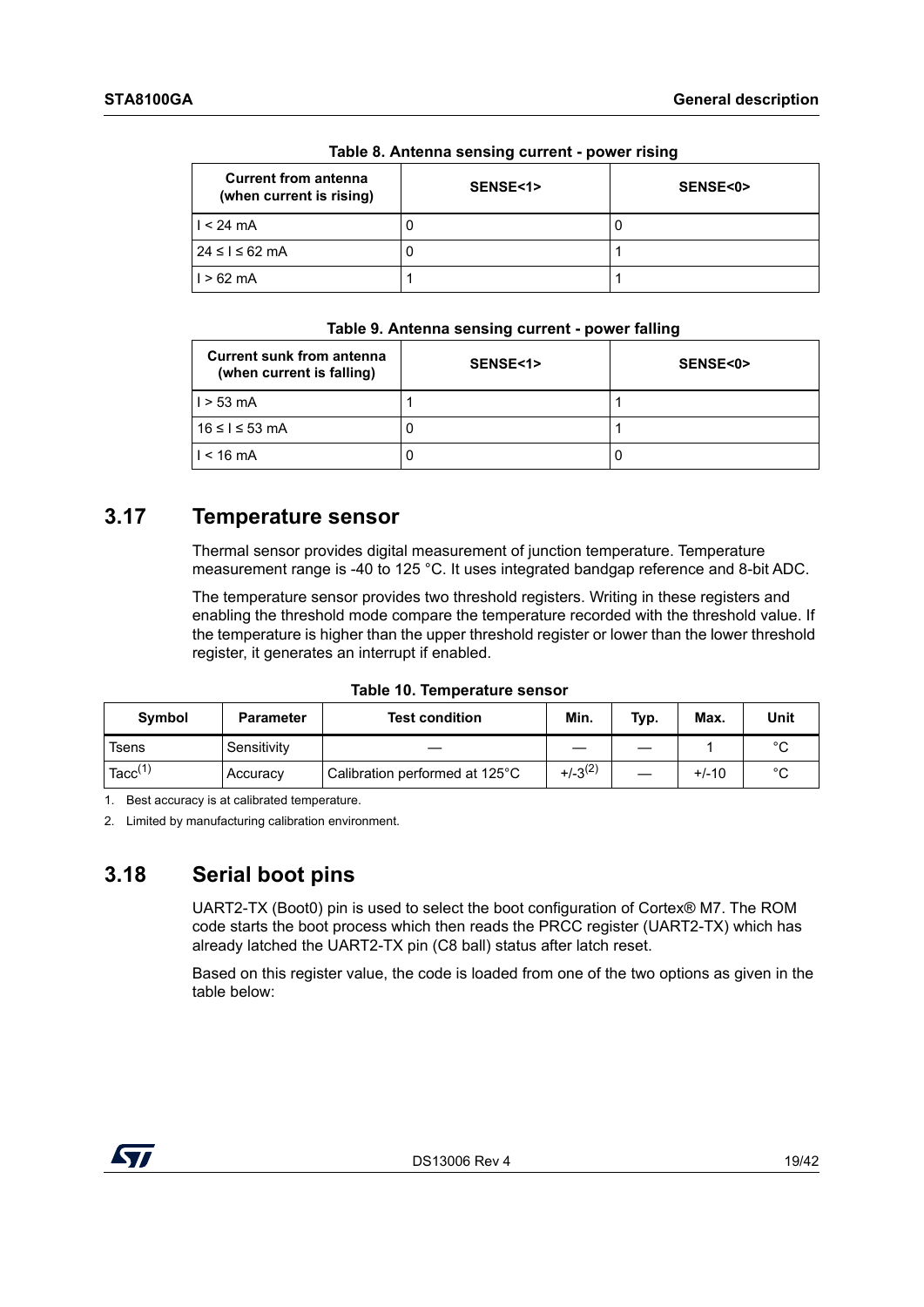| Pin            | <b>ROM</b> action                       |  |  |  |
|----------------|-----------------------------------------|--|--|--|
| l UART2-TX = 0 | Boot from flash memory - SFC controller |  |  |  |
| $UART2-TX = 1$ | Boot from peripheral - UART             |  |  |  |

#### <span id="page-19-0"></span>**3.19 Reset**

<span id="page-19-3"></span>After a reset, the Cortex® M7 is woken-up by the ROM code.

The PRCC module is used to sequence through all the steps needed to properly reset the device and prepare it to fetch the first instruction of the user application code.

STA8100GA has the following reset options:

- 1. Pad reset: SoC will have active low chip reset (RESET) pad. Low (zero) status on this pad will keep device in the reset. Assertion of this pin low should be minimum of 5 ms.
- 2. Power on reset: The power on reset circuitry is embedded in the main voltage regulator built on HV supply (VCORE IN) of regulator. It ensures all voltage monitors are under reset state until VCORE\_IN (or VDD\_EXT\_REG) minimum voltage is reached.
- 3. Hardware resets: The internal voltage regulator embeds multiple LVD (Low Voltage Detector) and HVD (High Voltage Detector) which are used in the reset sequence.
- 4. Soft reset: Different peripherals present on STA8100GA can be reset independently through registers present inside PRCC module.

## <span id="page-19-1"></span>**3.20 Power Management Unit (PMU)**

STA8100GA embeds five voltage regulators (LDO):

| <b>LDO</b>        | <b>Supply regions</b> | Input voltage             | <b>Typical output voltage</b><br>at $25^{\circ}$ C |
|-------------------|-----------------------|---------------------------|----------------------------------------------------|
| CORE LDO          | Core                  | VCORE IN = $1.62 - 3.6$ V | 1.2V                                               |
| LDO2v5            | Safmem, temp sensor   | $VIO$ IN = 3.3 V          | 2.5V                                               |
| IO LDO            | IO ring 1             | $VIO$ IN = 3.3 V          | 1.8V                                               |
| <b>BACKUP LDO</b> | Always on             | VBK $IN = 1.62 - 3.6 V$   | 1.2V                                               |
| <b>RFLDO</b>      | <b>RF</b>             | VRF IN = $1.62 - 3.6$ V   | 1.1V                                               |

<span id="page-19-2"></span>**Table 12. LDO on-chip regulators**

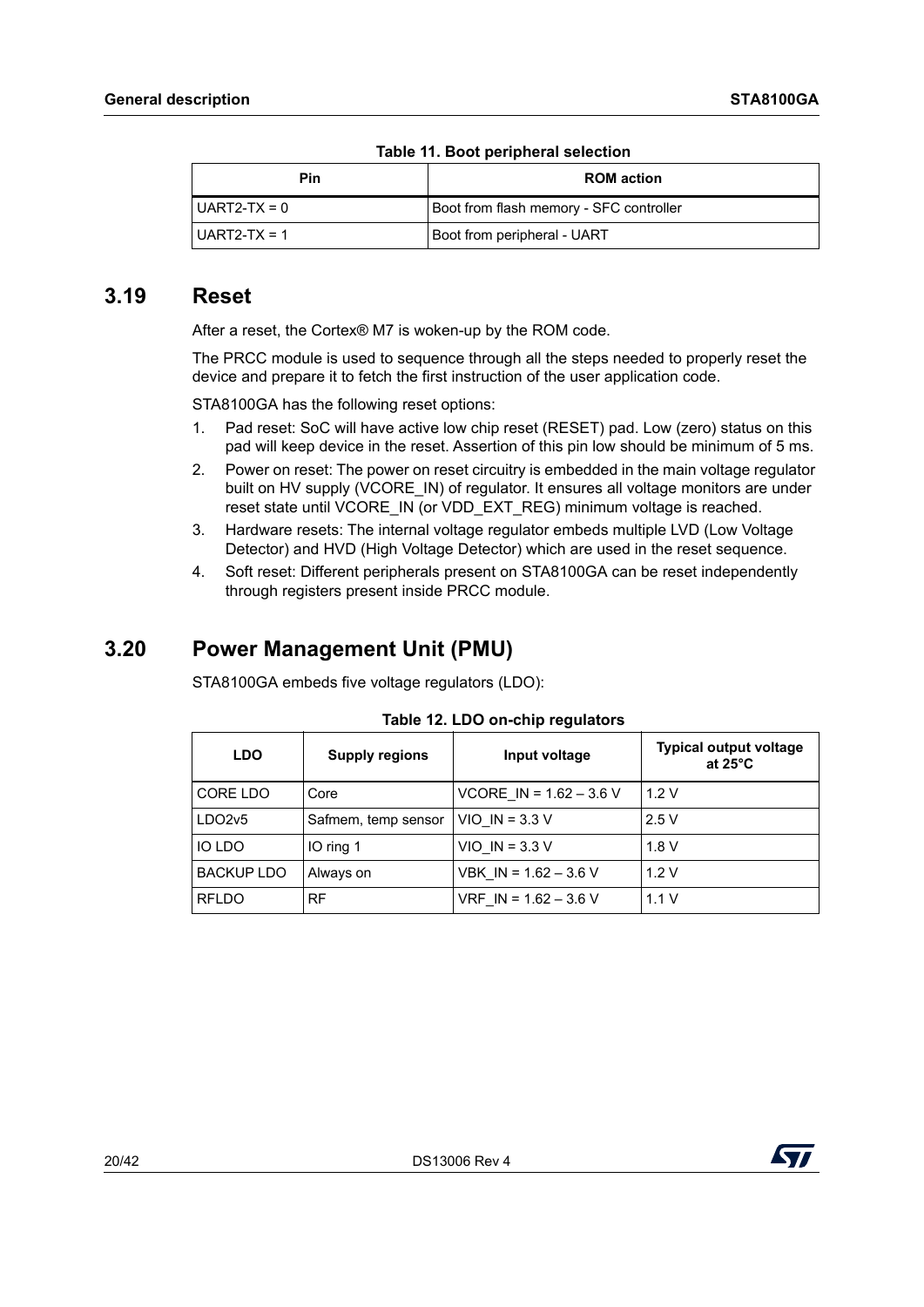

<span id="page-20-1"></span>

#### <span id="page-20-0"></span>**3.20.1 Power regions**

STA8100GA has six major power regions. The modules present inside each power region are given below.

- 1. Always on backup region: 1.2 V
	- prcc\_backup
	- RTC
	- Backup RAM 256 bytes
- 2. Switchable region: 1.2 V
	- ARM® core
	- Other digital IPs
- 3. RF: 1.1 V
- 4. OTP: 2.5 V
- 5. IO ring1: 1.8 V or 3.3 V
- 6. IO ring2: 3.3 V

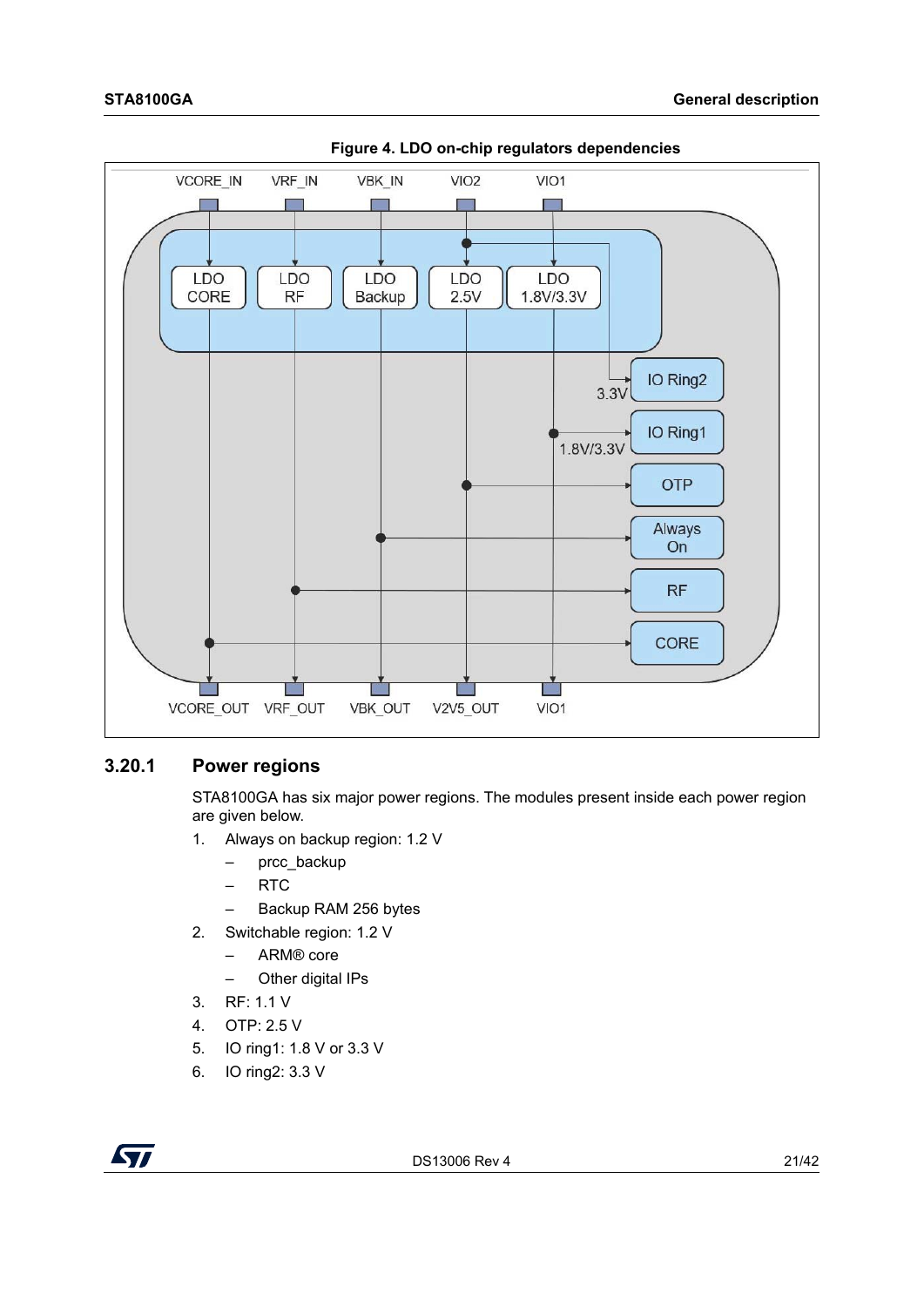By default IO ring1 is at 1.8 V supplied by internal LDO IO. If IO ring1 has to be at 3.3 V then external supply must be applied on VIO1 at 3.3 V.

The switchable power region can be supplied by an external voltage regulator directly at pin VDD\_EXT\_REG. The integrated LDO CORE has to be switched off by forcing EXT\_REG\_SEL to high voltage.

The usage of the external regulator to supply the switchable power region is mandatory in applications that require to sustain 105 °C.

## <span id="page-21-0"></span>**3.21 CAN interface**

CAN sub-system comprises two fully independent FD-CAN controllers: CAN0 and CAN1. Both controllers conform with CAN protocol version 2.0 part A, B and ISO 11898-1: 2015. Maximum data bit rate supported is 1Mbit/s.

## <span id="page-21-1"></span>**3.22 I2C high speed controller**

One I2C high speed controller interface is capable of master/slave modes in multi-master environment. It is DMA capable and multiple baud rates are supported: 100/ 400/ 1000/ 3400 Kbits/s.

## <span id="page-21-2"></span>**3.23 Full speed USB 2.0**

It supports 12 Mbps (full speed) and 1.5 Mbps (low speed) serial data transmission according to USB 2.0 OTG controller specification.

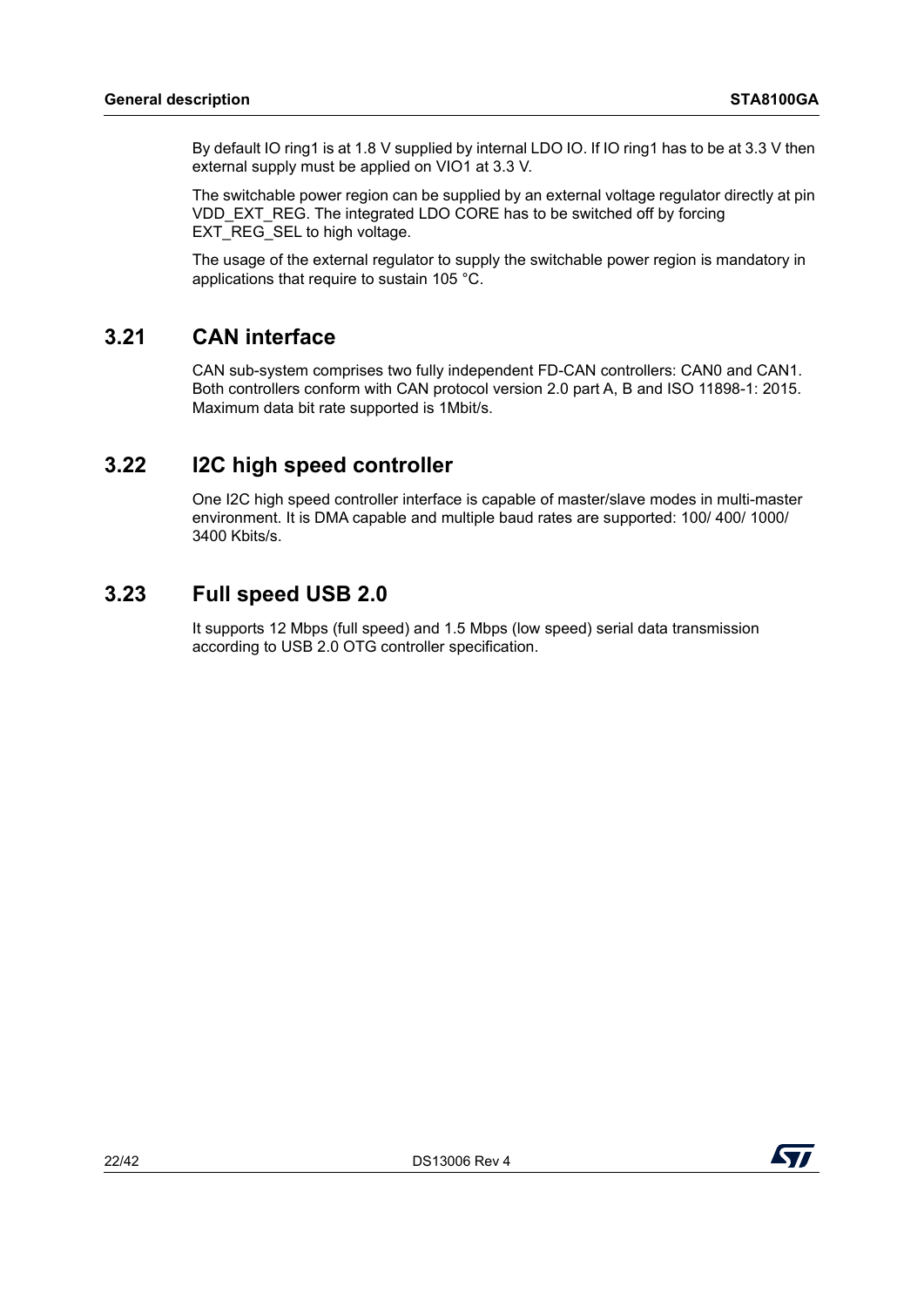## <span id="page-22-0"></span>**4 Electrical specifications**

## <span id="page-22-1"></span>**4.1 Absolute maximum ratings**

|                       | <b>Parameter</b>                               | Value  | Unit     |             |
|-----------------------|------------------------------------------------|--------|----------|-------------|
| Symbol                |                                                | Min.   | Max.     |             |
| VRF IN                | Supply voltages                                | $-0.3$ | 3.9      | $\vee$      |
| <b>VCORE IN</b>       | Supply voltages                                | $-0.3$ | 3.9      | V           |
| VBK IN                | Supply voltages                                | $-0.3$ | 3.9      | V           |
| VIO IN                | Supply voltages                                | $-0.3$ | 3.9      | V           |
| VDD EXT REG $(1)$     | Supply voltages                                | $-0.3$ | 1.4      | V           |
| $T_{\rm J}$           | Junction operating temperature                 | $-40$  | 125      | $^{\circ}C$ |
| <b>TS</b>             | Storage temperature                            | -55    | 150      | $^{\circ}C$ |
| <b>ESDHBM</b>         | Electro static discharge - Human Body Model    |        | $+/-2$   | kV          |
| ESDCDM <sup>(2)</sup> | Electro static discharge - Charge Device Model |        | $+/-500$ | V           |
| LU                    | Latch Up                                       | $-100$ | $+100$   | mA          |

#### <span id="page-22-3"></span>**Table 13. Absolute maximum ratings with on chip LDO voltage regulation**

1. EXT\_REG\_SEL = high

2. RFA\_IN ESDCDM Max is +/-150V. LNA\_IN ESDCDM Max is +/-250V

## <span id="page-22-2"></span>**4.2 Thermal data**

<span id="page-22-4"></span>

|  | Table 14. Thermal data |  |
|--|------------------------|--|
|  |                        |  |

| Symbol                       | <b>Parameter</b>                                    | <b>Value</b> | Unit          |
|------------------------------|-----------------------------------------------------|--------------|---------------|
| AMB                          | Ambient operating temperature                       | - 40 to 105  | °C            |
| $\theta_{JA}$ <sup>(1)</sup> | Thermal resistance junction-ambient                 | 33           | $\degree$ C/W |
| $\Psi_{JC}^{(2)}$            | Thermal characterization parameter<br>junction-case |              | $\degree$ C/W |

1. Multilayer 2s2p as per JEDEC JESD51-2

2. JESD51-8

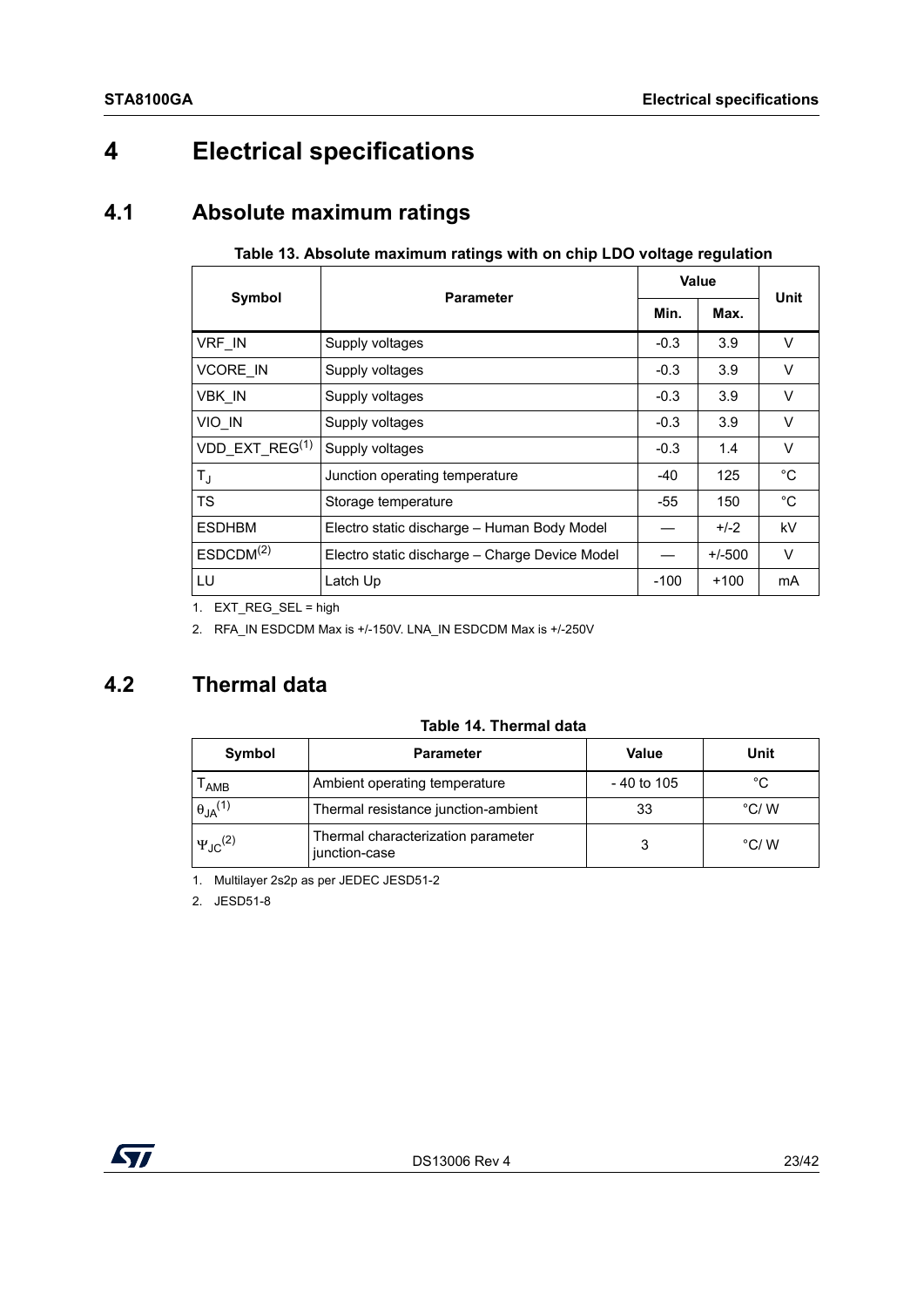## <span id="page-23-0"></span>**4.3 Electrical characteristics**

|                      | . .  |      | . .  |        |
|----------------------|------|------|------|--------|
| <b>Parameter</b>     | Min. | Typ. | Max. | Units  |
| Junction temperature | -40  | . .  | 125  | $\sim$ |

#### **Table 15. Operating junction temperature range**

#### <span id="page-23-1"></span>**Table 16. VDD\_EXT\_REG - external core power supply**

| <b>Parameter</b>                            | Min. | Typ. | Max. | Units | <b>Comment</b>       |
|---------------------------------------------|------|------|------|-------|----------------------|
| External core power supply<br>(VDD EXT REG) | 1.18 | 1.25 | 1.32 |       | $EXT$ SEL REG = High |

| <b>Specification</b>                                                                  | Min.   | Typ. | Max. | <b>Units</b> | <b>Comment</b>                                                                                                 |
|---------------------------------------------------------------------------------------|--------|------|------|--------------|----------------------------------------------------------------------------------------------------------------|
|                                                                                       | LDO_BK |      |      |              |                                                                                                                |
| Input voltage (VBK IN)                                                                | 1.7    | 3.3  | 3.6  | $\vee$       |                                                                                                                |
| Output voltage (VBK OUT)                                                              | 1.10   | 1.2  | 1.26 | $\vee$       |                                                                                                                |
| Load current at normal mode                                                           |        |      | 2    | mA           |                                                                                                                |
| Load current at deep standby mode                                                     |        |      | 50   | uA           | Tamb<27 °C,<br><b>VBK IN=1.8 V</b>                                                                             |
| LDO power consumption at normal mode<br>(specified by design)                         |        |      | 20   | uA           |                                                                                                                |
| LDO power consumption at deep standby mode<br>(specified by design)                   |        | 1    |      | uA           | Tamb<27 °C,<br><b>VBK IN=1.8 V</b>                                                                             |
| LDO power down consumption<br>(specified by design)                                   |        |      | 1    | uA           |                                                                                                                |
| External capacitance (VBK OUT)<br>(specified by design)                               | 0.5    | 1    | 1.2  | <b>uF</b>    |                                                                                                                |
| Line regulation                                                                       |        |      | 10   | mV           |                                                                                                                |
| Load regulation<br>$VO = 1.2 V$ max at lout = 0 mA<br>$VO = 1.1 V$ max at lout = 2 mA |        |      | 100  | mV           |                                                                                                                |
| Start-up time (specified by design)                                                   |        |      | 600  | μs           |                                                                                                                |
| VBK IN slew rate                                                                      | 0.04   |      | 400  | ms           | In case of<br>VBK IN slew<br>rate < Min., a<br>10 Ohm serial<br>resistance is<br>recommended<br>on VBK IN line |

#### <span id="page-23-2"></span>**Table 17. PMU11 - Functional specifications**

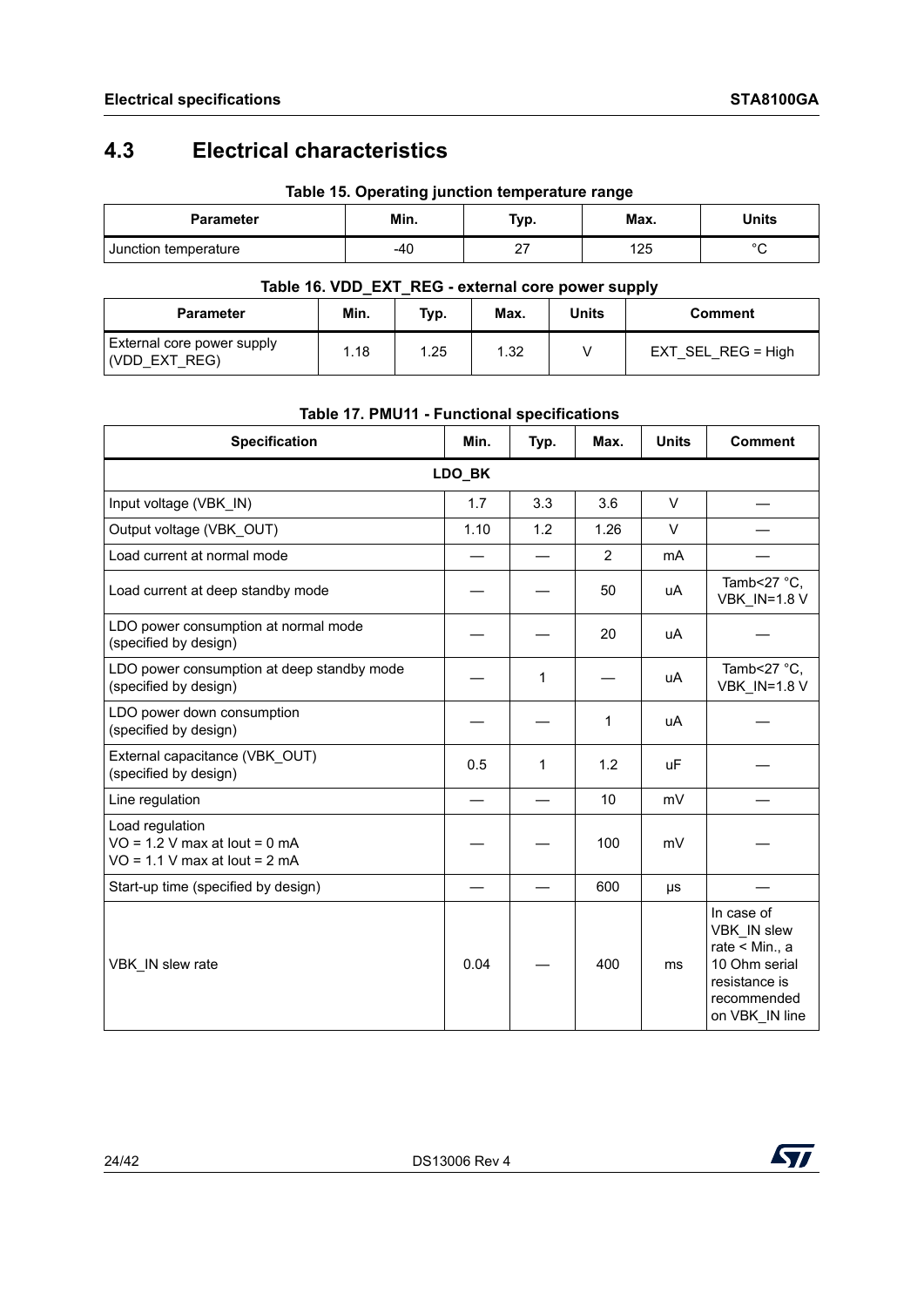| Specification                                                | Min.        | Typ.     | Max.    | <b>Units</b> | <b>Comment</b>                          |
|--------------------------------------------------------------|-------------|----------|---------|--------------|-----------------------------------------|
|                                                              |             | LDO_CORE |         |              |                                         |
| Input voltage (VCORE IN)                                     | 1.71        | 3.3      | 3.6     | $\vee$       |                                         |
| Output voltage (VCORE_OUT available at<br>balls VDD_EXT_REG) | 1.14        | 1.25     | 1.30    | V            | EXT_REG_SEL<br>$=$ low<br>(VDD_EXT_REG) |
| Load current (mA)                                            |             |          | 450     | mA           |                                         |
| LDO power consumption<br>(specified by design)               |             |          | 200     | uA           |                                         |
| LDO power down consumption<br>(specified by design)          |             |          | 4       | uA           |                                         |
| External capacitance (VCORE_OUT)<br>(specified by design)    | 2.35        | 4.7      | 6.35    | uF           | EXT_REG_SEL<br>$=$ low<br>(VDD_EXT_REG) |
| Line regulation                                              |             |          | 10      | mV           |                                         |
| Load regulation                                              |             |          | 70      | mV           |                                         |
| Load current transient<br>(specified by design)              |             |          | 150/100 | mA/nS        |                                         |
| Start-up time (specified by design)                          |             | 15       |         | us           |                                         |
|                                                              |             | LDO IO   |         |              |                                         |
| Input voltage (VIO2_IN)                                      | 3           | 3.3      | 3.6     | V            |                                         |
| Output voltage (VIO1_EXT)                                    | 1.72        | 1.80     | 1.90    | $\vee$       |                                         |
| Load current                                                 |             |          | 90      | mA           |                                         |
| LDO power consumption                                        |             |          | 200     | uA           |                                         |
| LDO power down consumption                                   |             |          | 4       | uA           |                                         |
| External capacitance (specified by design)                   | 1.1         | 2.2      | 3       | <b>uF</b>    |                                         |
| Line regulation                                              |             |          | 10      | mV           |                                         |
| Load regulation                                              |             |          | 100     | mV           |                                         |
| Load current transient<br>(specified by design)              |             |          | 90/100  | mA/ns        |                                         |
| Start-up time (specified by design)                          |             | 25       |         | us           |                                         |
|                                                              |             | LDO_RF   |         |              |                                         |
| VRF_IN                                                       | 1.62        |          | 3.6     | V            |                                         |
| VRF OUT                                                      | $\mathbf 1$ | 1.15     | 1.25    | V            |                                         |
| Load Current on VRF OUT                                      |             | 27       |         | mA           |                                         |

<span id="page-24-0"></span>

| Table 18. PMU12 - Functional specifications |  |  |
|---------------------------------------------|--|--|
|---------------------------------------------|--|--|

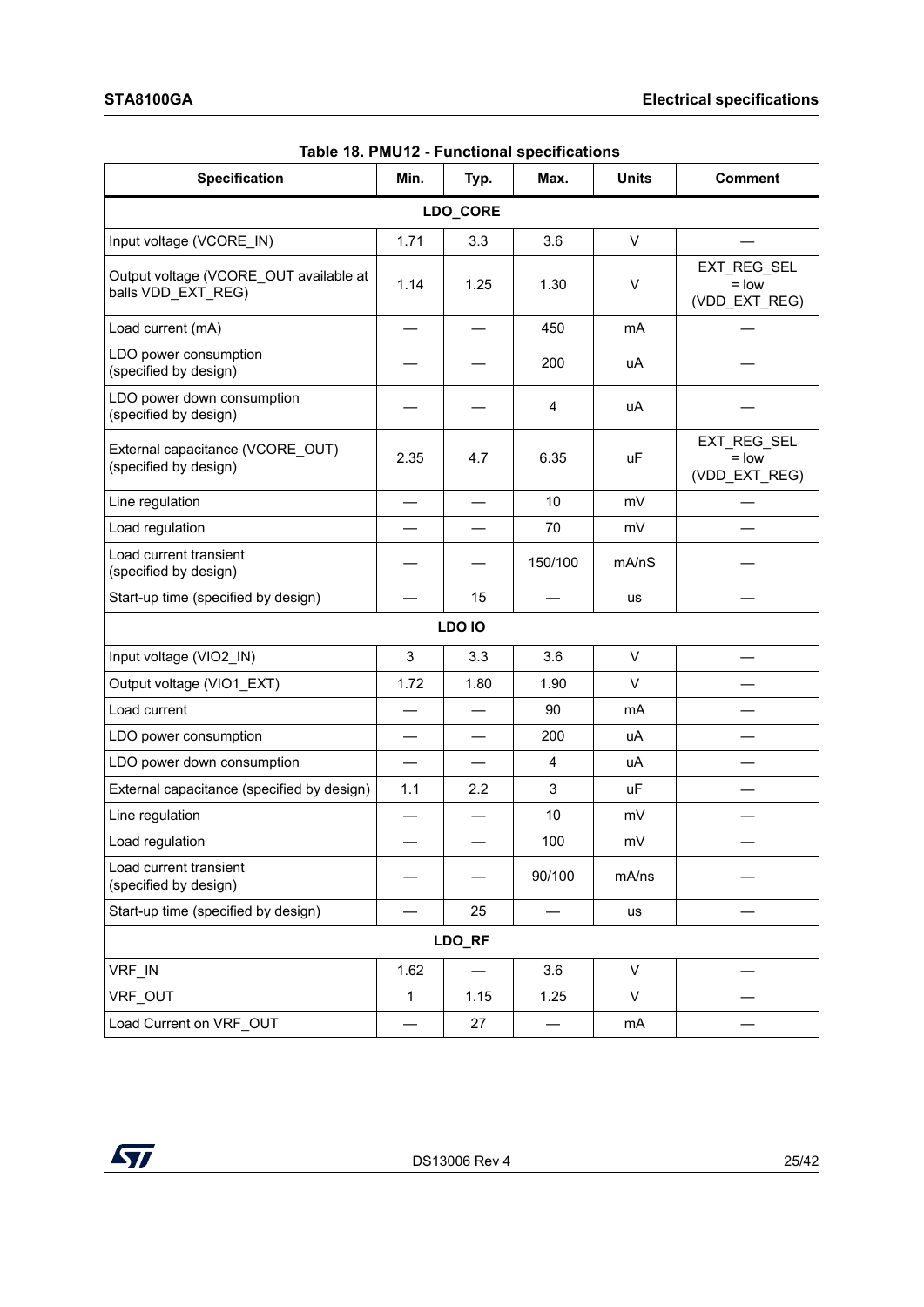| Symbol                         | <b>Parameter</b>                                                                                                                                                                | <b>Test condition</b>                                                                                                  | Min. | Typ. | Max.        | Unit |
|--------------------------------|---------------------------------------------------------------------------------------------------------------------------------------------------------------------------------|------------------------------------------------------------------------------------------------------------------------|------|------|-------------|------|
| IBK_Normal                     | Current consumption at VBK IN<br>in normal mode                                                                                                                                 | <b>VBK_IN=3.3 V</b>                                                                                                    |      |      |             | mA   |
| IBK_DeepStand<br>by            | Current consumption at VBK_IN<br>Deep Standby mode                                                                                                                              | VBK IN=1.8V<br>Tamb $\leq$ 27 °C                                                                                       |      |      | 50          | uA   |
| <b>ICORE Functio</b><br>nal_85 | Current consumption at<br>VCORE IN with ST reference<br>application design running                                                                                              | VCORE IN=3.3 V<br>EXT_REG_SEL=Low<br>Max. ambient<br>temperature=85 °C                                                 |      |      | $300^{(1)}$ | mA   |
| ICORE_Functio<br>nal 105       | Current consumption at<br>VDD EXT REG with ST<br>reference application design<br>running                                                                                        | VCORE IN=3.3 V<br>EXT REG_SEL=High<br>VDD_EXT_REG=1.25 V<br>Max. ambient<br>temperature=105 °C                         |      |      | 400         | mA   |
| ICC_VRFIN                      | Current consumption at VRF_IN                                                                                                                                                   | <b>VRF IN=3.3 V</b><br>All RF block ON,<br>with VCC LNA and<br>VCC PLL connected to<br>VBK OUT on PCB.<br>Tamb=25 $°C$ |      | 28   |             | mA   |
| ICC_VRFIN_off                  | VRF IN=3.3 V All RF<br>block OFF,<br>Current consumption at VRF_IN<br>with VCC LNA and<br>with G5RF in standby (off)<br>VCC PLL connected to<br>VBK OUT on PCB.<br>Tamb=25 $°C$ |                                                                                                                        |      | 150  |             | uA   |

<span id="page-25-0"></span>

|  |  | Table 19. Current consumption (T $_{\rm j}$ = 125 °C) $^{\circ}$ |  |
|--|--|------------------------------------------------------------------|--|
|--|--|------------------------------------------------------------------|--|

1. Maximum current at VCORE is limited by maximum junction temperature at 125 °C and θ<sub>JA</sub> 33 °C/W (which depends on application printed circuit board).

| <b>Symbol</b>           | <b>Parameter</b>                | <b>Test conditions</b>              | Min. | Typ.  | Max. | <b>Unit</b> |  |  |  |
|-------------------------|---------------------------------|-------------------------------------|------|-------|------|-------------|--|--|--|
| <b>LNA</b>              |                                 |                                     |      |       |      |             |  |  |  |
|                         | Power gain                      | L1 band                             |      | 15    |      | dB          |  |  |  |
| Gp                      |                                 | L2-L5 band                          |      | 15    |      |             |  |  |  |
|                         | Noise figure $(1)$<br><b>NF</b> | L1 band                             |      | 2.5   |      | dB          |  |  |  |
|                         |                                 | L <sub>2</sub> -L <sub>5</sub> band |      | 2.5   |      |             |  |  |  |
| LNAP <sub>1dB</sub>     | Input compression point         |                                     |      | $-16$ |      | dBm         |  |  |  |
|                         |                                 | RFA - MIXER - IF FILTER - VGA       |      |       |      |             |  |  |  |
| <b>GpRFA</b>            | RFA voltage gain                | Max gain                            |      | 15    |      | dB          |  |  |  |
|                         |                                 | Min gain                            |      | 5     |      | dB          |  |  |  |
|                         | Conversion gain (from RFA in to | VGA & RFA at max gain               |      | 90    |      | dB          |  |  |  |
| GC                      | ADC input)                      | VGA & RFA at min gain               |      | 40    |      |             |  |  |  |
| $\Delta_{\mathsf{VGA}}$ | VGA dynamic range               |                                     |      | 50    |      | dB          |  |  |  |

<span id="page-25-1"></span>

|  | Table 20. RF Electrical characteristics (T $_{\rm j}$ = 125 °C) |  |  |
|--|-----------------------------------------------------------------|--|--|
|  |                                                                 |  |  |

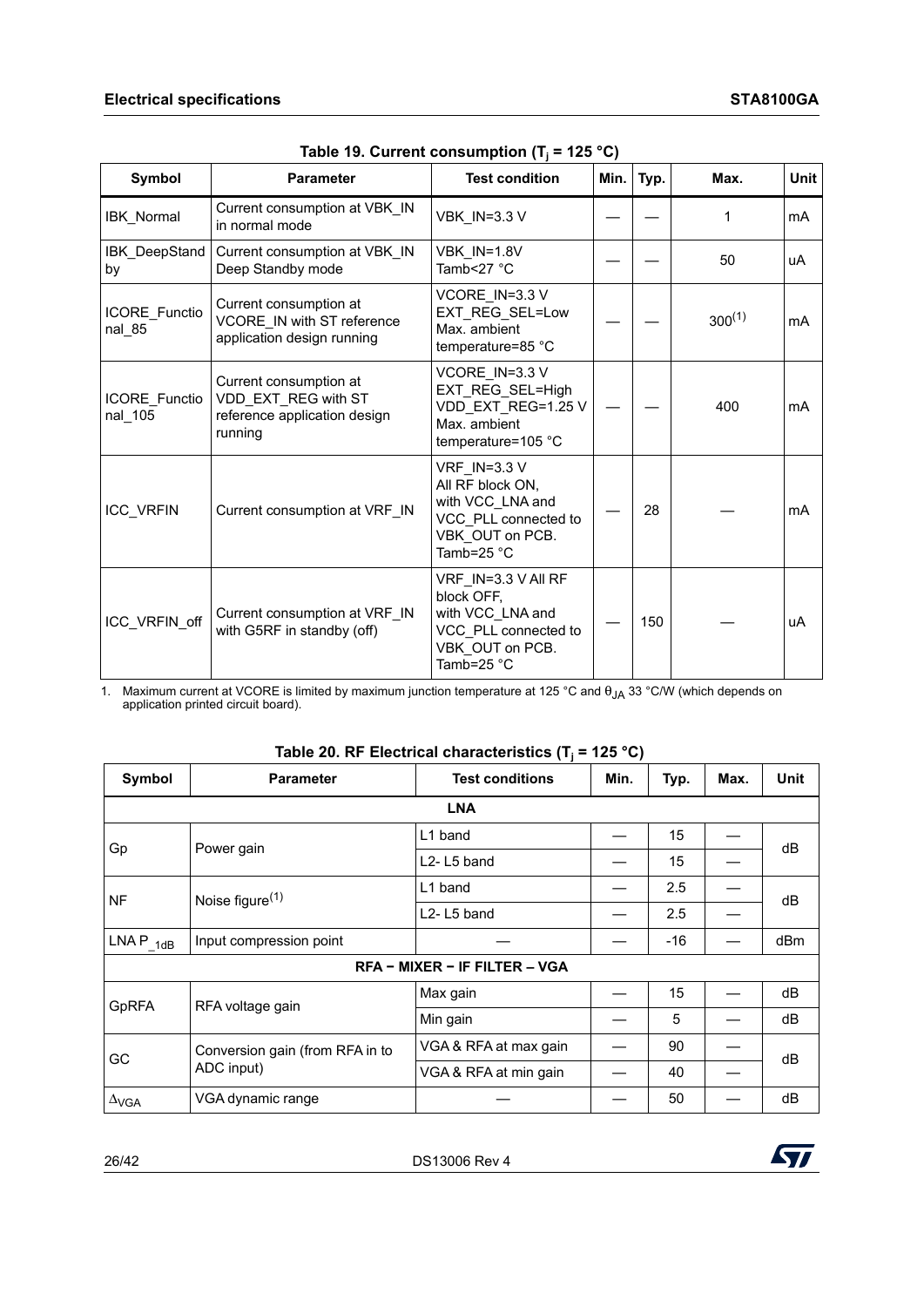| Symbol                                         | <b>Parameter</b>                        | <b>Test conditions</b>                      | Min. | Typ.   | Max.       | <b>Unit</b> |
|------------------------------------------------|-----------------------------------------|---------------------------------------------|------|--------|------------|-------------|
| $P_{1dB}$                                      | RF-IF-VGA input compression             | In band<br>RFA max VGA max                  |      | $-100$ |            | dBm         |
|                                                | Point                                   | In band<br>RFA max VGA min                  |      | $-50$  |            |             |
| $NFRF-IF$                                      | $RF-IF-VGA$ noise figure <sup>(1)</sup> | VGA & RFA at max gain in<br>L1-L2-L5-L band |      | 5      |            | dB          |
| <b>BW</b><br>-1 dB high freq. corner IF filter | Set corner #1                           |                                             | 13   |        | <b>MHz</b> |             |
|                                                |                                         | Set corner #2                               |      | 8      |            |             |
|                                                | Aliasing frequency rejection            | $F = 51$ MHz (corner #1)                    | 20   |        |            | dB          |
| <b>ATT</b>                                     |                                         | $F = 58$ MHz (corner #2)                    | 20   |        |            |             |
|                                                |                                         | Fractional synthesizer - VCO                |      |        |            |             |
| TCXO in                                        | <b>TCXO</b> frequency                   |                                             | 10   | 26     | 55         | <b>MHz</b>  |
| $R_{\text{DIV}}$                               | Reference divider range                 |                                             | 1    |        | 63         |             |
| $N_{\text{DIV}}$                               | Loop divider range                      |                                             | 56   |        | 2047       |             |
| Frac                                           | PLL fractionality                       |                                             |      | 18     |            | bit         |
| $F_{LO}$                                       | LO operating frequency                  |                                             | 2300 |        | 3300       | <b>MHz</b>  |

| Table 20. RF Electrical characteristics (T <sub>i</sub> = 125 °C) (continued) |  |  |  |
|-------------------------------------------------------------------------------|--|--|--|
|-------------------------------------------------------------------------------|--|--|--|

<span id="page-26-0"></span>1. Specified by design.

<span id="page-26-1"></span>**Table 21. Electrical characteristics of digital input and output buffers**

| Symbol                                     | <b>Parameter</b>                                    | <b>Test conditions</b>     | Min.                    |   | Max.                         | <b>Unit</b> |  |  |  |
|--------------------------------------------|-----------------------------------------------------|----------------------------|-------------------------|---|------------------------------|-------------|--|--|--|
| Input and output buffers                   |                                                     |                            |                         |   |                              |             |  |  |  |
| $V_{IH_1V8}$                               | CMOS input high level                               |                            | $0.65 \times V_{18}$ IO |   | $0.3 + V_{18}$ <sub>10</sub> | V           |  |  |  |
| $V_{IL_1V8}$                               | CMOS input high level                               |                            | $-0.3$                  |   | $0.35 \times V_{18}$ IO      | V           |  |  |  |
| $V_{IH}$ 3V3                               | CMOS input high level                               |                            | 2.0                     |   | $0.3 + V_{33\_10}$           | V           |  |  |  |
| $V_{IL_3V3}$                               | CMOS input high level                               |                            | $-0.3$                  |   | 0.8                          | $\vee$      |  |  |  |
| $C_{IN}$                                   | CMOS input capacitance                              |                            |                         |   | 3                            | рF          |  |  |  |
| $V_{OH}$                                   | CMOS output high level                              | at max. IOH                | $V_{10} - 0.4$          |   |                              | V           |  |  |  |
| $V_{OL}$                                   | CMOS output low level                               | at max. IOL                |                         |   | 0.4                          | V           |  |  |  |
| $I_{OL}/I_{OH}$ IO<br>ring1 and<br>PPS_OUT | Driving current to sustain<br><b>VOL/VOH</b>        | $V_{OL}/V_{OH}$            | $\Omega$                |   | $\overline{4}$               | mA          |  |  |  |
| $I_{OL}/I_{OH}$ IO<br>ring2 but<br>PPS_OUT | Driving current to sustain<br>$V_{OL}N_{OH}$        | $V_{OL}/V_{OH}$            | 0                       |   | 2                            | mA          |  |  |  |
| $t_{\text{RISE}}^{(1)}$                    | CMOS output rise time<br>with $CL = 15$ pF, from 10 | 2 mA max. current<br>drive |                         | 3 |                              | ns          |  |  |  |
|                                            | to 90 %; 3.3 V                                      | 4 mA max, current<br>drive |                         | 2 |                              |             |  |  |  |

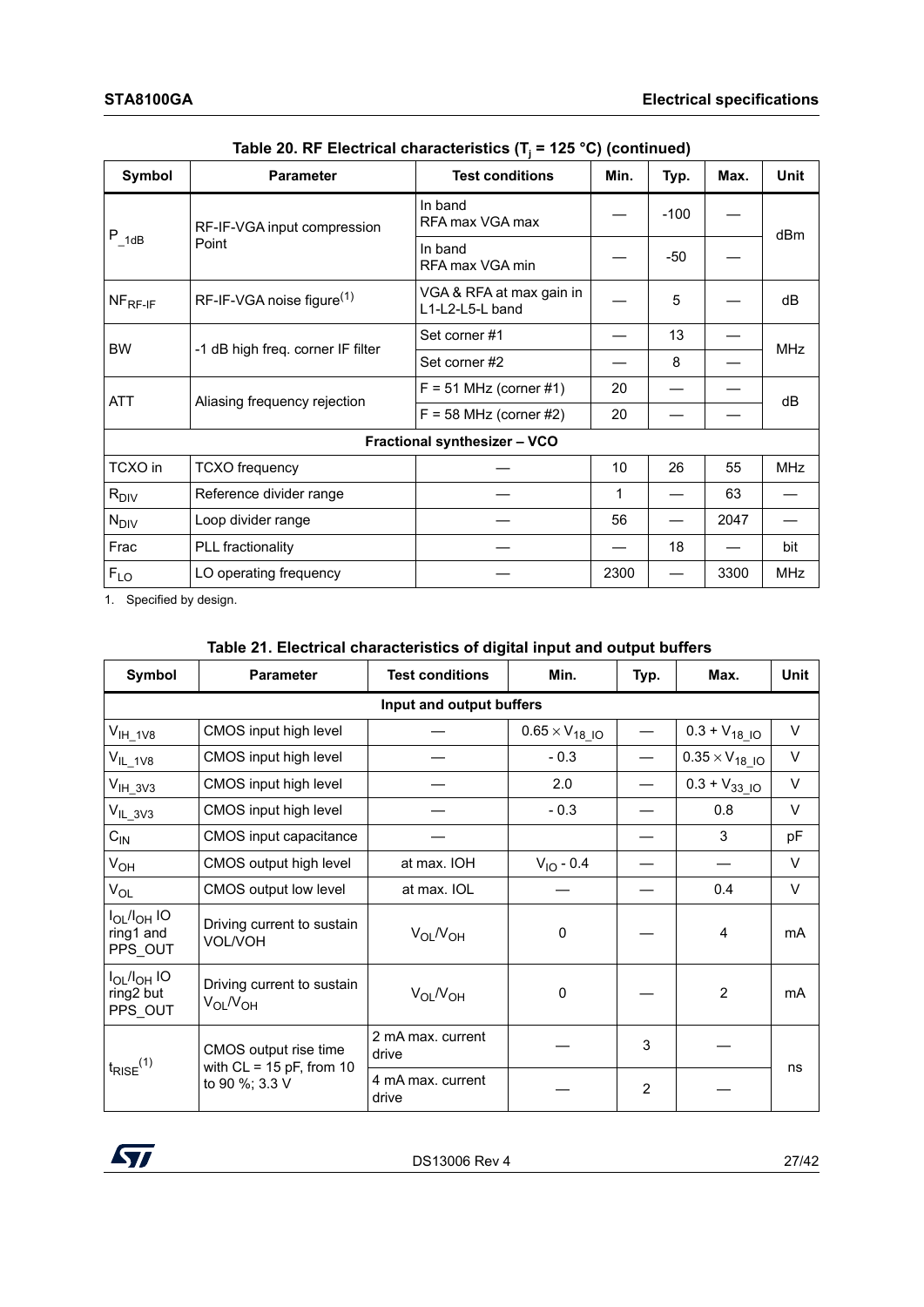| Symbol              | <b>Parameter</b>                                    | <b>Test conditions</b>     | Min. | Typ. | Max. | <b>Unit</b> |
|---------------------|-----------------------------------------------------|----------------------------|------|------|------|-------------|
|                     | CMOS output fall time<br>with $CL = 15$ pF, from 10 | 2 mA max. current<br>drive |      | 3    |      |             |
| FALL <sup>(1)</sup> | to 90 %; 3.3 V                                      | 4 mA max. current<br>drive |      |      |      | ns          |

**Table 21. Electrical characteristics of digital input and output buffers (continued)**

<span id="page-27-1"></span>1. Specified by design

## <span id="page-27-0"></span>**4.4 RTC 32.768 kHz oscillator specifications**

The 32.768 kHz OSCI32 oscillator is connected between RTC\_XTI (oscillator amplifier input) and RTC\_XTO (oscillator amplifier output). It also requires two external capacitors of 18 pF (a) as shown in *[Figure 5](#page-28-1)*.

OSCI32 is disabled by default and must be enabled by setting bit28-OSCI\_EN of PRCC\_BACKUP\_REG0 to have 32.768 KHz oscillation when an XTAL pi-network is connected to RTC\_XTI/RTC\_XTO pins.

The recommended oscillator specifications are shown in the table below:

<span id="page-27-2"></span>

| Symbol                                                             | <b>Parameter</b>                                            | Min. | Typ.          | Max. | Unit        |
|--------------------------------------------------------------------|-------------------------------------------------------------|------|---------------|------|-------------|
| $F_{\mathsf{SXTAL}}$                                               | Crystal frequency                                           |      | 32.768        |      | <b>kHz</b>  |
| $LM_{\footnotesize\mathsf{SXTAL}}$                                 | Motion inductance                                           | 3500 | 5             | 6500 | <b>kH</b>   |
| $\mathsf{CM}_{\mathsf{S}\mathsf{X}\mathsf{T}\mathsf{A}\mathsf{L}}$ | Motional capacitance                                        | 4.0  | 5.0           | 6.0  | fF          |
| $\text{CO}_{\text{SXTAL}}$                                         | Shunt capacitance                                           | 1.0  | 1.3           | 1.6  | pF          |
| <b>ESR</b>                                                         | Resonance resistance                                        |      |               | 80   | <b>kOhm</b> |
|                                                                    | External load capacitance                                   |      | $18 + 1 - 2%$ |      |             |
| СL                                                                 | External load capacitance<br>(frequency variation < 80 ppm) |      | $18 + 1 - 2%$ |      | pF          |

<span id="page-27-5"></span><span id="page-27-4"></span>**Table 22. Crystal recommended specifications**

The oscillator amplifier specifications are shown in the following table:

| Table 23. Oscillator amplifier specifications |  |  |
|-----------------------------------------------|--|--|
|-----------------------------------------------|--|--|

| Symbol      | <b>Parameter</b>                         | Min. | Typ. | Max.  | <b>Unit</b> |
|-------------|------------------------------------------|------|------|-------|-------------|
| $T_{\rm S}$ | Startup time <sup>(1)</sup>              |      | 0.3  | 0.6   | s           |
| <b>DL</b>   | Drive level <sup>(1)</sup>               |      |      | < 0.1 | uW          |
| <b>RLC</b>  | Required load capacitance <sup>(1)</sup> |      | 12.5 |       | pF          |
| GO          | Startup conductance                      | 22.5 | 33.6 | 60    | uA/V        |

<span id="page-27-3"></span>1. Not tested in production.

a. Using crystal with recommended characteristics as per *[Table 22](#page-27-2)*.



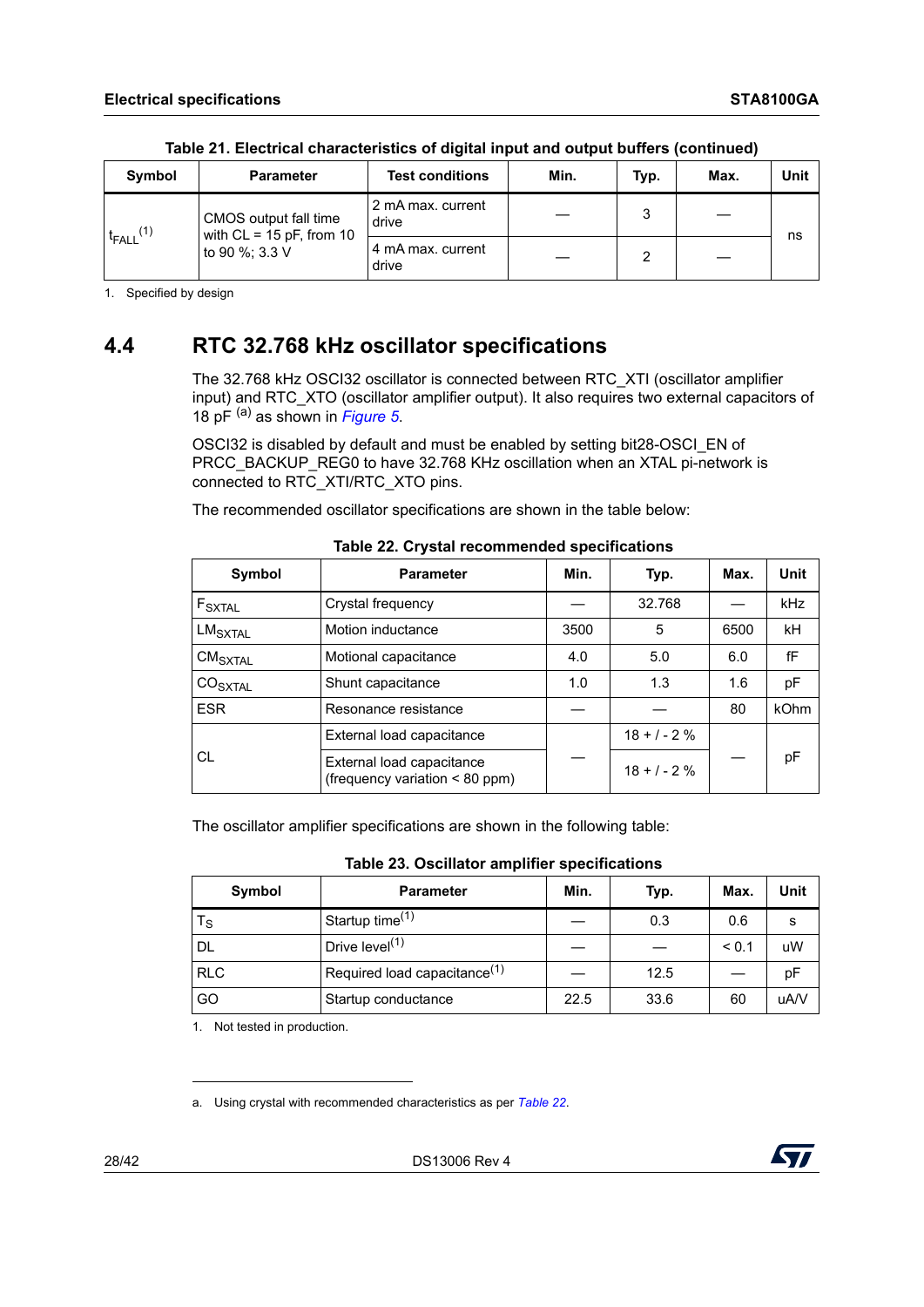<span id="page-28-1"></span>

**Figure 5. 32.768 kHz crystal connection**

To drive the 32.768 kHz crystal pins from an external clock source:

- Disable the oscillator (bit28-OSCI\_EN = 0b in PRCC\_BACKUP\_REG0 register). This disables the internal inverter, thus reducing the power consumption to minimum.
- Drive the RTC\_XTI pin with a square signal or a sine wave.

| Symbol            | <b>Parameter</b>      | Min.   | Typ. | Max. | Unit |
|-------------------|-----------------------|--------|------|------|------|
| $T_{JIT}$ (CC)    | Cycle-to-cycle jitter | $-70$  |      | 70   | ps   |
| $T_{JIT}$ (per)   | Period jitter         | $-70$  |      | 70   | ps   |
|                   | Variation             | $-500$ |      | 500  | ppm  |
| <sup>I</sup> DUTY | Duty cycle            | 45     |      | 55   | %    |

#### **Table 24. Characteristics of external slow clock input**

## <span id="page-28-0"></span>**4.5 Power up timing sequence**

#### **Figure 6. Power up timing diagram**

| VBK_IN            |                         |  |                          |                  |  |
|-------------------|-------------------------|--|--------------------------|------------------|--|
| VCORE/VDD_EXT_REG | LVCOREIN_On             |  |                          | LRIOSCVCOREIN_On |  |
| Other supplies    | t <sub>VSupply</sub> on |  |                          |                  |  |
| <b>RESETn</b>     | <b>LRESETH</b>          |  |                          |                  |  |
| On Chip Ring Osc  |                         |  | t <sub>Rioscreseth</sub> |                  |  |

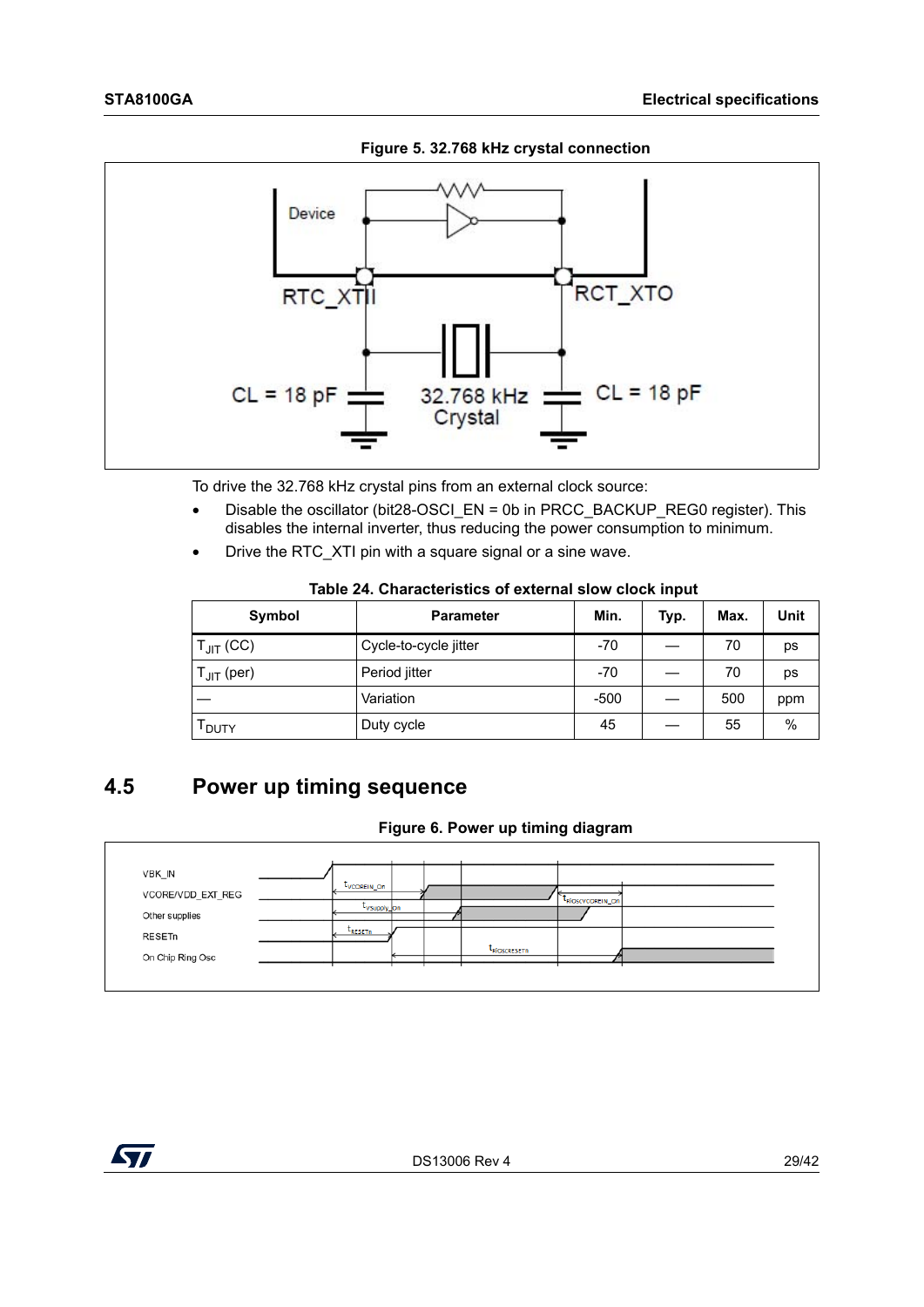| Symbol                          | <b>Condition</b>                           | Min. | Max. | <b>Unit</b> | <b>Comment</b>                                                  |
|---------------------------------|--------------------------------------------|------|------|-------------|-----------------------------------------------------------------|
| t <sub>VCORE</sub> IN On        | <b>VBK IN&gt;1.7 V</b>                     | 0    |      | ms          | Simultaneous power on of VBKIN and<br>VCORE IN/VDD EXT REG      |
| t <sub>VSupply_On</sub>         | <b>VBK IN&gt;1.7 V</b>                     | 0    |      | ms          | Simultaneous power on of VBKIN and<br>other supplies is allowed |
| <sup>t</sup> RESET <sub>n</sub> | <b>VBK IN&gt;1.7 V</b>                     | 4    |      | ms          |                                                                 |
| <sup>T</sup> RiOscRESETn        | VCORE IN>1.7 V<br>or<br>VDD EXT REG>1.15 V | 0.5  |      | ms          |                                                                 |
| <sup>I</sup> RiOscVCOREIN On    | $RESETn = high$                            | 0.5  |      | ms          |                                                                 |

**Table 25. Power up timing data**

## <span id="page-29-4"></span><span id="page-29-0"></span>**4.6 Digital interface AC timing characteristics (specified by design)**

<span id="page-29-3"></span>



#### <span id="page-29-2"></span>**Table 26. Clock data**

| Symbol        | <b>Comment</b>                                                            |  |  |  |
|---------------|---------------------------------------------------------------------------|--|--|--|
| CLK period    | Clock time period                                                         |  |  |  |
| <b>L</b> Odly | Output data delay from rising clock edge, unless differently specified    |  |  |  |
| ЧS            | Input data setup time to rising clock edge, unless differently specified  |  |  |  |
| ЧΗ            | Input data hold time from rising clock edge, unless differently specified |  |  |  |

#### <span id="page-29-1"></span>**4.6.1 SQIO**

| Table 27. SQIO SDR mode (feedback mode) |  |
|-----------------------------------------|--|
|-----------------------------------------|--|

| <b>Type</b> | Symbol         | Min.  | Max. | Unit       | C <sub>load</sub> | <b>Notes</b> |
|-------------|----------------|-------|------|------------|-------------------|--------------|
|             | CLK freq.      |       | 78.5 | <b>MHz</b> | 25 pF             |              |
| Clock       | CLK period     | 12.74 |      | ns         |                   |              |
|             | CLK duty cycle | 40    | 60   | %          |                   |              |

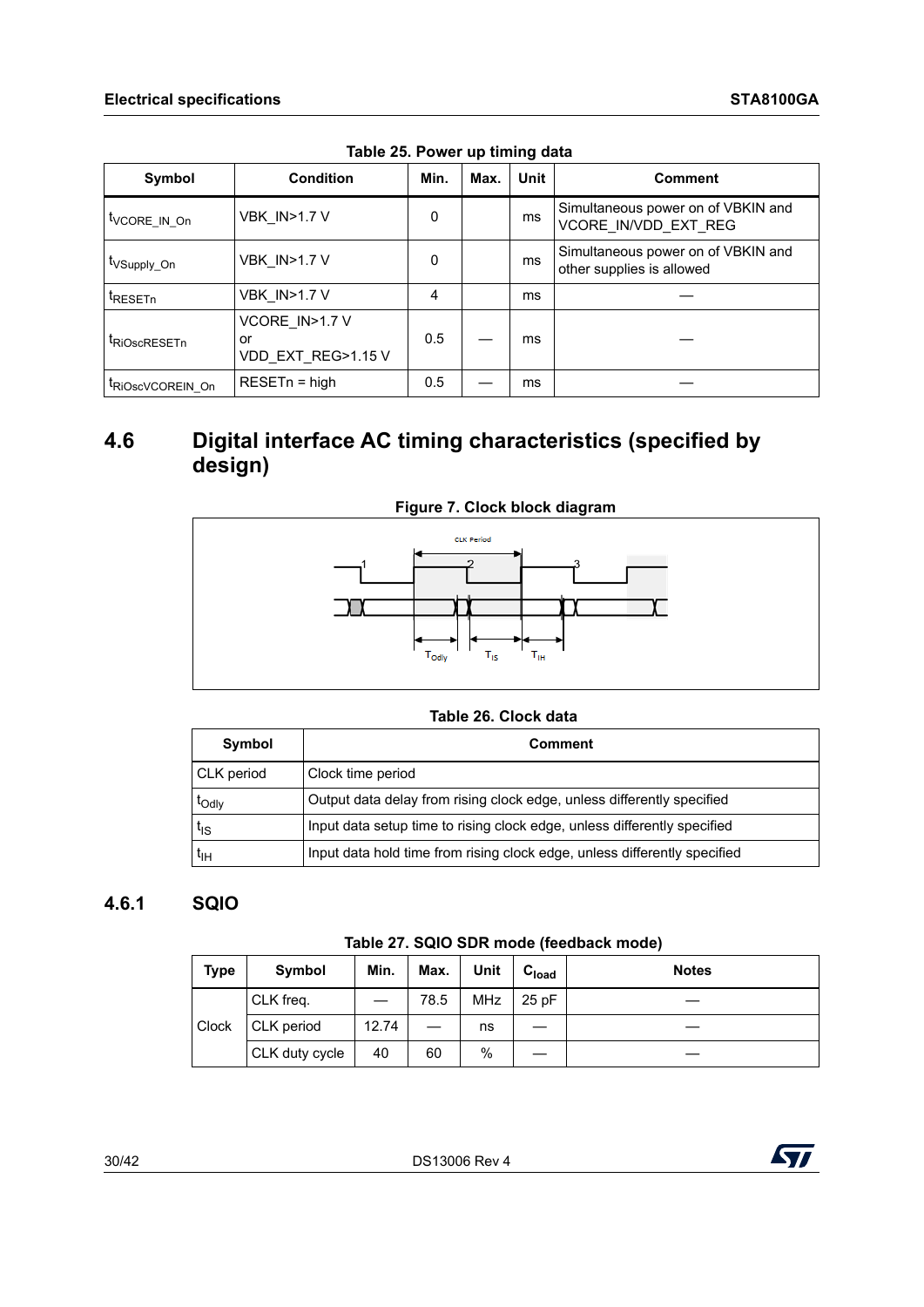|             | <b>Table ET: OGIO OBIT IIIOGO (ICCADAON IIIOGO) (COIRTINGO)</b> |        |      |      |                   |              |  |  |
|-------------|-----------------------------------------------------------------|--------|------|------|-------------------|--------------|--|--|
| <b>Type</b> | Symbol                                                          | Min.   | Max. | Unit | C <sub>load</sub> | <b>Notes</b> |  |  |
|             | TIS                                                             | 0.5    |      | ns   |                   |              |  |  |
| Input       | TIH                                                             | 2.5    |      | ns   |                   |              |  |  |
| Output      | Todly                                                           | $-2.5$ | 2.4  | ns   | 25 pF             |              |  |  |

**Table 27. SQIO SDR mode (feedback mode) (continued)**

#### <span id="page-30-2"></span>**Table 28. SQIO DTR mode (DQS mode for flash read)**

| <b>Type</b> | Symbol         | Min.    | Max. | Unit       | C <sub>load</sub> | <b>Notes</b>                        |  |
|-------------|----------------|---------|------|------------|-------------------|-------------------------------------|--|
|             | CLK freq.      |         | 65   | <b>MHz</b> | 25 pF             | 65 MHz is the flash write frequency |  |
| Clock       | CLK period     | 15.38   |      | ns         |                   |                                     |  |
|             | CLK duty cycle | 40      | 60   | %          |                   |                                     |  |
| Input       | <b>TIS</b>     | 0       |      | ns         |                   |                                     |  |
|             | <b>TIH</b>     | 0       |      | ns         |                   |                                     |  |
| Output      | Todly          | $-1.25$ | 1.8  | ns         | 25 pF             |                                     |  |

#### <span id="page-30-0"></span>**4.6.2 SPI**

#### **Table 29. SPI (master mode)**

| <b>Type</b> | Symbol         | Min.  | Max.   | <b>Unit</b> | C <sub>load</sub> | <b>Notes</b> |
|-------------|----------------|-------|--------|-------------|-------------------|--------------|
| Clock       | CLK freq.      |       | 19.625 | <b>MHz</b>  | 25 pF             |              |
|             | CLK period     | 50.95 |        | ns          |                   |              |
|             | CLK duty cycle | 40    | 60     | %           |                   |              |
| Input       | <b>TIS</b>     | 10    |        | ns          |                   |              |
|             | <b>TIH</b>     | 2     |        | ns          |                   |              |
| Output      | Todly          | 2     | 10     | ns          | 25 pF             |              |

#### <span id="page-30-1"></span>**4.6.3 MSP master mode**

#### **Table 30. MSP0 master mode**

| <b>Type</b> | Symbol         | Min.  | Max.   | Unit       | C <sub>load</sub> | <b>Notes</b> |
|-------------|----------------|-------|--------|------------|-------------------|--------------|
|             | CLK freq.      |       | 9.8125 | <b>MHz</b> | 25 pF             |              |
| Clock       | CLK period     | 101.9 |        | ns         |                   |              |
|             | CLK duty cycle | 40    | 60     | %          |                   |              |
| Input       | <b>TIS</b>     | 10    |        | ns         |                   |              |
|             | <b>TIH</b>     | 4     |        | ns         |                   |              |
| Output      | Todly          | 0     | 10     | ns         | 25 pF             |              |

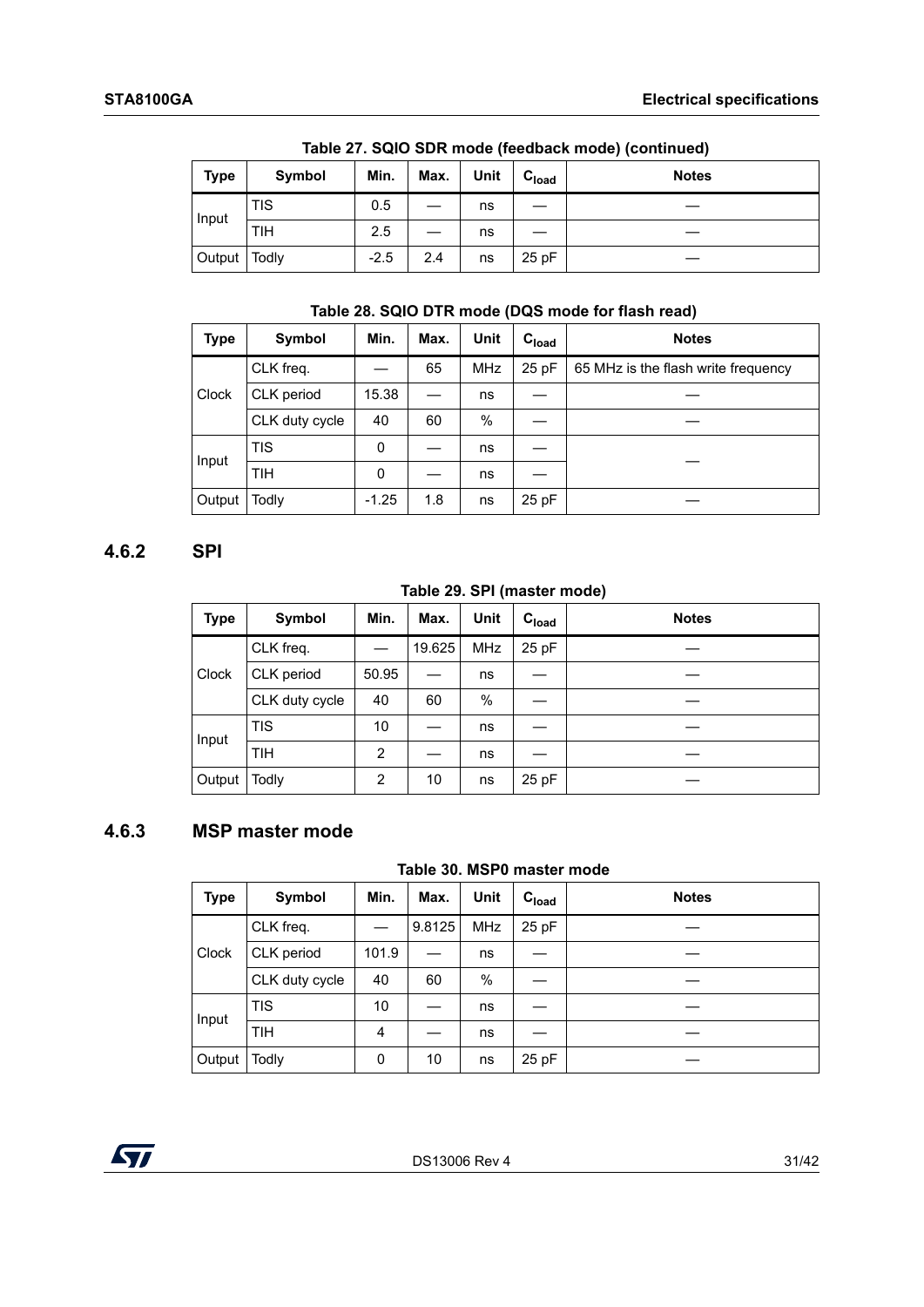| <b>Type</b>  | Symbol         | Min.  | Max.   | Unit       | C <sub>load</sub> | <b>Notes</b> |
|--------------|----------------|-------|--------|------------|-------------------|--------------|
| <b>Clock</b> | CLK freq.      |       | 9.8125 | <b>MHz</b> | 25 pF             |              |
|              | CLK period     | 101.9 |        | ns         |                   |              |
|              | CLK duty cycle | 40    | 60     | $\%$       |                   |              |
| Input        | <b>TIS</b>     | 10    |        | ns         |                   |              |
|              | <b>TIH</b>     | 4     |        | ns         |                   |              |
| Output       | Todly          | 0     | 14.5   | ns         | 25 pF             |              |

**Table 31. MSP0 slave mode**

#### **Table 32. MSP1 slave mode**

| <b>Type</b> | Symbol         | Min.  | Max.   | Unit       | C <sub>load</sub> | <b>Notes</b> |
|-------------|----------------|-------|--------|------------|-------------------|--------------|
|             | CLK freq.      |       | 9.8125 | <b>MHz</b> | 25 pF             |              |
| Clock       | CLK period     | 101.9 |        | ns         |                   |              |
|             | CLK duty cycle | 40    | 60     | $\%$       |                   |              |
| Input       | <b>TIS</b>     | 7     |        | ns         |                   |              |
|             | <b>TIH</b>     | 4     |        | ns         |                   |              |
| Output      | Todly          | 0     | 14     | ns         | 25 pF             |              |

#### <span id="page-31-0"></span>**4.6.4 JTAG**

#### **Table 33. Default JTAG mode**

| <b>Type</b> | Symbol         | Min. | Max. | <b>Unit</b> | C <sub>load</sub> | <b>Notes</b> |
|-------------|----------------|------|------|-------------|-------------------|--------------|
|             | CLK freq.      |      | 26   | <b>MHz</b>  | 25 pF             |              |
| Clock       | CLK period     | 38.4 |      | ns          |                   |              |
|             | CLK duty cycle | 40   | 60   | %           |                   |              |
| Input       | <b>TIS</b>     | 5    |      | ns          |                   |              |
|             | <b>TIH</b>     | 5.5  |      | ns          |                   |              |
| Output      | Todly          | -3   | 15   | ns          | 25 pF             |              |

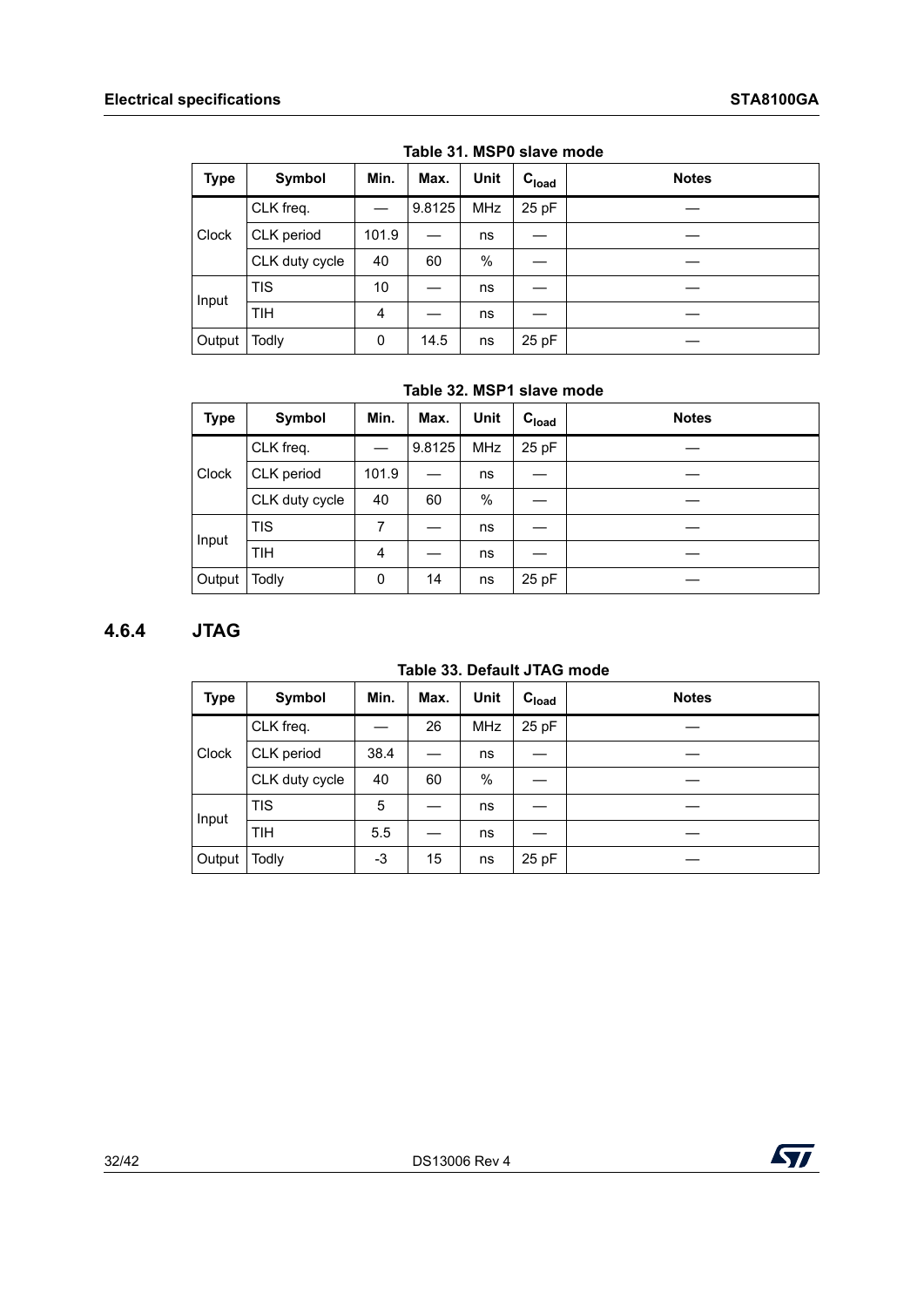## <span id="page-32-0"></span>**4.6.5 USB - low speed and full speed mode**

<span id="page-32-2"></span>

|             |                                  |                             | <b>Values</b> |      |      |  |  |  |  |
|-------------|----------------------------------|-----------------------------|---------------|------|------|--|--|--|--|
| Symbol      | <b>Parameter</b>                 | <b>Condition</b>            | Min.          | Max. | Unit |  |  |  |  |
|             | <b>Full-speed mode</b>           |                             |               |      |      |  |  |  |  |
| <b>TR</b>   | Output rise time                 |                             | 4             | 20   | ns   |  |  |  |  |
| l TF        | Output fall time                 | 50 pF differential cap load | 4             | 20   | ns   |  |  |  |  |
| <b>TRFM</b> | Rise time and fall time mismatch | specified by design         | 90            | 115  | %    |  |  |  |  |
| <b>VCRS</b> | Output signal crossover voltage  |                             | 1.3           | 2    | V    |  |  |  |  |
|             | Low-speed mode                   |                             |               |      |      |  |  |  |  |
| <b>TR</b>   | Output                           |                             | 75            | 300  | ns   |  |  |  |  |
| l TF        | Output                           | 50 pF differential cap load | 75            | 300  | ns   |  |  |  |  |
| <b>TRFM</b> | <b>Rise</b>                      | specified by design         | 80            | 125  | %    |  |  |  |  |
| <b>VCRS</b> | Output                           |                             | 1.3           | 2    | V    |  |  |  |  |

#### <span id="page-32-1"></span>**Table 34. Low speed and full speed mode**

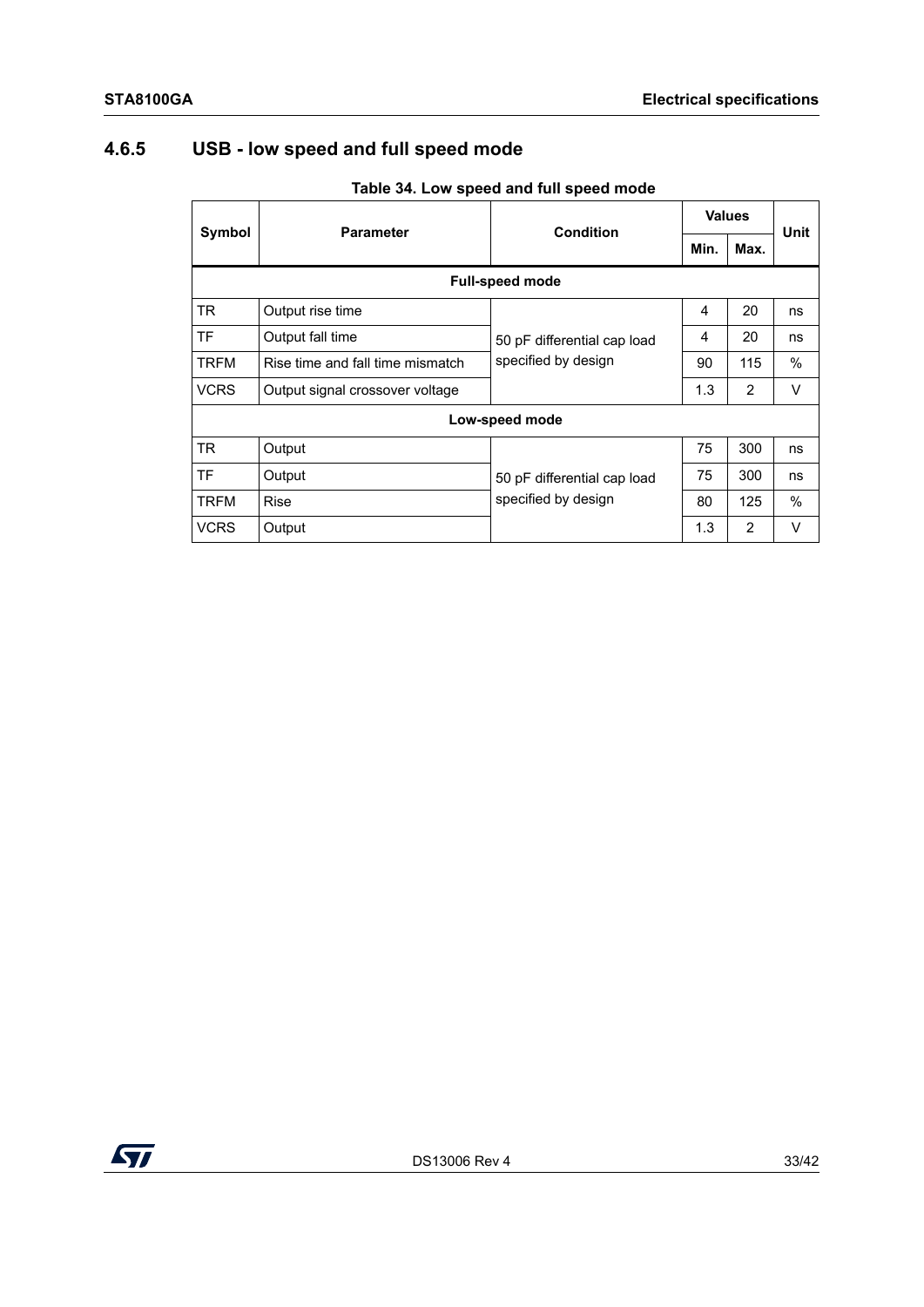## <span id="page-33-0"></span>**5 Package information**

In order to meet environmental requirements, ST offers these devices in different grades of ECOPACK packages, depending on their level of environmental compliance. ECOPACK specifications, grade definitions and product status are available at: *[www.st.com](http://www.st.com)*. ECOPACK is an ST trademark.

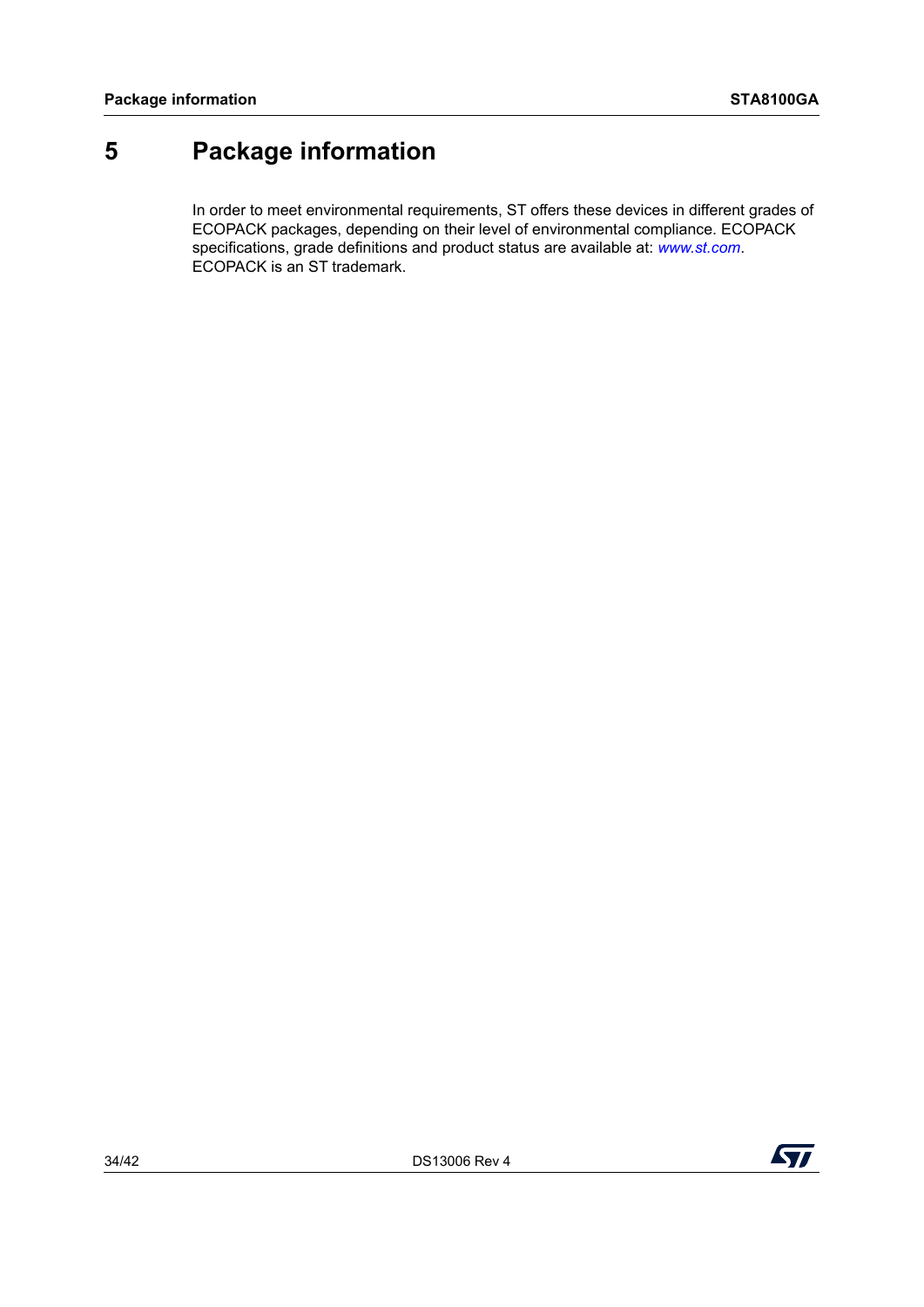## <span id="page-34-0"></span>**5.1 LFBGA81 package information**



**Figure 8. LFBGA81 package outline**

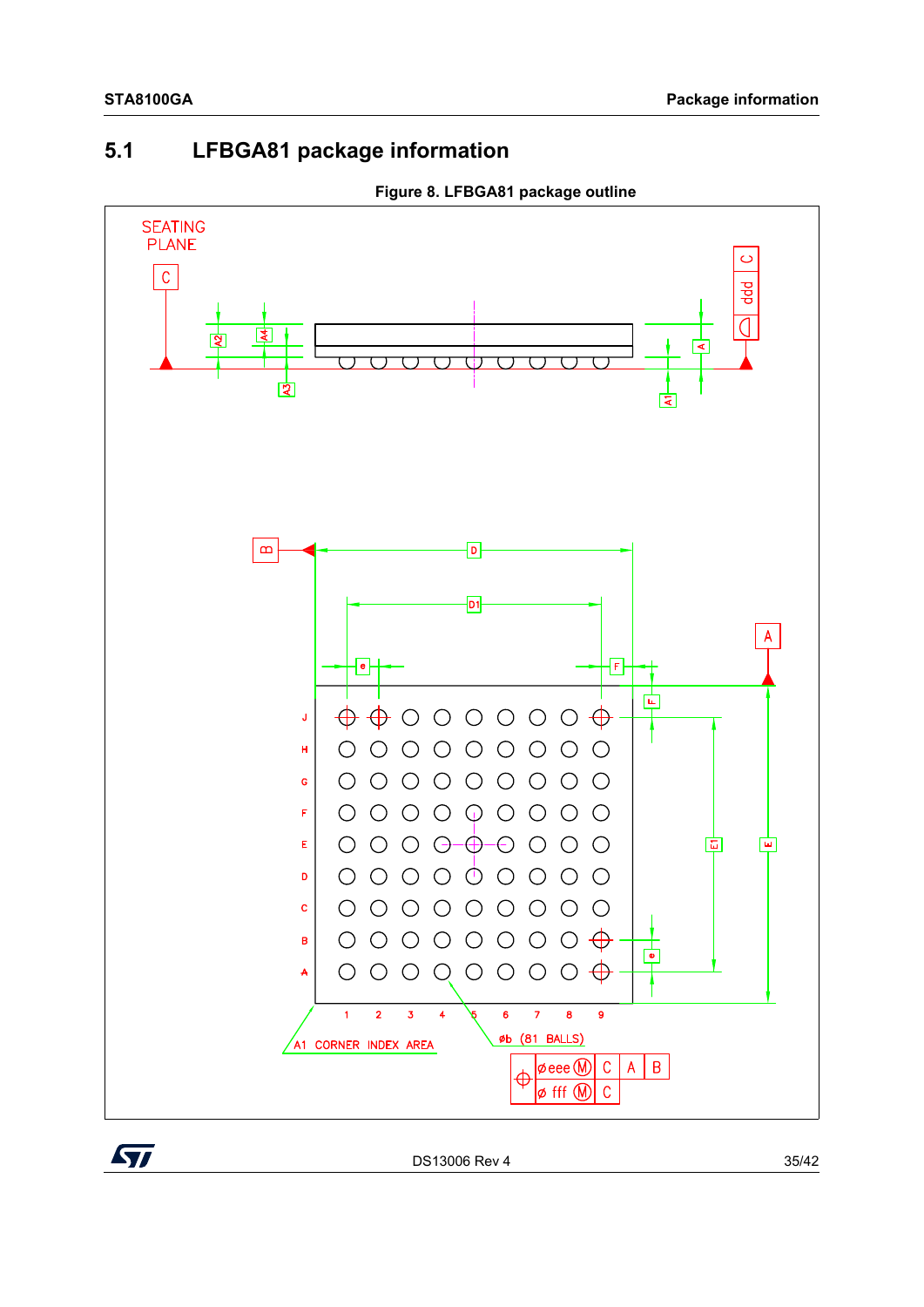| rasio cor Er Borto i paonago moonamoaraata |      |                 |      |  |  |  |  |  |  |
|--------------------------------------------|------|-----------------|------|--|--|--|--|--|--|
| Ref                                        |      | Dimensions (mm) |      |  |  |  |  |  |  |
|                                            | Min. | Typ.            | Max. |  |  |  |  |  |  |
| $A^{(1)}$                                  |      |                 | 1.70 |  |  |  |  |  |  |
| A1                                         | 0.25 |                 |      |  |  |  |  |  |  |
| A2                                         |      | 0.86            |      |  |  |  |  |  |  |
| A <sub>3</sub>                             |      | 0.27            |      |  |  |  |  |  |  |
| AA                                         |      |                 | 0.62 |  |  |  |  |  |  |
| $b^{(2)}$                                  | 0.35 | 0.40            | 0.45 |  |  |  |  |  |  |
| $\mathsf D$                                | 7.85 | 8.00            | 8.15 |  |  |  |  |  |  |
| D <sub>1</sub>                             |      | 6.40            |      |  |  |  |  |  |  |
| E                                          | 7.85 | 8.00            | 8.15 |  |  |  |  |  |  |
| E1                                         |      | 6.40            |      |  |  |  |  |  |  |
| e                                          |      | 0.80            |      |  |  |  |  |  |  |
| F                                          |      | 0.80            |      |  |  |  |  |  |  |
| ddd                                        |      |                 | 0.10 |  |  |  |  |  |  |
| $eee^{(3)}$                                |      |                 | 0.15 |  |  |  |  |  |  |
| fff <sup>(4)</sup>                         |      |                 | 0.08 |  |  |  |  |  |  |

|  | Table 35. LFBGA81 package mechanical data |
|--|-------------------------------------------|
|--|-------------------------------------------|

1. LFBGA stands for Thin profile Fine Pitch Ball Grid Array:<br>Thin profile: 1.2 mm < A Max≤ 1.7 mm / Fine pitch: e < 1.00 mm.<br>The total profile height (Dim A) is measured from the seating plane "C" to the top of the compo

2. The typical ball diameter before mounting is 0.40 mm.

3. The tolerance of position that controls the location of the pattern of balls with respect to datums A and B. For each ball there is a cylindrical tolerance zone eee perpendicular to datum C and located on true position with respect to datums A and B as defined by e. The axis perpendicular to datum C of each ball must lie within this tolerance zone.

4. The tolerance of position that controls the location of the balls within the matrix with respect to each other.<br>For each ball there is a cylindrical tolerance zone fff perpendicular to datum C and located on true positi tolerance zone fff in the array is contained entirely in the respective zone eee above. The axis of each ball must lie simultaneously in both tolerance zones.

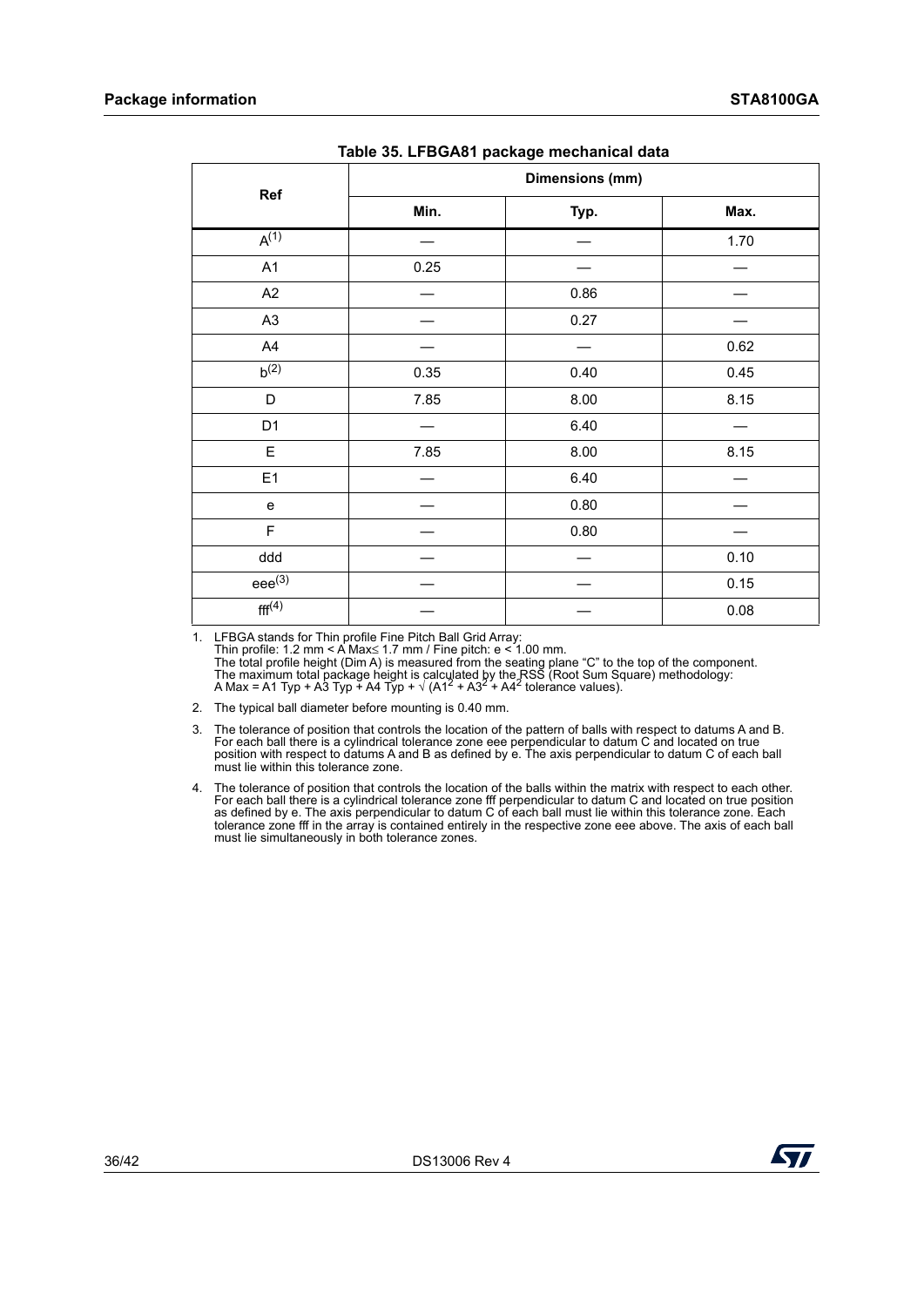## <span id="page-36-0"></span>**6 Ordering information**

<span id="page-36-1"></span>

**Figure 9. Ordering information scheme**

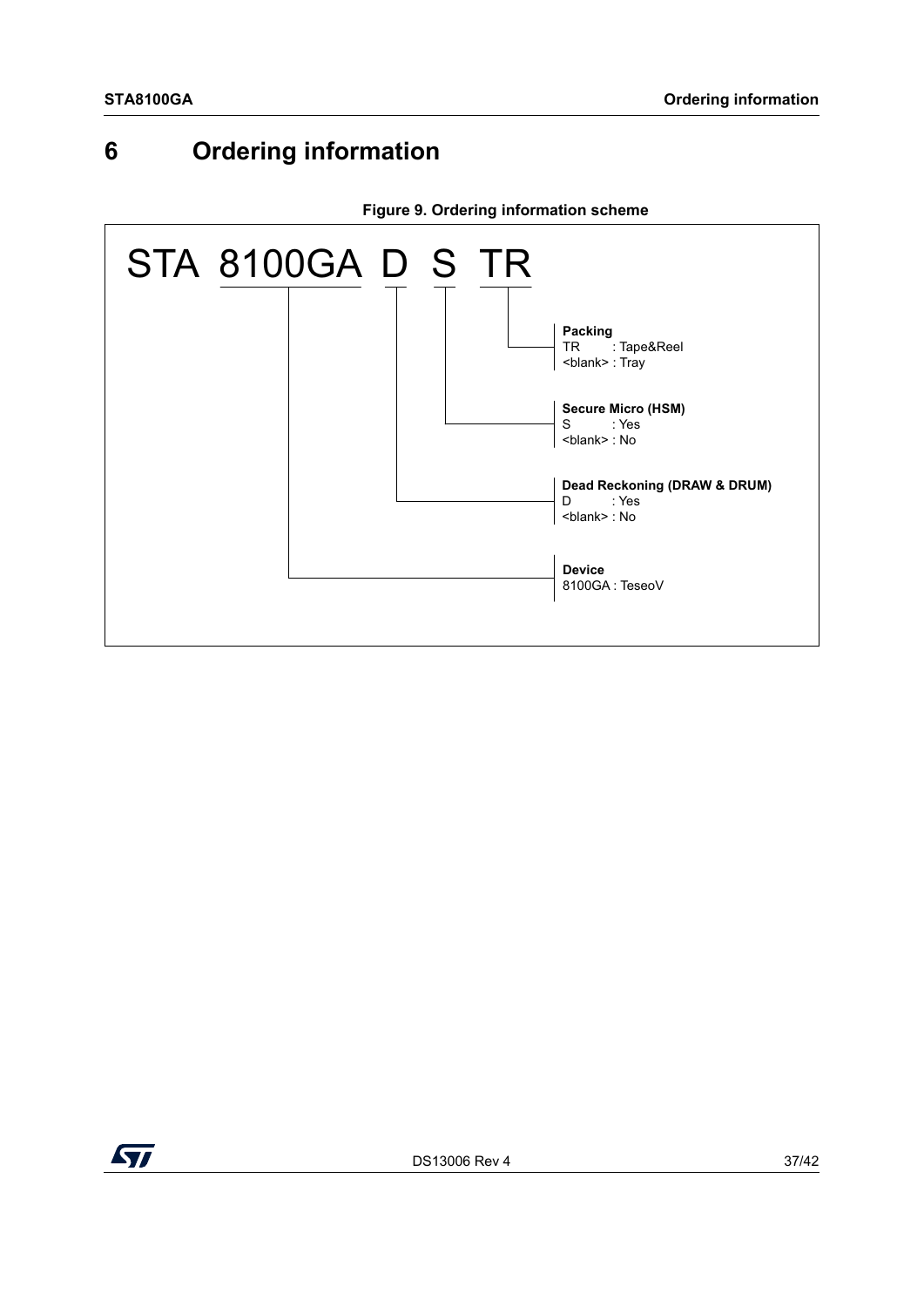## <span id="page-37-0"></span>**7 Revision history**

| <b>Date</b> | <b>Revision</b> | <b>Changes</b>                                                                                                                                                                                                                                                                                                                                                                                                                                                                                                                                                                                                                                                                                                                                                                                                                                                                                                                                                                                                                                                                                                                                                                                                                                                                                                                                                                                                                                                                                                                            |
|-------------|-----------------|-------------------------------------------------------------------------------------------------------------------------------------------------------------------------------------------------------------------------------------------------------------------------------------------------------------------------------------------------------------------------------------------------------------------------------------------------------------------------------------------------------------------------------------------------------------------------------------------------------------------------------------------------------------------------------------------------------------------------------------------------------------------------------------------------------------------------------------------------------------------------------------------------------------------------------------------------------------------------------------------------------------------------------------------------------------------------------------------------------------------------------------------------------------------------------------------------------------------------------------------------------------------------------------------------------------------------------------------------------------------------------------------------------------------------------------------------------------------------------------------------------------------------------------------|
| 13-May-2019 | 1               | Initial release                                                                                                                                                                                                                                                                                                                                                                                                                                                                                                                                                                                                                                                                                                                                                                                                                                                                                                                                                                                                                                                                                                                                                                                                                                                                                                                                                                                                                                                                                                                           |
| 29-Oct-2020 | 2               | Cover page<br>– Changed datasheet classification to Production data<br>- Changed AEC-Q100 qualification to Qualified.<br>- Removed the R in a circle superscript symbol that was<br>inserted after "STMicroelectronics"<br>- Added "for 85 °C maximum ambient temperature<br>operations or 1.2V +/-5 % external voltage supply for<br>105 °C maximum ambient temperature operations" to<br>bullet starting with "Main voltage domain 1.7 V to<br>3.6 V with LDO"<br>- Updated the IO-Ring 2 bullet with +/-10 % after the<br>3.3 V value<br>- Removed "Hyper SPI Flash and RAM controller"<br>- ESD voltage updated to 500V and other minor<br>editorial changes.<br>- Serial interface / UART updated to 3<br>- Removed "2x On the Fly decryptor engines"<br>- Removed "Embedded hardware security micro<br>enhanced"<br>- USB2.0 full speed updated to 12 Mb/s<br>Table 1: Power supply pins: Updated the from "Backup<br>power mayafter." to "Backup p<br>ower shallafter".<br>Table 2: Main function pins:<br>- Updated EXT_REG_SEL, RTC_XTI and RTC_XTO's<br>IO voltage data<br>- Updated footnote<br>- Updated the text from "Input clock circuit." to "If<br>32 kHzthen input ofamplifier circuit clock<br>counter circuitry."<br>- Added a note, "If VCORE_IN isHIGH level,<br>enter Standby mode."<br>Table 3: RF front-end pins:<br>Updated Symbol name for ANTSens1 and ANTSens2<br>and change IO voltage for LNA_IN,LNA_OUT,RFA_IN<br>and TCXO <sub>.</sub> IN.<br>Table 6: Communication interface pins:<br>Extensive update |

#### **Table 36. Document revision history**

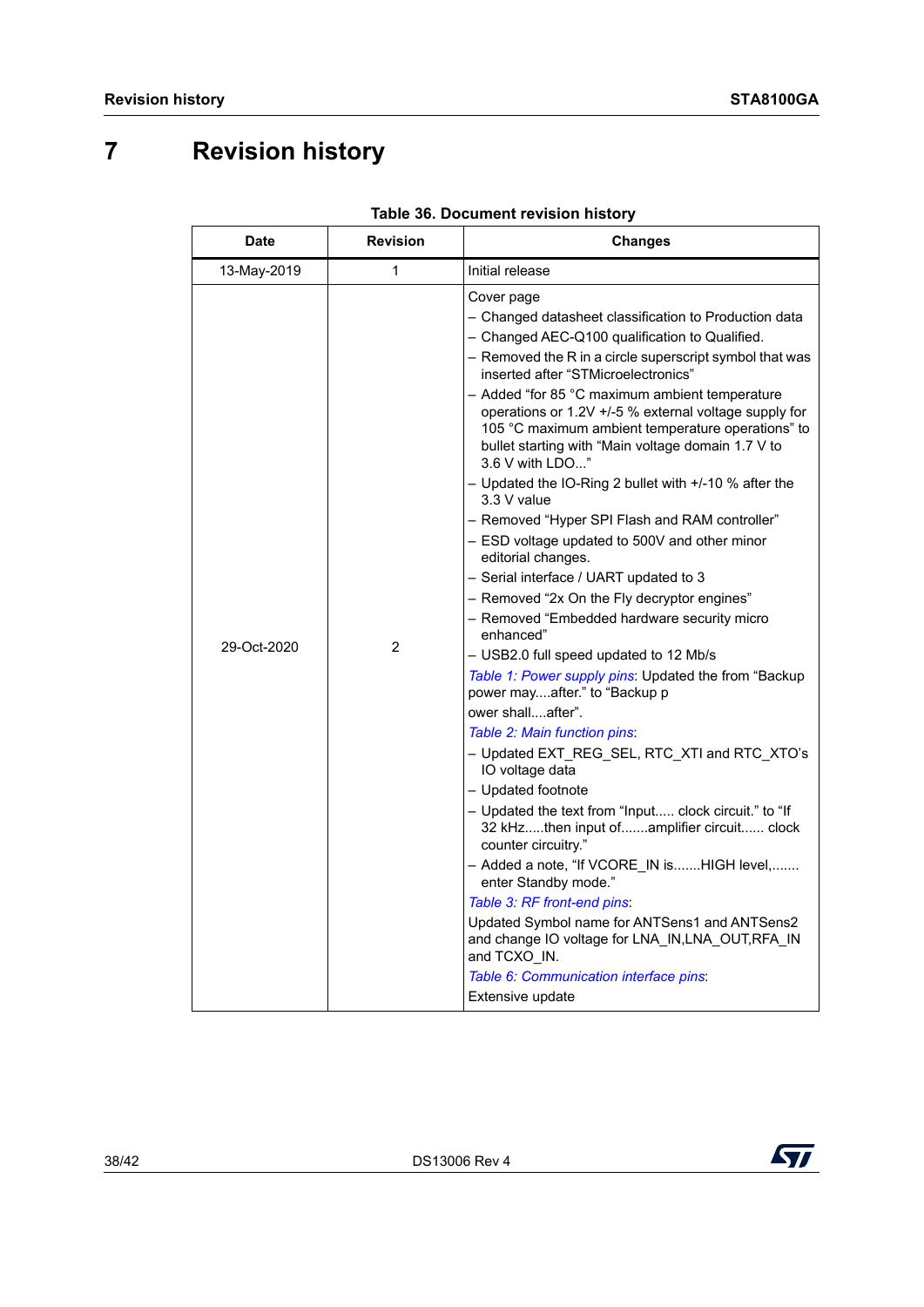| <b>Date</b> | <b>Revision</b> | <b>Changes</b>                                                                                                          |
|-------------|-----------------|-------------------------------------------------------------------------------------------------------------------------|
|             |                 | Table 7: GNSS user cases:                                                                                               |
|             |                 | - Updated table.                                                                                                        |
|             |                 | - Updated note "Maximum 72 satellites tracked<br>simultaneously." to "Maximum 64 satellites tracked<br>simultaneously." |
|             |                 | Table 10: Temperature sensor:                                                                                           |
|             |                 | Updated Min. value and added a second footnote.                                                                         |
|             |                 | Table 12: LDO on-chip regulators:                                                                                       |
|             |                 | updated Typ.output voltage @25C column                                                                                  |
|             |                 | Table 13: Absolute maximum ratings with on chip LDO<br>voltage regulation: Updated TS max. value                        |
|             |                 | Table 14: Thermal data:                                                                                                 |
|             | $\overline{2}$  | – Updated $\theta_{JA}$ parameter and value                                                                             |
|             |                 | – Updated Ψ <sub>JC</sub> parameter                                                                                     |
|             |                 | Table 16: VDD_EXT_REG - external core power supply:<br>updated min, typ and max values.                                 |
|             |                 | Table 17: PMU11 - Functional specifications:                                                                            |
| 29-Oct-2020 |                 | Extensive update                                                                                                        |
| (contd.)    |                 | Table 18: PMU12 - Functional specifications:                                                                            |
|             |                 | Extensive update                                                                                                        |
|             |                 | Table 19: Current consumption ( $T_i$ = 125 °C):                                                                        |
|             |                 | - Removed the ICORE Dynamic row, ICC VLNA,<br>ICC_VPLL.                                                                 |
|             |                 | - Updated test condition and Typ. value for ICC_VRFIN                                                                   |
|             |                 | - Added a row for ICC VRFIN off                                                                                         |
|             |                 | - Removed IVIO1 EXT and IVIO2 IN                                                                                        |
|             |                 | Table 20: RF Electrical characteristics $(T_i = 125 \text{ }^{\circ}\text{C})$ :<br>Extensive update                    |
|             |                 | Table 21: Electrical characteristics of digital input and<br>output buffers: Added.                                     |
|             |                 | Table 26: Clock data: Updated the symbol from "T <sub>IS</sub> and                                                      |
|             |                 | $T_{\text{IH}}$ " to " $T_{\text{JS}}$ and $T_{\text{JH}}$ " respectively.                                              |
|             |                 | Table 34: Low speed and full speed mode: Replaced<br>"high" with "full".                                                |
|             |                 | Table 48: Order codes                                                                                                   |
|             |                 | Replaced "tray" with "tape"                                                                                             |
|             |                 | Figure 1: STA8100GAS block diagram: Updated                                                                             |

**Table 36. Document revision history (continued)**

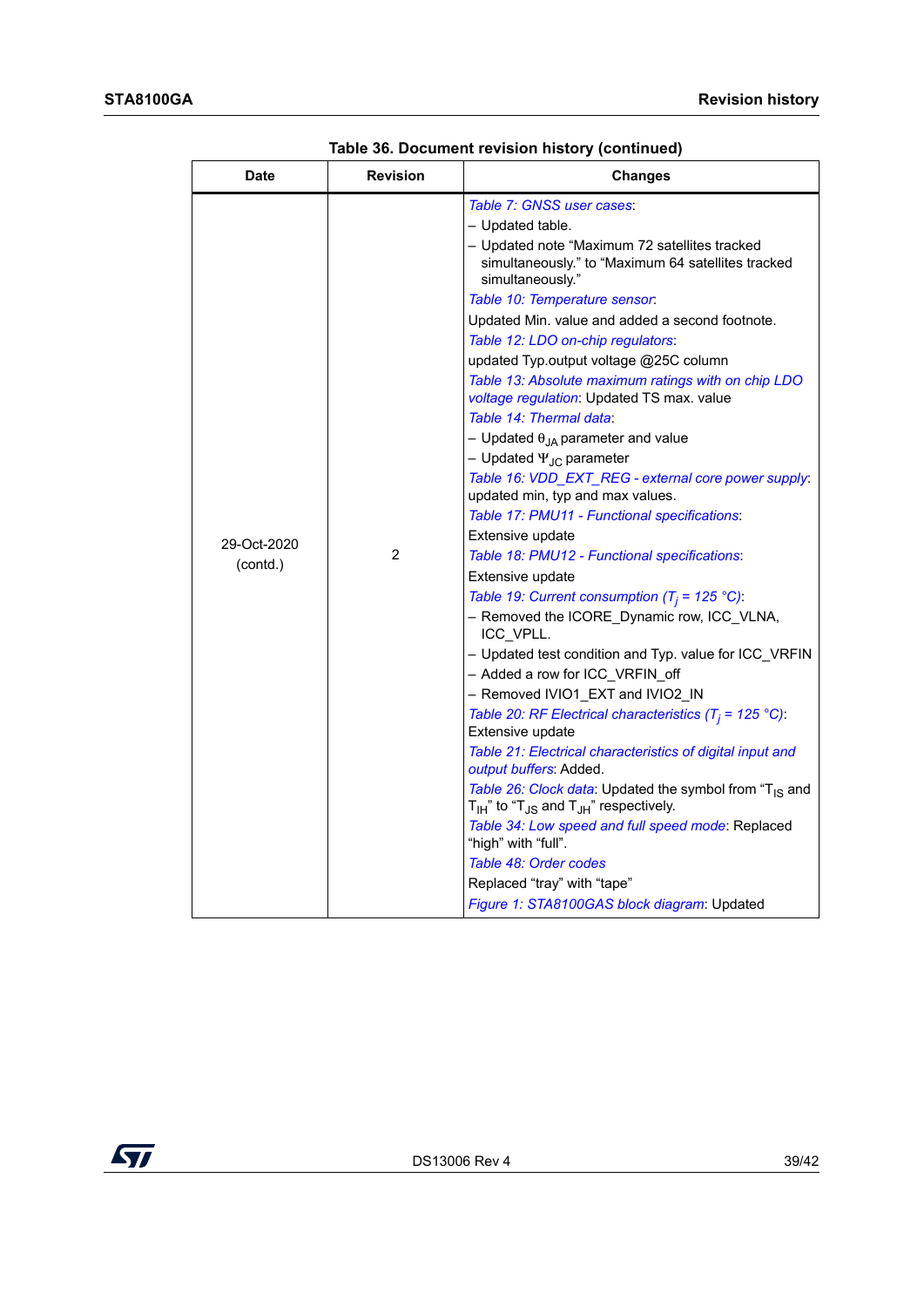| <b>Date</b>             | <b>Revision</b> | <b>Changes</b>                                                                                                                                                                                                                                                                                                                                                                                                                                                                                                                                                                                                                                                                                                                                                          |
|-------------------------|-----------------|-------------------------------------------------------------------------------------------------------------------------------------------------------------------------------------------------------------------------------------------------------------------------------------------------------------------------------------------------------------------------------------------------------------------------------------------------------------------------------------------------------------------------------------------------------------------------------------------------------------------------------------------------------------------------------------------------------------------------------------------------------------------------|
| 29-Oct-2020<br>(contd.) | 2               | Figure 2: Device ballout:<br>- Replaced CAN0 RX and CAN0 TX with GPIO6 and<br>GPIO5 respectively.<br>- Replaced SPI CS, SPI SI, and SPI SO with JTAG-<br>TMS, JTAG-TDI, and JTAG-TDO respectively.<br>- Replaced PPS OUT, and SPI CK with JTAG-TRSTn,<br>and JTAG-TCK respectively.<br>- Replaced SFC ECS with GPIO67.<br>- Updated TP_IF_N, TP_IF_P, and EOUT0 with<br>TP IF N/ANTSens1/AIN0, P IF P/ANTSens2/<br>AIN1, and PPS OUT respectively.<br>- Updated footnote from "Balls all have alternate<br>functions A." to "Balls all haveregisters".<br>Figure 4: LDO on-chip regulators dependencies:<br>updated<br>Figure 7: Clock block diagram: added<br>Section 3.2: RF front end (G5RF): Updated the text from<br>"The RF IF chain 2-bit ADC(MAG) bit." to "The |
|                         |                 | RF IF 3-bit ADC(MAG1, MAG0) bit".<br>Section 3.5.2: APB bridge 1 peripherals: Removed mail<br>box and OTFDEC peripherals.<br>Section 3.16: Antenna sensing: Updated section<br>introduction paragraph.<br>Section 3.19: Reset:<br>Extensive update<br>Section 4.4: RTC 32.768 kHz oscillator specifications:<br>– Added section<br>Section 4.6: Digital interface AC timing characteristics<br>(specified by design): Updated the section title from<br>"Interface AC timing characteristics" to "Interface AC<br>timing characteristics (guaranteed by design)."<br>Section 4.6.5: USB - low speed and full speed mode:<br>Replaced "high" with "full".<br>Removed sections related to Safety requirement,<br>Hyperbus, HSM, OTP and OTFDEC.                           |
| 23-Nov-2020             | 3               | Public version on STMicroelectronics site.<br>Updated Table 7: GNSS user cases.                                                                                                                                                                                                                                                                                                                                                                                                                                                                                                                                                                                                                                                                                         |

**Table 36. Document revision history (continued)**

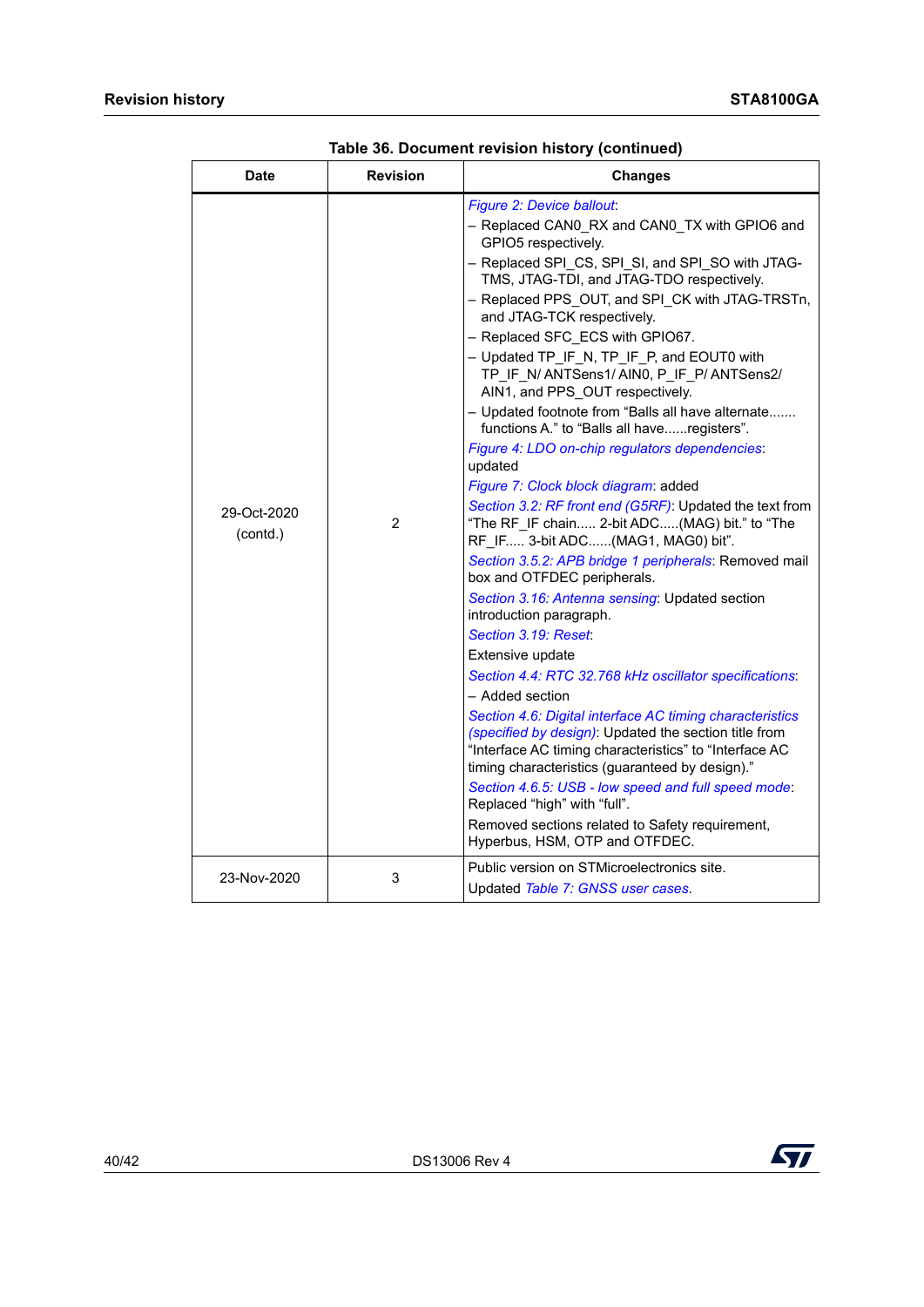| <b>Date</b> | <b>Revision</b> | <b>Changes</b>                                                                                                                                                                                                                      |
|-------------|-----------------|-------------------------------------------------------------------------------------------------------------------------------------------------------------------------------------------------------------------------------------|
| 7-Oct-2021  | 4               | Following are the changes in this revision of the<br>Datasheet:                                                                                                                                                                     |
|             |                 | Updated all occurrences of "guaranteed by design" to<br>"specified by design" in the document.                                                                                                                                      |
|             |                 | Removed information related to SDMMC.                                                                                                                                                                                               |
|             |                 | Section : Features:                                                                                                                                                                                                                 |
|             |                 | - Added a bullet for Hardware Security Module (HSM).                                                                                                                                                                                |
|             |                 | - Added a bullet for ST-DRAW.                                                                                                                                                                                                       |
|             |                 | - Removed bullet for SDMMC (Secure Digital Multi<br>Media Card Controller).                                                                                                                                                         |
|             |                 | Section : Description: Added a statement for security<br>feature and TESEO-DRAW.                                                                                                                                                    |
|             |                 | Section 1: Overview: Updated to add statements related<br>to HSM feature.                                                                                                                                                           |
|             |                 | Figure 1: STA8100GAS block diagram: Updated the<br>block diagram and added a note.                                                                                                                                                  |
|             |                 | Table 6: Communication interface pins: Extensive<br>update in the values of the table. Added footnote.                                                                                                                              |
|             |                 | Section 3.10: Watchdog Timer (WDT): Updated to add<br>HW reset in the description.                                                                                                                                                  |
|             |                 | Figure 4: LDO on-chip regulators dependencies:<br>Updated the block diagram.                                                                                                                                                        |
|             |                 | Table 16: VDD_EXT_REG - external core power supply:<br>Updated Min. and Max. voltage values.                                                                                                                                        |
|             |                 | Table 17: PMU11 - Functional specifications: Removed<br>rows for ILVDBK, ILVDCORE BK, OLVDBK, OHVDBK,<br>OLVDCORE_BK. Added "specified by design" for some<br>parameters in Specification column.                                   |
|             |                 | Table 18: PMU12 - Functional specifications: Removed<br>rows for IVLDCORE, OLVDCORE, OHVDCORE,<br>OLVDBK CORE, OLVDRF, ILVDIO2, OLVDIO1 and<br>OHVDIO1. Added "specified by design" for some<br>parameters in Specification column. |
|             |                 | Table 19: Current consumption (T <sub>i</sub> = 125 °C): Added a<br>row for ICORE_functional_105. Updated information<br>related to ICORE Functional 85. Added a footnote.                                                          |
|             |                 | Table 22: Crystal recommended specifications:<br>Removed footnote.                                                                                                                                                                  |
|             |                 | Table 28: SQIO DTR mode (DQS mode for flash read):<br>Added table.                                                                                                                                                                  |
|             |                 | Section 6: Ordering information: Removed the table for<br>order codes.                                                                                                                                                              |
|             |                 | Figure 9: Ordering information scheme: Added the<br>diagram.                                                                                                                                                                        |

**Table 36. Document revision history (continued)**